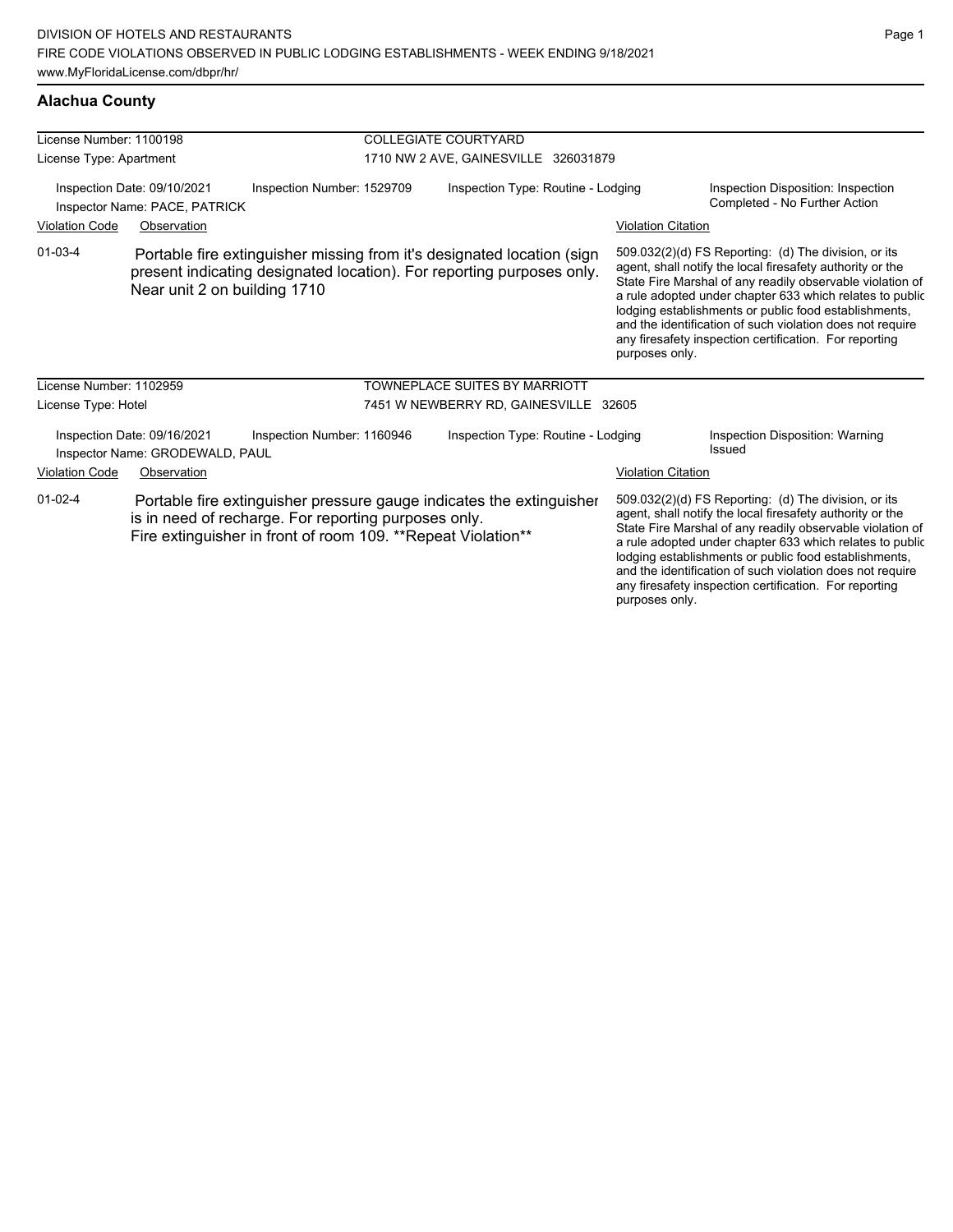#### **Broward County**

| License Number: 1605407 |                                                                 |                                                               | 4800/4928 HB LLC                     |                                                                                                                                             |                           |                                                                                                                                                                                                                                                                                                                                                                                                                            |
|-------------------------|-----------------------------------------------------------------|---------------------------------------------------------------|--------------------------------------|---------------------------------------------------------------------------------------------------------------------------------------------|---------------------------|----------------------------------------------------------------------------------------------------------------------------------------------------------------------------------------------------------------------------------------------------------------------------------------------------------------------------------------------------------------------------------------------------------------------------|
| License Type: Apartment |                                                                 |                                                               | 4928 HOLLYWOOD BLVD, HOLLYWOOD 33021 |                                                                                                                                             |                           |                                                                                                                                                                                                                                                                                                                                                                                                                            |
|                         | Inspection Date: 09/14/2021<br>Inspector Name: CHRISTGEN, THOM  | Inspection Number: 1524559                                    |                                      | Inspection Type: Routine - Lodging                                                                                                          |                           | Inspection Disposition: Inspection<br>Completed - No Further Action                                                                                                                                                                                                                                                                                                                                                        |
| <b>Violation Code</b>   | Observation                                                     |                                                               |                                      |                                                                                                                                             | <b>Violation Citation</b> |                                                                                                                                                                                                                                                                                                                                                                                                                            |
| $01 - 02 - 4$           |                                                                 | is in need of recharge. For reporting purposes only.          |                                      | Portable fire extinguisher pressure gauge indicates the extinguisher<br>Observed on the extinguisher next to unit 15. ** Repeat Violation** | purposes only.            | 509.032(2)(d) FS Reporting: (d) The division, or its<br>agent, shall notify the local firesafety authority or the<br>State Fire Marshal of any readily observable violation of<br>a rule adopted under chapter 633 which relates to public<br>lodging establishments or public food establishments,<br>and the identification of such violation does not require<br>any firesafety inspection certification. For reporting |
| License Number: 1620894 |                                                                 |                                                               |                                      | CONRAD FORT LAUDERDALE BEACH                                                                                                                |                           |                                                                                                                                                                                                                                                                                                                                                                                                                            |
| License Type: Hotel     |                                                                 |                                                               |                                      | 551 N FORT LAUDERDALE BEACH BLVD, FORT LAUDERDALE 33304                                                                                     |                           |                                                                                                                                                                                                                                                                                                                                                                                                                            |
|                         | Inspection Date: 09/13/2021<br>Inspector Name: BRANN, JUSTIN    | Inspection Number: 1160274                                    |                                      | Inspection Type: Routine - Lodging                                                                                                          |                           | Inspection Disposition: Inspection<br>Completed - No Further Action                                                                                                                                                                                                                                                                                                                                                        |
| <b>Violation Code</b>   | Observation                                                     |                                                               |                                      |                                                                                                                                             | <b>Violation Citation</b> |                                                                                                                                                                                                                                                                                                                                                                                                                            |
| $04 - 01 - 4$           | reporting purposes only.                                        | Inspector will email this report to Fire Marshall for review. |                                      | Trouble/alarm light illuminated on the fire alarm control panel. For                                                                        | purposes only.            | 509.032(2)(d) FS Reporting: The division, or its agent,<br>shall notify the local firesafety authority or the State Fire<br>Marshal of any readily observable violation of a rule<br>adopted under chapter 633 which relates to public<br>lodging establishments or public food establishments,<br>and the identification of such violation does not require<br>any firesafety inspection certification. For reporting     |
| License Number: 1620879 |                                                                 |                                                               |                                      | APPLE TEN FLORIDA SERVICES INC                                                                                                              |                           |                                                                                                                                                                                                                                                                                                                                                                                                                            |
| License Type: Hotel     |                                                                 |                                                               |                                      | 4801 ANGLERS AVE, DANIA BEACH 33312                                                                                                         |                           |                                                                                                                                                                                                                                                                                                                                                                                                                            |
|                         | Inspection Date: 09/16/2021<br>Inspector Name: BARTON, GEOFFREY | Inspection Number: 1160078                                    |                                      | Inspection Type: Routine - Lodging                                                                                                          |                           | Inspection Disposition: Inspection<br>Completed - No Further Action                                                                                                                                                                                                                                                                                                                                                        |
| <b>Violation Code</b>   | Observation                                                     |                                                               |                                      |                                                                                                                                             | <b>Violation Citation</b> |                                                                                                                                                                                                                                                                                                                                                                                                                            |
| $04 - 01 - 4$           | reporting purposes only.                                        | Trouble indication flashing on FCAP. ** Repeat Violation**    |                                      | Trouble/alarm light illuminated on the fire alarm control panel. For                                                                        |                           | 509.032(2)(d) FS Reporting: The division, or its agent,<br>shall notify the local firesafety authority or the State Fire<br>Marshal of any readily observable violation of a rule<br>adopted under chapter 633 which relates to public<br>lodging establishments or public food establishments,<br>and the identification of such violation does not require                                                               |

any firesafety inspection certification. For reporting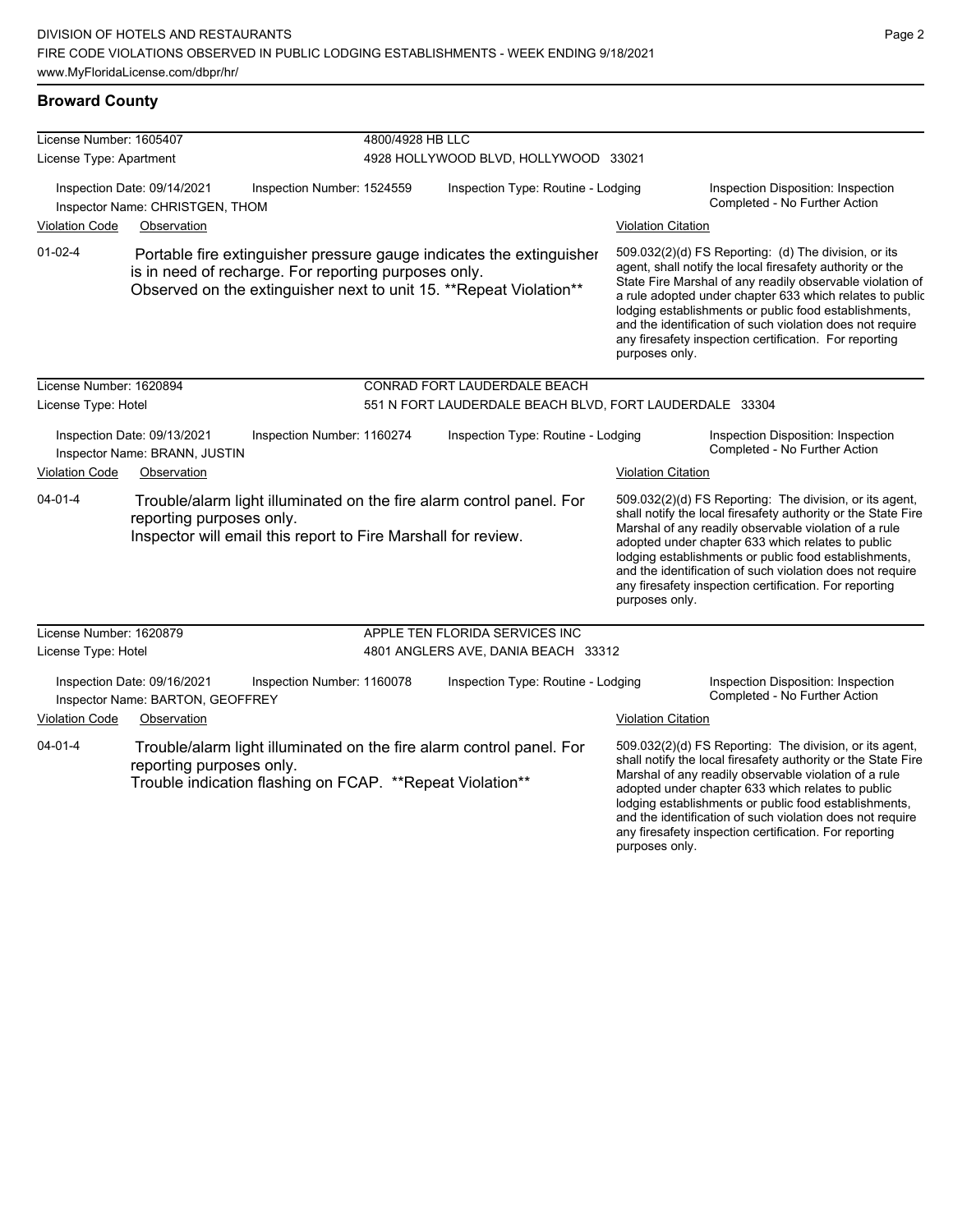#### **Broward County**

| License Number: 1620651                                         |                                                              |                                                                                                                                                                                                                                               | THE FALL AT MARINA BAY APARTMENTS              |                           |                                                                                                                                                                                                                                                                                                                                                                                                                            |  |  |  |
|-----------------------------------------------------------------|--------------------------------------------------------------|-----------------------------------------------------------------------------------------------------------------------------------------------------------------------------------------------------------------------------------------------|------------------------------------------------|---------------------------|----------------------------------------------------------------------------------------------------------------------------------------------------------------------------------------------------------------------------------------------------------------------------------------------------------------------------------------------------------------------------------------------------------------------------|--|--|--|
| License Type: Apartment                                         |                                                              |                                                                                                                                                                                                                                               | 2600 MARINA BAY DR EAST, FORT LAUDERDALE 33312 |                           |                                                                                                                                                                                                                                                                                                                                                                                                                            |  |  |  |
| Inspection Date: 09/15/2021<br>Inspector Name: BARTON, GEOFFREY |                                                              | Inspection Number: 1529609                                                                                                                                                                                                                    | Inspection Type: Routine - Lodging             |                           | Inspection Disposition: Inspection<br>Completed - No Further Action                                                                                                                                                                                                                                                                                                                                                        |  |  |  |
| <b>Violation Code</b>                                           | Observation                                                  |                                                                                                                                                                                                                                               |                                                | <b>Violation Citation</b> |                                                                                                                                                                                                                                                                                                                                                                                                                            |  |  |  |
| $01 - 01 - 4$                                                   | 16-102                                                       | Portable fire extinguisher pressure gauge indicates the extinguisher<br>is overcharged. For reporting purposes only between units 16-104 &                                                                                                    |                                                | purposes only.            | 509.032(2)(d) FS Reporting: (d) The division, or its<br>agent, shall notify the local firesafety authority or the<br>State Fire Marshal of any readily observable violation of<br>a rule adopted under chapter 633 which relates to public<br>lodging establishments or public food establishments,<br>and the identification of such violation does not require<br>any firesafety inspection certification. For reporting |  |  |  |
| $01 - 02 - 4$                                                   |                                                              | Portable fire extinguisher pressure gauge indicates the extinguisher<br>is in need of recharge. For reporting purposes only.<br>1) between units 6-104 & 6-102<br>2) between units 13-107 & 13-105<br>3) on post by reserved parking spot 109 |                                                | purposes only.            | 509.032(2)(d) FS Reporting: (d) The division, or its<br>agent, shall notify the local firesafety authority or the<br>State Fire Marshal of any readily observable violation of<br>a rule adopted under chapter 633 which relates to public<br>lodging establishments or public food establishments,<br>and the identification of such violation does not require<br>any firesafety inspection certification. For reporting |  |  |  |
| License Number: 1601034                                         |                                                              | <b>SUNVIEW APTS</b>                                                                                                                                                                                                                           |                                                |                           |                                                                                                                                                                                                                                                                                                                                                                                                                            |  |  |  |
| License Type: Apartment                                         |                                                              |                                                                                                                                                                                                                                               | 415 SE 11 CT, FORT LAUDERDALE 33316-1157       |                           |                                                                                                                                                                                                                                                                                                                                                                                                                            |  |  |  |
|                                                                 | Inspection Date: 09/15/2021<br>Inspector Name: EVANS, EUGENE | Inspection Number: 1525819                                                                                                                                                                                                                    | Inspection Type: Routine - Lodging             |                           | Inspection Disposition: Inspection<br>Completed - No Further Action                                                                                                                                                                                                                                                                                                                                                        |  |  |  |
| <b>Violation Code</b>                                           | Observation                                                  |                                                                                                                                                                                                                                               |                                                | <b>Violation Citation</b> |                                                                                                                                                                                                                                                                                                                                                                                                                            |  |  |  |
| $01 - 02 - 4$                                                   |                                                              | Portable fire extinguisher pressure gauge indicates the extinguisher<br>is in need of recharge. For reporting purposes only. Fire<br>extinguishers by unit #10 in recharge zone                                                               |                                                |                           | 509.032(2)(d) FS Reporting: (d) The division, or its<br>agent, shall notify the local firesafety authority or the<br>State Fire Marshal of any readily observable violation of<br>a rule adopted under chapter 633 which relates to public<br>lodging establishments or public food establishments,<br>and the identification of such violation does not require<br>any firesafety inspection certification. For reporting |  |  |  |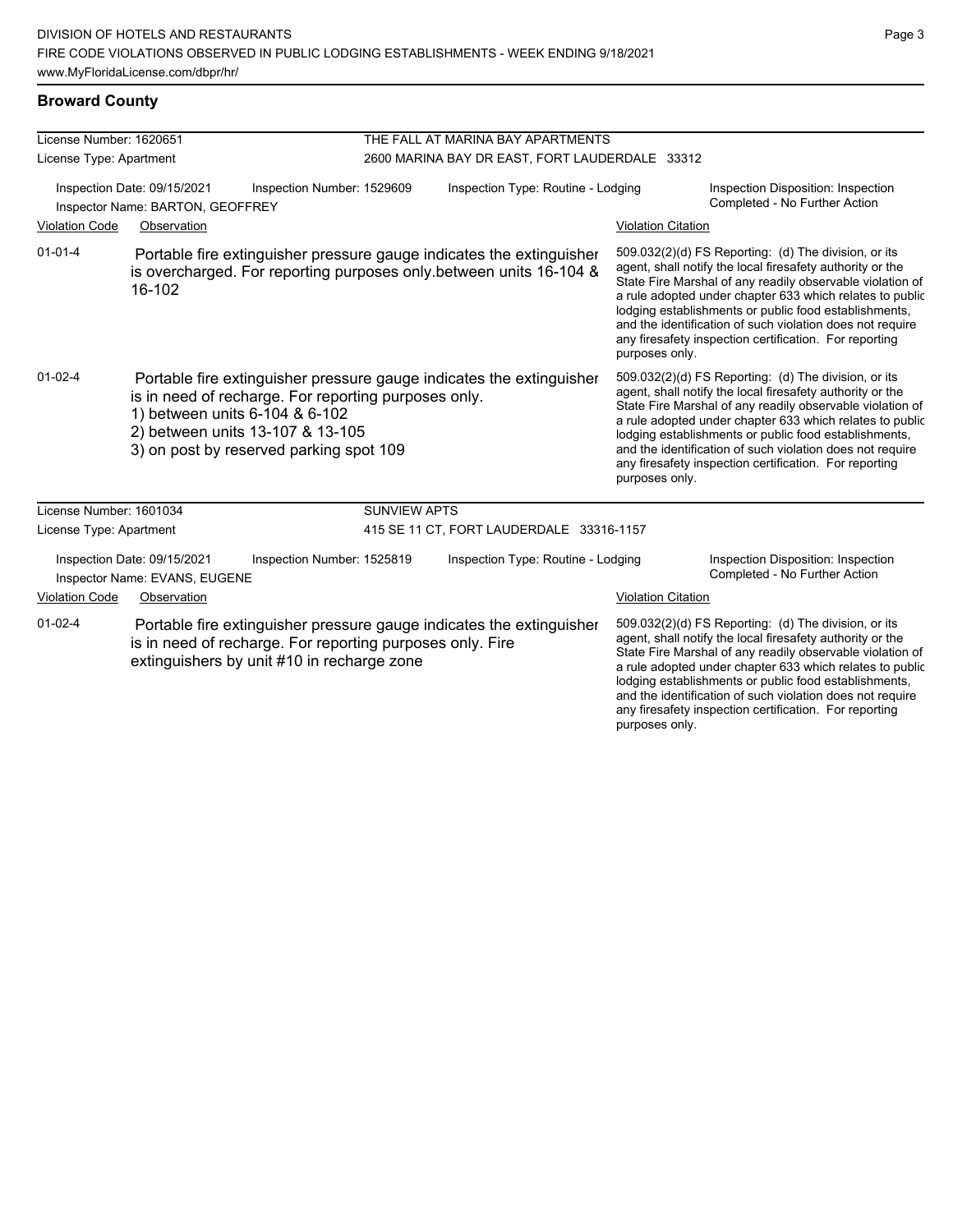which relates to public lodging establishments or public food establishments, and the identification of such violation does not require any firesafety inspection certification. For reporting purposes only.

#### **Collier County**

| License Number: 2100243<br>License Type: Motel |                                                            |                                                                                                                                                                                                                                                                    | <b>BEST WESTERN NAPLES INN&amp;SUITES</b><br>2329 N 9 ST, NAPLES 34103 |                           |                                                                                                                                                                                                                                                                                                                                                                                                                                                                        |  |
|------------------------------------------------|------------------------------------------------------------|--------------------------------------------------------------------------------------------------------------------------------------------------------------------------------------------------------------------------------------------------------------------|------------------------------------------------------------------------|---------------------------|------------------------------------------------------------------------------------------------------------------------------------------------------------------------------------------------------------------------------------------------------------------------------------------------------------------------------------------------------------------------------------------------------------------------------------------------------------------------|--|
|                                                | Inspection Date: 09/14/2021<br>Inspector Name: PENN, BRIAN | Inspection Number: 1218381                                                                                                                                                                                                                                         | Inspection Type: Routine - Lodging                                     |                           | Inspection Disposition: Inspection<br>Completed - No Further Action                                                                                                                                                                                                                                                                                                                                                                                                    |  |
| <b>Violation Code</b>                          | Observation                                                |                                                                                                                                                                                                                                                                    |                                                                        | <b>Violation Citation</b> |                                                                                                                                                                                                                                                                                                                                                                                                                                                                        |  |
| 08-03-4                                        |                                                            | No boiler certificate or insurance inspector's boiler report available.<br>For reporting purposes only. Observed boiler in laundry room with a<br>maximum temperature of 210°F with no boiler certificate on<br>site. Educated operator on how to go about getting |                                                                        |                           | 61C-1.004(10) FAC and 509.032(2)(d) FS Reporting:<br>61C-1.004(10) The insurance inspector's boiler report is<br>required annually for power boilers and high<br>pressure/high temperature boilers and biannually for low<br>pressure steam or vapor heating boilers. 509.032(2)(d)<br>The division, or its agent, shall notify the local firesafety<br>authority or the State Fire Marshal of any readily<br>observable violation of a rule adopted under chapter 63. |  |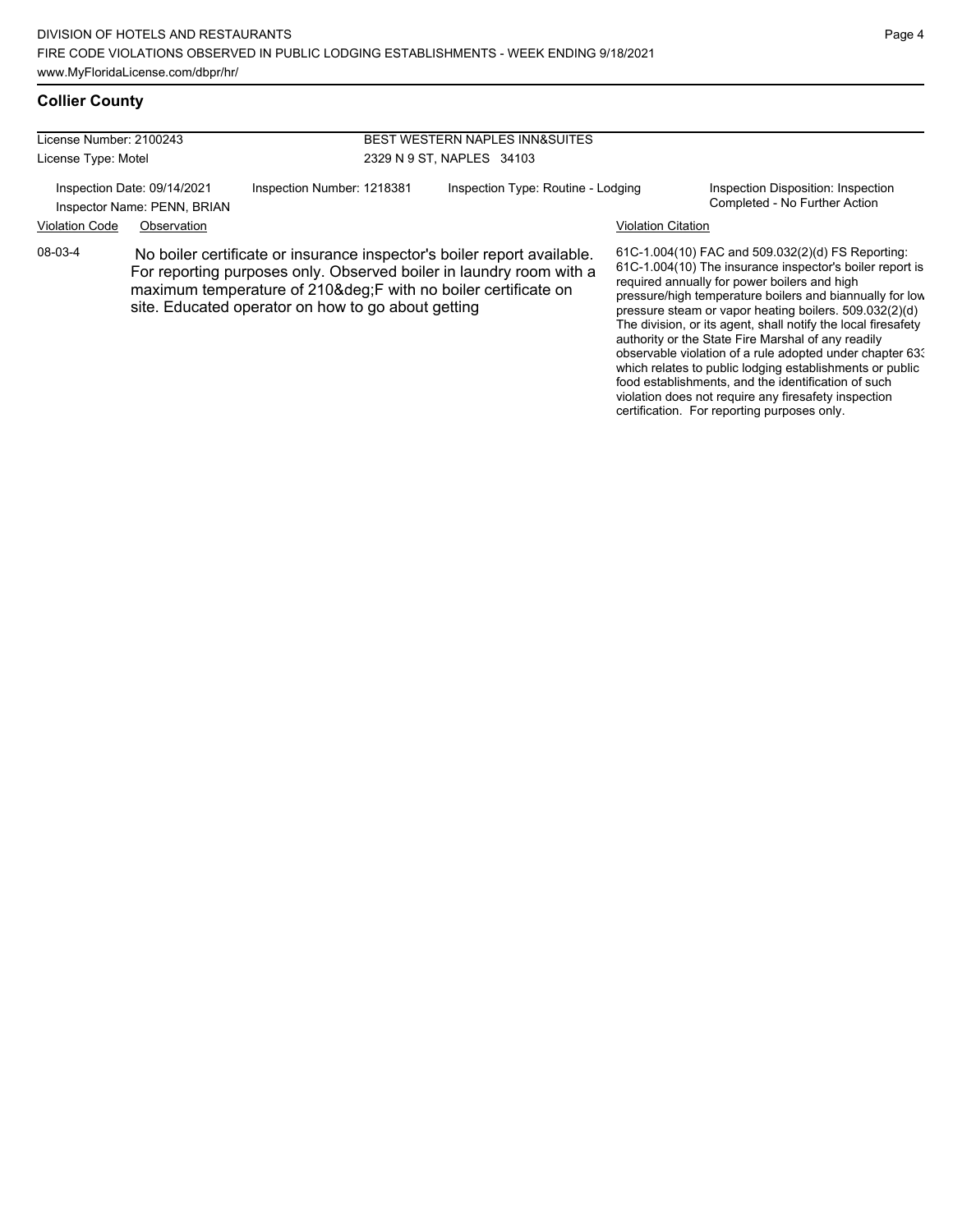| License Number: 2322655 |                                                                               |                                                                                                                                                                                              | <b>COURTYARDS BY MARRIOTT</b>               |                           |                                                                                                                                                                                                                                                                                                                                                                                                                                                                                                                                                                                                                                                                                                  |
|-------------------------|-------------------------------------------------------------------------------|----------------------------------------------------------------------------------------------------------------------------------------------------------------------------------------------|---------------------------------------------|---------------------------|--------------------------------------------------------------------------------------------------------------------------------------------------------------------------------------------------------------------------------------------------------------------------------------------------------------------------------------------------------------------------------------------------------------------------------------------------------------------------------------------------------------------------------------------------------------------------------------------------------------------------------------------------------------------------------------------------|
| License Type: Motel     |                                                                               |                                                                                                                                                                                              | 15700 NW 77 CT, MIAMI LAKES 330163439       |                           |                                                                                                                                                                                                                                                                                                                                                                                                                                                                                                                                                                                                                                                                                                  |
|                         | Inspection Date: 09/17/2021<br>Inspector Name: CRUZ, EDGAR                    | Inspection Number: 1219031                                                                                                                                                                   | Inspection Type: Routine - Lodging          |                           | Inspection Disposition: Warning<br><b>Issued</b>                                                                                                                                                                                                                                                                                                                                                                                                                                                                                                                                                                                                                                                 |
| <b>Violation Code</b>   | Observation                                                                   |                                                                                                                                                                                              |                                             | <b>Violation Citation</b> |                                                                                                                                                                                                                                                                                                                                                                                                                                                                                                                                                                                                                                                                                                  |
| 08-01-4                 | reporting purposes only.                                                      | Boiler certificate or insurance inspector's boiler report expired. For                                                                                                                       |                                             |                           | 61C-1.004(10) FAC and 509.032(2)(d) FS Reporting:<br>61C-1.004(10) The insurance inspector's boiler report is<br>required annually for power boilers and high<br>pressure/high temperature boilers and biannually for low<br>pressure steam or vapor heating boilers. 509.032(2)(d)<br>The division, or its agent, shall notify the local firesafety<br>authority or the State Fire Marshal of any readily<br>observable violation of a rule adopted under chapter 633<br>which relates to public lodging establishments or public<br>food establishments, and the identification of such<br>violation does not require any firesafety inspection<br>certification. For reporting purposes only. |
| License Number: 2328946 |                                                                               | <b>BEST STUDIO INN</b>                                                                                                                                                                       |                                             |                           |                                                                                                                                                                                                                                                                                                                                                                                                                                                                                                                                                                                                                                                                                                  |
| License Type: Motel     |                                                                               |                                                                                                                                                                                              | 2750 NE 8 ST, HOMESTEAD 33033               |                           |                                                                                                                                                                                                                                                                                                                                                                                                                                                                                                                                                                                                                                                                                                  |
| <b>Violation Code</b>   | Inspection Date: 09/16/2021<br>Inspector Name: PICO, JORGE<br>Observation     | Inspection Number: 1219518                                                                                                                                                                   | Inspection Type: Routine - Lodging          | <b>Violation Citation</b> | Inspection Disposition: Warning<br><b>Issued</b>                                                                                                                                                                                                                                                                                                                                                                                                                                                                                                                                                                                                                                                 |
| $01 - 02 - 4$           |                                                                               | Portable fire extinguisher pressure gauge indicates the extinguisher<br>is in need of recharge. For reporting purposes only.<br>Observed fire extinguisher by room 132 in need of recharging |                                             | purposes only.            | 509.032(2)(d) FS Reporting (d) The division, or its<br>agent, shall notify the local firesafety authority or the<br>State Fire Marshal of any readily observable violation of<br>a rule adopted under chapter 633 which relates to public<br>lodging establishments or public food establishments,<br>and the identification of such violation does not require<br>any firesafety inspection certification. For reporting                                                                                                                                                                                                                                                                        |
| License Number: 2307942 |                                                                               |                                                                                                                                                                                              | MIAMI INT'L AIRPORT HOTEL                   |                           |                                                                                                                                                                                                                                                                                                                                                                                                                                                                                                                                                                                                                                                                                                  |
| License Type: Hotel     |                                                                               |                                                                                                                                                                                              | NW 20TH STREET & LE JEUNE ROAD, MIAMI 33122 |                           |                                                                                                                                                                                                                                                                                                                                                                                                                                                                                                                                                                                                                                                                                                  |
| <b>Violation Code</b>   | Inspection Date: 09/13/2021<br>Inspector Name: SANCHEZ, JAVIER<br>Observation | Inspection Number: 1161204                                                                                                                                                                   | Inspection Type: Routine - Lodging          | <b>Violation Citation</b> | Inspection Disposition: Inspection<br>Completed - No Further Action                                                                                                                                                                                                                                                                                                                                                                                                                                                                                                                                                                                                                              |
| $04 - 01 - 4$           |                                                                               | Trouble/alarm light illuminated on the fire alarm control panel. For<br>reporting purposes only. **Repeat Violation**                                                                        |                                             | purposes only.            | 509.032(2)(d) FS Reporting: The division, or its agent,<br>shall notify the local firesafety authority or the State Fire<br>Marshal of any readily observable violation of a rule<br>adopted under chapter 633 which relates to public<br>lodging establishments or public food establishments,<br>and the identification of such violation does not require<br>any firesafety inspection certification. For reporting                                                                                                                                                                                                                                                                           |
| 08-03-4                 | provided. **Repeat Violation**                                                | No boiler certificate or insurance inspector's boiler report available.<br>For reporting purposes only. 059146, 059147 no boiler certification                                               |                                             |                           | 61C-1.004(10) FAC and 509.032(2)(d) FS Reporting:<br>61C-1.004(10) The insurance inspector's boiler report is<br>required annually for power boilers and high<br>pressure/high temperature boilers and biannually for low<br>pressure steam or vapor heating boilers. 509.032(2)(d)<br>The division, or its agent, shall notify the local firesafety<br>authority or the State Fire Marshal of any readily<br>observable violation of a rule adopted under chapter 63.<br>which relates to public lodging establishments or public<br>food establishments, and the identification of such<br>violation does not require any firesafety inspection<br>certification. For reporting purposes only. |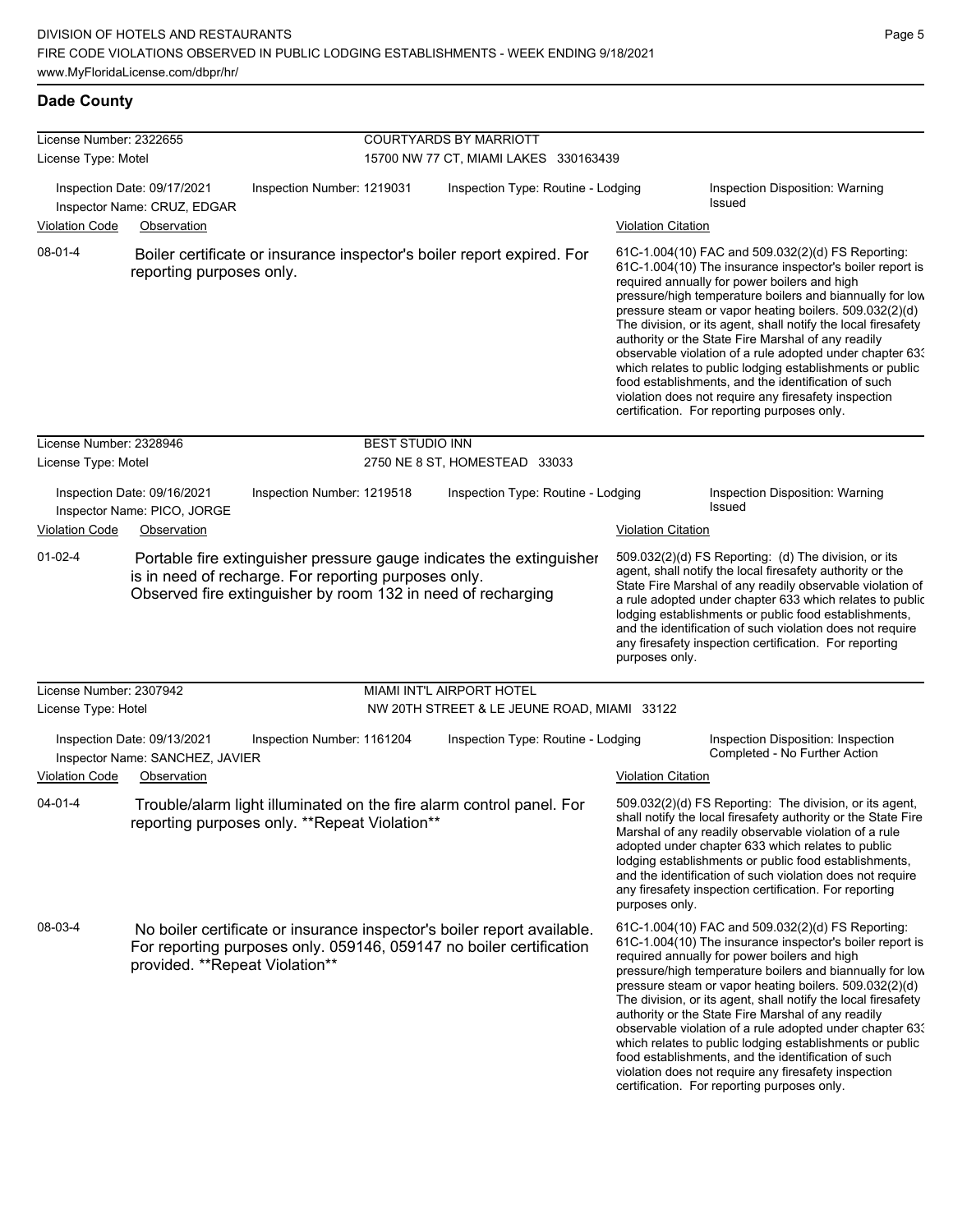| License Number: 2330661 |                                                                                                                                                                                                                                                     |                          | NO 17 RESIDENCES ALLAPATTAH                      |                           |                                                                                                                                                                                                                                                                                                                                                                                                                            |
|-------------------------|-----------------------------------------------------------------------------------------------------------------------------------------------------------------------------------------------------------------------------------------------------|--------------------------|--------------------------------------------------|---------------------------|----------------------------------------------------------------------------------------------------------------------------------------------------------------------------------------------------------------------------------------------------------------------------------------------------------------------------------------------------------------------------------------------------------------------------|
| License Type: Apartment |                                                                                                                                                                                                                                                     |                          | 1569 NW 17 AVE, MIAMI 33125                      |                           |                                                                                                                                                                                                                                                                                                                                                                                                                            |
|                         | Inspection Date: 09/14/2021<br>Inspection Number: 1532938<br>Inspector Name: GONZALEZ, ERIK                                                                                                                                                         |                          | Inspection Type: Lodging-Licensing<br>Inspection |                           | Inspection Disposition: Inspection<br>Completed - No Further Action                                                                                                                                                                                                                                                                                                                                                        |
| <b>Violation Code</b>   | Observation                                                                                                                                                                                                                                         |                          |                                                  | <b>Violation Citation</b> |                                                                                                                                                                                                                                                                                                                                                                                                                            |
| $04 - 01 - 4$           | Trouble/alarm light illuminated on the fire alarm control panel. For<br>reporting purposes only.                                                                                                                                                    |                          |                                                  | purposes only.            | 509.032(2)(d) FS Reporting: The division, or its agent,<br>shall notify the local firesafety authority or the State Fire<br>Marshal of any readily observable violation of a rule<br>adopted under chapter 633 which relates to public<br>lodging establishments or public food establishments,<br>and the identification of such violation does not require<br>any firesafety inspection certification. For reporting     |
| License Number: 2329328 |                                                                                                                                                                                                                                                     |                          | HOMEWOOD SUITES MIAMI DOWNTOWN BRICKELL          |                           |                                                                                                                                                                                                                                                                                                                                                                                                                            |
| License Type: Hotel     |                                                                                                                                                                                                                                                     |                          | 1750 SW 1 AVE, MIAMI 33129                       |                           |                                                                                                                                                                                                                                                                                                                                                                                                                            |
|                         | Inspection Date: 09/14/2021<br>Inspection Number: 1161349<br>Inspector Name: CABANAS, NATALIE                                                                                                                                                       |                          | Inspection Type: Routine - Lodging               |                           | Inspection Disposition: Warning<br><b>Issued</b>                                                                                                                                                                                                                                                                                                                                                                           |
| Violation Code          | Observation                                                                                                                                                                                                                                         |                          |                                                  | <b>Violation Citation</b> |                                                                                                                                                                                                                                                                                                                                                                                                                            |
| $04 - 01 - 4$           | Trouble/alarm light illuminated on the fire alarm control panel. For<br>reporting purposes only.                                                                                                                                                    |                          |                                                  | purposes only.            | 509.032(2)(d) FS Reporting: The division, or its agent,<br>shall notify the local firesafety authority or the State Fire<br>Marshal of any readily observable violation of a rule<br>adopted under chapter 633 which relates to public<br>lodging establishments or public food establishments,<br>and the identification of such violation does not require<br>any firesafety inspection certification. For reporting     |
| License Number: 2306584 |                                                                                                                                                                                                                                                     | <b>JKS INVESTORS INC</b> |                                                  |                           |                                                                                                                                                                                                                                                                                                                                                                                                                            |
| License Type: Apartment |                                                                                                                                                                                                                                                     |                          | 761 SW 11 ST, MIAMI 331291347                    |                           |                                                                                                                                                                                                                                                                                                                                                                                                                            |
|                         | Inspection Date: 09/14/2021<br>Inspection Number: 1518063<br>Inspector Name: CABANAS, NATALIE                                                                                                                                                       |                          | Inspection Type: Routine - Lodging               |                           | Inspection Disposition: Inspection<br>Completed - No Further Action                                                                                                                                                                                                                                                                                                                                                        |
| <b>Violation Code</b>   | Observation                                                                                                                                                                                                                                         |                          |                                                  | <b>Violation Citation</b> |                                                                                                                                                                                                                                                                                                                                                                                                                            |
| $01 - 02 - 4$           | Portable fire extinguisher pressure gauge indicates the extinguisher<br>is in need of recharge. For reporting purposes only.<br>Observed fire extinguisher in building 761 next to unit number 2 in<br>recharge zone.                               |                          |                                                  | purposes only.            | 509.032(2)(d) FS Reporting: (d) The division, or its<br>agent, shall notify the local firesafety authority or the<br>State Fire Marshal of any readily observable violation of<br>a rule adopted under chapter 633 which relates to public<br>lodging establishments or public food establishments,<br>and the identification of such violation does not require<br>any firesafety inspection certification. For reporting |
| 06-01-4                 | Path to door marked as an exit is blocked. For reporting purposes<br>only.<br>At the time of the inspection observed wire rack, trash bin and<br>plastic container stored in front of stairway. Blocking path to stair<br>way. **Repeat Violation** |                          |                                                  |                           | 509.032(2)(d) FS Reporting: The division, or its agent,<br>shall notify the local firesafety authority or the State Fire<br>Marshal of any readily observable violation of a rule<br>adopted under chapter 633 which relates to public<br>lodging establishments or public food establishments,<br>and the identification of such violation does not require<br>any firesafety inspection certification. For reporting     |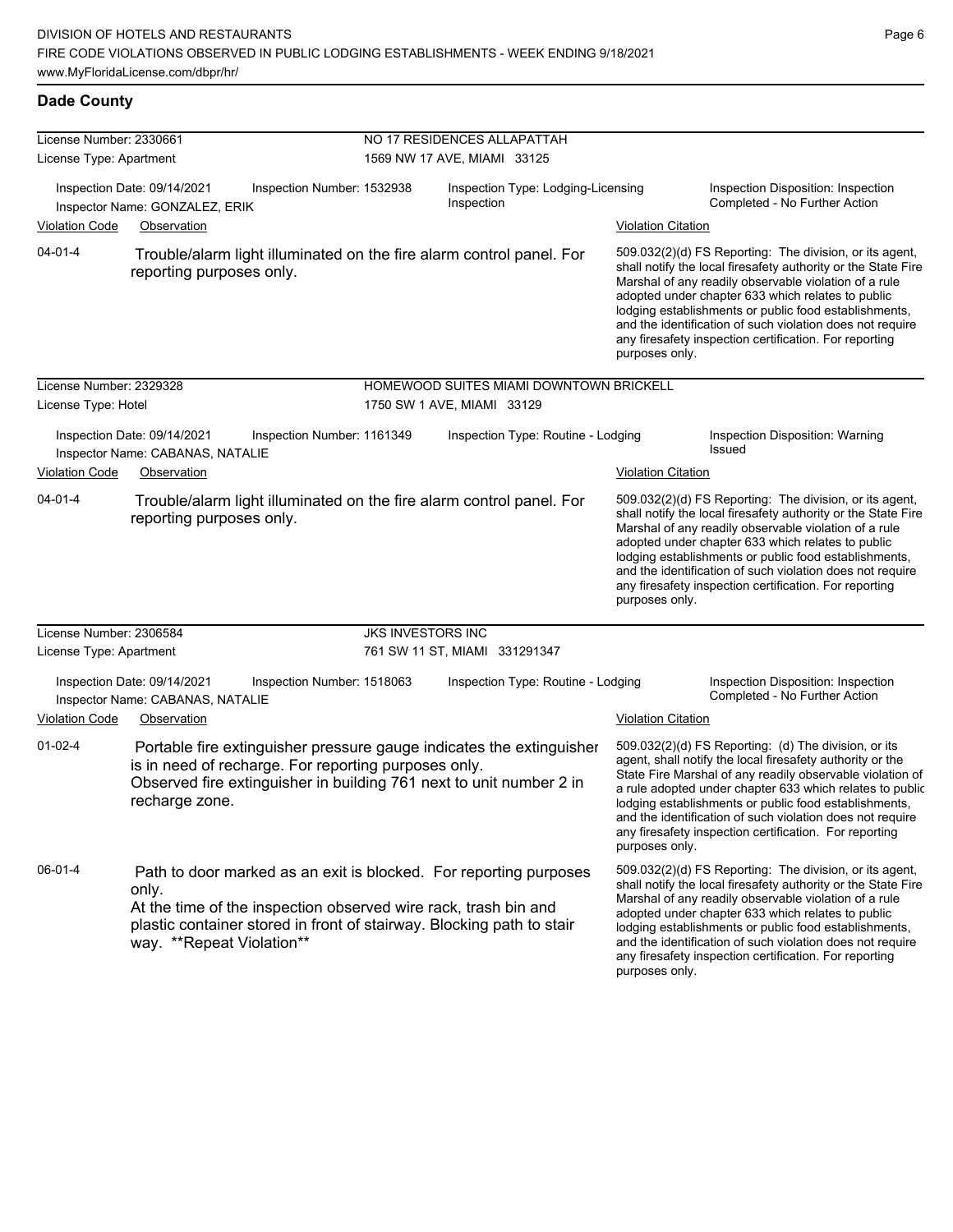| License Number: 2330332 |                                                               |                                                                                                        | <b>ART PLAZA</b>         |                                                                         |                           |                                                                                                                                                                                                                                                                                                                                                                                                                                                                                                                                                                                                                                                                                                  |
|-------------------------|---------------------------------------------------------------|--------------------------------------------------------------------------------------------------------|--------------------------|-------------------------------------------------------------------------|---------------------------|--------------------------------------------------------------------------------------------------------------------------------------------------------------------------------------------------------------------------------------------------------------------------------------------------------------------------------------------------------------------------------------------------------------------------------------------------------------------------------------------------------------------------------------------------------------------------------------------------------------------------------------------------------------------------------------------------|
| License Type: Apartment |                                                               |                                                                                                        | 58 NE 14 ST, MIAMI 33132 |                                                                         |                           |                                                                                                                                                                                                                                                                                                                                                                                                                                                                                                                                                                                                                                                                                                  |
|                         | Inspection Date: 09/15/2021<br>Inspector Name: CUDEMOS, VIRNA | Inspection Number: 1531667                                                                             |                          | Inspection Type: Routine - Lodging                                      |                           | Inspection Disposition: Inspection<br>Completed - No Further Action                                                                                                                                                                                                                                                                                                                                                                                                                                                                                                                                                                                                                              |
| <b>Violation Code</b>   | Observation                                                   |                                                                                                        |                          |                                                                         | <b>Violation Citation</b> |                                                                                                                                                                                                                                                                                                                                                                                                                                                                                                                                                                                                                                                                                                  |
| 04-07-4                 | **Repeat Violation**                                          | Trouble/alarm light illuminated on the smoke detector panel                                            |                          | connected to the fire alarm system. For reporting purposes only.        | purposes only.            | 509.032(2)(d) FS Reporting: The division, or its agent,<br>shall notify the local firesafety authority or the State Fire<br>Marshal of any readily observable violation of a rule<br>adopted under chapter 633 which relates to public<br>lodging establishments or public food establishments,<br>and the identification of such violation does not require<br>any firesafety inspection certification. For reporting                                                                                                                                                                                                                                                                           |
| License Number: 2330365 |                                                               |                                                                                                        |                          | CAOBA MIAMI WORLDCENTER                                                 |                           |                                                                                                                                                                                                                                                                                                                                                                                                                                                                                                                                                                                                                                                                                                  |
| License Type: Apartment |                                                               |                                                                                                        |                          | 698 NE 1 AVE, MIAMI 33132                                               |                           |                                                                                                                                                                                                                                                                                                                                                                                                                                                                                                                                                                                                                                                                                                  |
|                         | Inspection Date: 09/14/2021<br>Inspector Name: CUDEMOS, VIRNA | Inspection Number: 1514992                                                                             |                          | Inspection Type: Routine - Lodging                                      |                           | Inspection Disposition: Inspection<br>Completed - No Further Action                                                                                                                                                                                                                                                                                                                                                                                                                                                                                                                                                                                                                              |
| <b>Violation Code</b>   | Observation                                                   |                                                                                                        |                          |                                                                         | <b>Violation Citation</b> |                                                                                                                                                                                                                                                                                                                                                                                                                                                                                                                                                                                                                                                                                                  |
| 08-03-4                 |                                                               | For reporting purposes only. **Repeat Violation**                                                      |                          | No boiler certificate or insurance inspector's boiler report available. |                           | 61C-1.004(10) FAC and 509.032(2)(d) FS Reporting:<br>61C-1.004(10) The insurance inspector's boiler report is<br>required annually for power boilers and high<br>pressure/high temperature boilers and biannually for low<br>pressure steam or vapor heating boilers. 509.032(2)(d)<br>The division, or its agent, shall notify the local firesafety<br>authority or the State Fire Marshal of any readily<br>observable violation of a rule adopted under chapter 63.<br>which relates to public lodging establishments or public<br>food establishments, and the identification of such<br>violation does not require any firesafety inspection<br>certification. For reporting purposes only. |
| 08-04-4                 |                                                               | Boiler certificate not posted in the boiler room. For reporting<br>purposes only. **Repeat Violation** |                          |                                                                         |                           | 61C-1.004(10) FAC and 509.032(2)(d) FS Reporting:<br>61C-1.004(10) The insurance inspector's boiler report<br>shall be posted in the boiler room. 509.032(2)(d) The<br>division, or its agent, shall notify the local firesafety<br>authority or the State Fire Marshal of any readily<br>observable violation of a rule adopted under chapter 63.<br>which relates to public lodging establishments or public<br>food establishments, and the identification of such                                                                                                                                                                                                                            |

violation does not require any firesafety inspection certification. For reporting purposes only.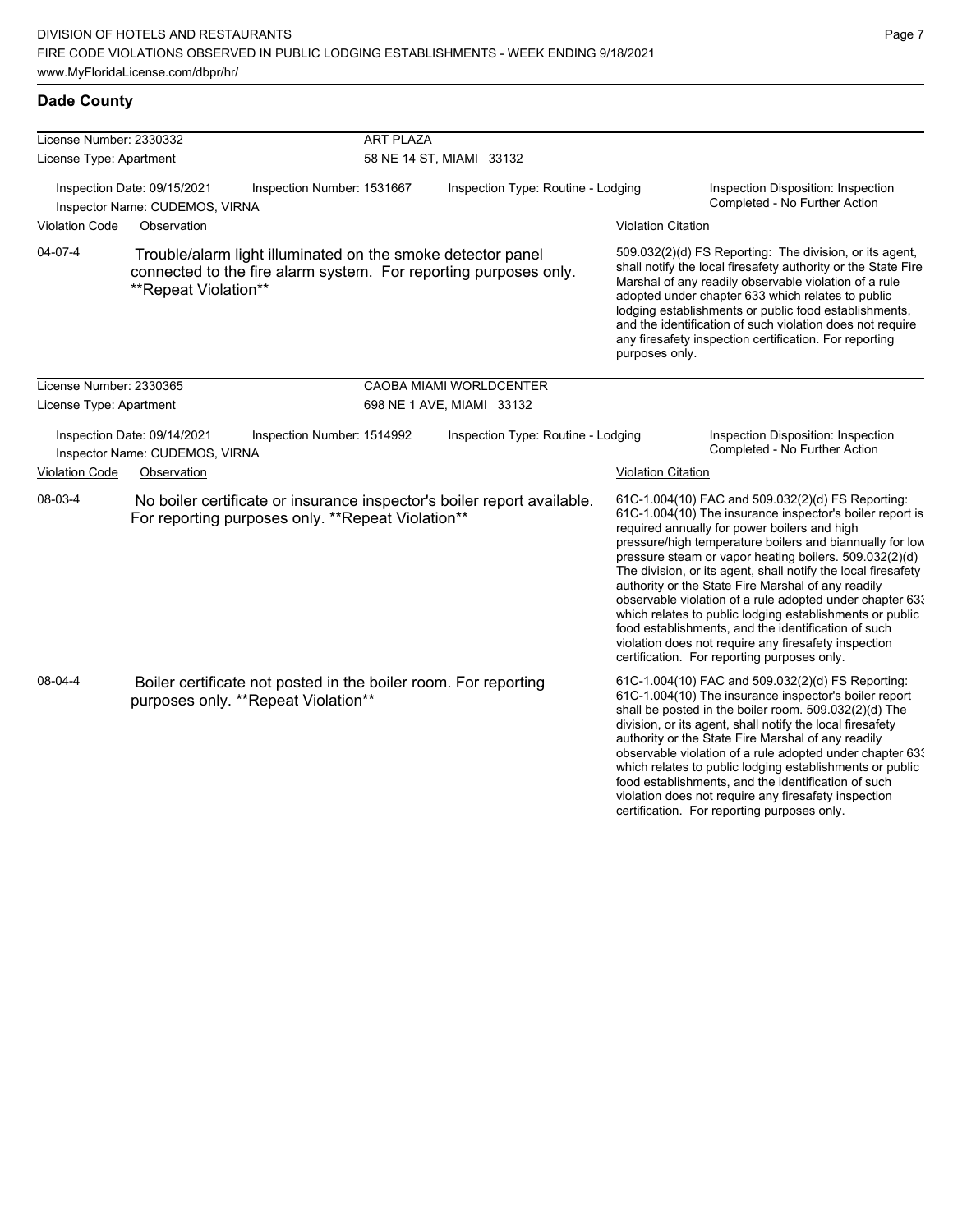| License Number: 2330378 |                                                                                                                                                                                                                       |         |                                     |                           |                                                                                                                                                                                                                                                                                                                                                                                                                                                                                                                                                                                                                                                                                                  |
|-------------------------|-----------------------------------------------------------------------------------------------------------------------------------------------------------------------------------------------------------------------|---------|-------------------------------------|---------------------------|--------------------------------------------------------------------------------------------------------------------------------------------------------------------------------------------------------------------------------------------------------------------------------------------------------------------------------------------------------------------------------------------------------------------------------------------------------------------------------------------------------------------------------------------------------------------------------------------------------------------------------------------------------------------------------------------------|
| License Type: Apartment |                                                                                                                                                                                                                       |         | 698 NE 1ST AVE, MIAMI 33132         |                           |                                                                                                                                                                                                                                                                                                                                                                                                                                                                                                                                                                                                                                                                                                  |
| <b>Violation Code</b>   | Inspection Date: 09/14/2021<br>Inspection Number: 1524645<br>Inspector Name: CUDEMOS, VIRNA<br>Observation                                                                                                            |         | Inspection Type: Routine - Lodging  | <b>Violation Citation</b> | Inspection Disposition: Inspection<br>Completed - No Further Action                                                                                                                                                                                                                                                                                                                                                                                                                                                                                                                                                                                                                              |
| 08-03-4                 | No boiler certificate or insurance inspector's boiler report available.<br>For reporting purposes only. **Repeat Violation**                                                                                          |         |                                     |                           | 61C-1.004(10) FAC and 509.032(2)(d) FS Reporting:<br>61C-1.004(10) The insurance inspector's boiler report is<br>required annually for power boilers and high<br>pressure/high temperature boilers and biannually for low<br>pressure steam or vapor heating boilers. 509.032(2)(d)<br>The division, or its agent, shall notify the local firesafety<br>authority or the State Fire Marshal of any readily<br>observable violation of a rule adopted under chapter 63.<br>which relates to public lodging establishments or public<br>food establishments, and the identification of such<br>violation does not require any firesafety inspection<br>certification. For reporting purposes only. |
| 08-04-4                 | Boiler certificate not posted in the boiler room. For reporting<br>purposes only.                                                                                                                                     |         |                                     |                           | 61C-1.004(10) FAC and 509.032(2)(d) FS Reporting:<br>61C-1.004(10) The insurance inspector's boiler report<br>shall be posted in the boiler room. 509.032(2)(d) The<br>division, or its agent, shall notify the local firesafety<br>authority or the State Fire Marshal of any readily<br>observable violation of a rule adopted under chapter 63.<br>which relates to public lodging establishments or public<br>food establishments, and the identification of such<br>violation does not require any firesafety inspection<br>certification. For reporting purposes only.                                                                                                                     |
| License Number: 2329171 |                                                                                                                                                                                                                       | Z OCEAN |                                     |                           |                                                                                                                                                                                                                                                                                                                                                                                                                                                                                                                                                                                                                                                                                                  |
| License Type: Hotel     |                                                                                                                                                                                                                       |         | 1437 COLLINS AVE, MIAMI BEACH 33139 |                           |                                                                                                                                                                                                                                                                                                                                                                                                                                                                                                                                                                                                                                                                                                  |
|                         | Inspection Date: 09/09/2021<br>Inspection Number: 1159311<br>Inspector Name: HODGE, KRISTEN                                                                                                                           |         | Inspection Type: Routine - Lodging  |                           | Inspection Disposition: Call Back -<br>Complied                                                                                                                                                                                                                                                                                                                                                                                                                                                                                                                                                                                                                                                  |
| <b>Violation Code</b>   | Observation                                                                                                                                                                                                           |         |                                     | <b>Violation Citation</b> |                                                                                                                                                                                                                                                                                                                                                                                                                                                                                                                                                                                                                                                                                                  |
| $04 - 01 - 4$           | - From initial inspection : Trouble/alarm light illuminated on the fire<br>alarm control panel. For reporting purposes only. **Repeat<br>- From follow-up inspection 2021-09-09: ** Time<br>Violation**<br>Extended** |         |                                     | purposes only.            | 509.032(2)(d) FS Reporting: The division, or its agent,<br>shall notify the local firesafety authority or the State Fire<br>Marshal of any readily observable violation of a rule<br>adopted under chapter 633 which relates to public<br>lodging establishments or public food establishments,<br>and the identification of such violation does not require<br>any firesafety inspection certification. For reporting                                                                                                                                                                                                                                                                           |
| License Number: 2329186 |                                                                                                                                                                                                                       |         | MONDRIAN SOUTH BEACH                |                           |                                                                                                                                                                                                                                                                                                                                                                                                                                                                                                                                                                                                                                                                                                  |
| License Type: Hotel     |                                                                                                                                                                                                                       |         | 1100 WEST AVE, MIAMI BEACH 33139    |                           |                                                                                                                                                                                                                                                                                                                                                                                                                                                                                                                                                                                                                                                                                                  |
|                         | Inspection Date: 09/10/2021<br>Inspection Number: 1160786<br>Inspector Name: WILLIAMS, ALFREDA                                                                                                                        |         | Inspection Type: Routine - Lodging  |                           | Inspection Disposition: Inspection<br>Completed - No Further Action                                                                                                                                                                                                                                                                                                                                                                                                                                                                                                                                                                                                                              |
| <b>Violation Code</b>   | Observation                                                                                                                                                                                                           |         |                                     | <b>Violation Citation</b> |                                                                                                                                                                                                                                                                                                                                                                                                                                                                                                                                                                                                                                                                                                  |
| 08-01-4                 | Boiler certificate or insurance inspector's boiler report expired. For<br>reporting purposes only.<br>131639expired 6/14/21<br>130458 exp 6/14/21                                                                     |         |                                     |                           | 61C-1.004(10) FAC and 509.032(2)(d) FS Reporting:<br>61C-1.004(10) The insurance inspector's boiler report is<br>required annually for power boilers and high<br>pressure/high temperature boilers and biannually for low<br>pressure steam or vapor heating boilers. 509.032(2)(d)<br>The division, or its agent, shall notify the local firesafety<br>authority or the State Fire Marshal of any readily<br>observable violation of a rule adopted under chapter 633<br>which relates to public lodging establishments or public<br>food establishments, and the identification of such<br>violation does not require any firesafety inspection                                                |

certification. For reporting purposes only.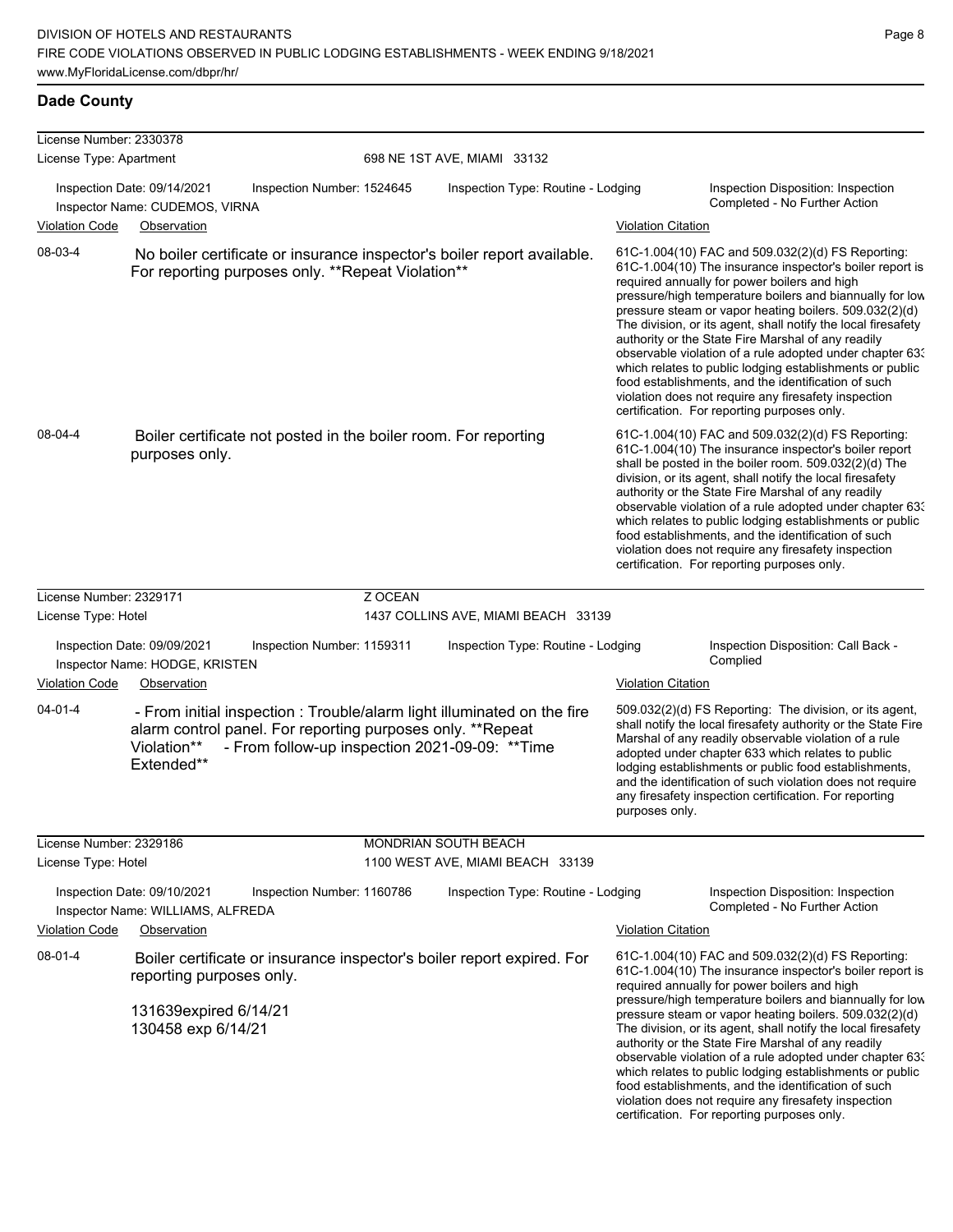| License Number: 2329306 |                                                                   |                                                                                                                                                                                                                        |                    | HYATT CENTRIC SOUTH BEACH              |                           |                                                                                                                                                                                                                                                                                                                                                                                                                                                                                                                                                                                                                                                                                                  |
|-------------------------|-------------------------------------------------------------------|------------------------------------------------------------------------------------------------------------------------------------------------------------------------------------------------------------------------|--------------------|----------------------------------------|---------------------------|--------------------------------------------------------------------------------------------------------------------------------------------------------------------------------------------------------------------------------------------------------------------------------------------------------------------------------------------------------------------------------------------------------------------------------------------------------------------------------------------------------------------------------------------------------------------------------------------------------------------------------------------------------------------------------------------------|
| License Type: Hotel     |                                                                   |                                                                                                                                                                                                                        |                    | 1600 COLLINS AVENUE, MIAMI BEACH 33139 |                           |                                                                                                                                                                                                                                                                                                                                                                                                                                                                                                                                                                                                                                                                                                  |
|                         | Inspection Date: 09/13/2021<br>Inspector Name: CONCEPCION, ADRIEL | Inspection Number: 1159923                                                                                                                                                                                             |                    | Inspection Type: Routine - Lodging     |                           | Inspection Disposition: Inspection<br>Completed - No Further Action                                                                                                                                                                                                                                                                                                                                                                                                                                                                                                                                                                                                                              |
| <b>Violation Code</b>   | Observation                                                       |                                                                                                                                                                                                                        |                    |                                        | <b>Violation Citation</b> |                                                                                                                                                                                                                                                                                                                                                                                                                                                                                                                                                                                                                                                                                                  |
| $04 - 01 - 4$           | reporting purposes only.                                          | Trouble/alarm light illuminated on the fire alarm control panel. For                                                                                                                                                   |                    |                                        | purposes only.            | 509.032(2)(d) FS Reporting: The division, or its agent,<br>shall notify the local firesafety authority or the State Fire<br>Marshal of any readily observable violation of a rule<br>adopted under chapter 633 which relates to public<br>lodging establishments or public food establishments,<br>and the identification of such violation does not require<br>any firesafety inspection certification. For reporting                                                                                                                                                                                                                                                                           |
| License Number: 2329308 |                                                                   |                                                                                                                                                                                                                        | <b>GATES HOTEL</b> |                                        |                           |                                                                                                                                                                                                                                                                                                                                                                                                                                                                                                                                                                                                                                                                                                  |
| License Type: Hotel     |                                                                   |                                                                                                                                                                                                                        |                    | 2360 COLLINS AVE, MIAMI BEACH 33139    |                           |                                                                                                                                                                                                                                                                                                                                                                                                                                                                                                                                                                                                                                                                                                  |
|                         | Inspection Date: 09/15/2021<br>Inspector Name: CONCEPCION, ADRIEL | Inspection Number: 1159386                                                                                                                                                                                             |                    | Inspection Type: Routine - Lodging     |                           | Inspection Disposition: Warning<br><b>Issued</b>                                                                                                                                                                                                                                                                                                                                                                                                                                                                                                                                                                                                                                                 |
| <b>Violation Code</b>   | Observation                                                       |                                                                                                                                                                                                                        |                    |                                        | <b>Violation Citation</b> |                                                                                                                                                                                                                                                                                                                                                                                                                                                                                                                                                                                                                                                                                                  |
| $04 - 01 - 4$           |                                                                   | Trouble/alarm light illuminated on the fire alarm control panel. For<br>reporting purposes only. **Repeat Violation**                                                                                                  |                    |                                        | purposes only.            | 509.032(2)(d) FS Reporting: The division, or its agent,<br>shall notify the local firesafety authority or the State Fire<br>Marshal of any readily observable violation of a rule<br>adopted under chapter 633 which relates to public<br>lodging establishments or public food establishments,<br>and the identification of such violation does not require<br>any firesafety inspection certification. For reporting                                                                                                                                                                                                                                                                           |
| $04 - 01 - 4$           | Violation**<br>Extended**                                         | - From initial inspection : Trouble/alarm light illuminated on the fire<br>alarm control panel. For reporting purposes only. **Repeat<br>- From follow-up inspection 2021-09-16: ** Time                               |                    |                                        | purposes only.            | 509.032(2)(d) FS Reporting: The division, or its agent,<br>shall notify the local firesafety authority or the State Fire<br>Marshal of any readily observable violation of a rule<br>adopted under chapter 633 which relates to public<br>lodging establishments or public food establishments,<br>and the identification of such violation does not require<br>any firesafety inspection certification. For reporting                                                                                                                                                                                                                                                                           |
| License Number: 2326446 |                                                                   |                                                                                                                                                                                                                        |                    | RADISSON HOTEL MIAMI BEACH             |                           |                                                                                                                                                                                                                                                                                                                                                                                                                                                                                                                                                                                                                                                                                                  |
| License Type: Hotel     |                                                                   |                                                                                                                                                                                                                        |                    | 4343 COLLINS AVE, MIAMI BEACH 33140    |                           |                                                                                                                                                                                                                                                                                                                                                                                                                                                                                                                                                                                                                                                                                                  |
|                         | Inspection Date: 09/14/2021<br>Inspector Name: UNZAGA, MILADYS    | Inspection Number: 1159801                                                                                                                                                                                             |                    | Inspection Type: Routine - Lodging     |                           | <b>Inspection Disposition: Warning</b><br>Issued                                                                                                                                                                                                                                                                                                                                                                                                                                                                                                                                                                                                                                                 |
| <b>Violation Code</b>   | Observation                                                       |                                                                                                                                                                                                                        |                    |                                        | <b>Violation Citation</b> |                                                                                                                                                                                                                                                                                                                                                                                                                                                                                                                                                                                                                                                                                                  |
| 08-01-4                 |                                                                   | Boiler certificate or insurance inspector's boiler report expired. For<br>reporting purposes only. Observed boiler inspection in compliance<br>and result was sent to the Fire Marshal, but certificates still pending |                    |                                        |                           | 61C-1.004(10) FAC and 509.032(2)(d) FS Reporting:<br>61C-1.004(10) The insurance inspector's boiler report is<br>required annually for power boilers and high<br>pressure/high temperature boilers and biannually for low<br>pressure steam or vapor heating boilers. 509.032(2)(d)<br>The division, or its agent, shall notify the local firesafety<br>authority or the State Fire Marshal of any readily<br>observable violation of a rule adopted under chapter 633<br>which relates to public lodging establishments or public<br>food establishments, and the identification of such<br>violation does not require any firesafety inspection<br>certification. For reporting purposes only. |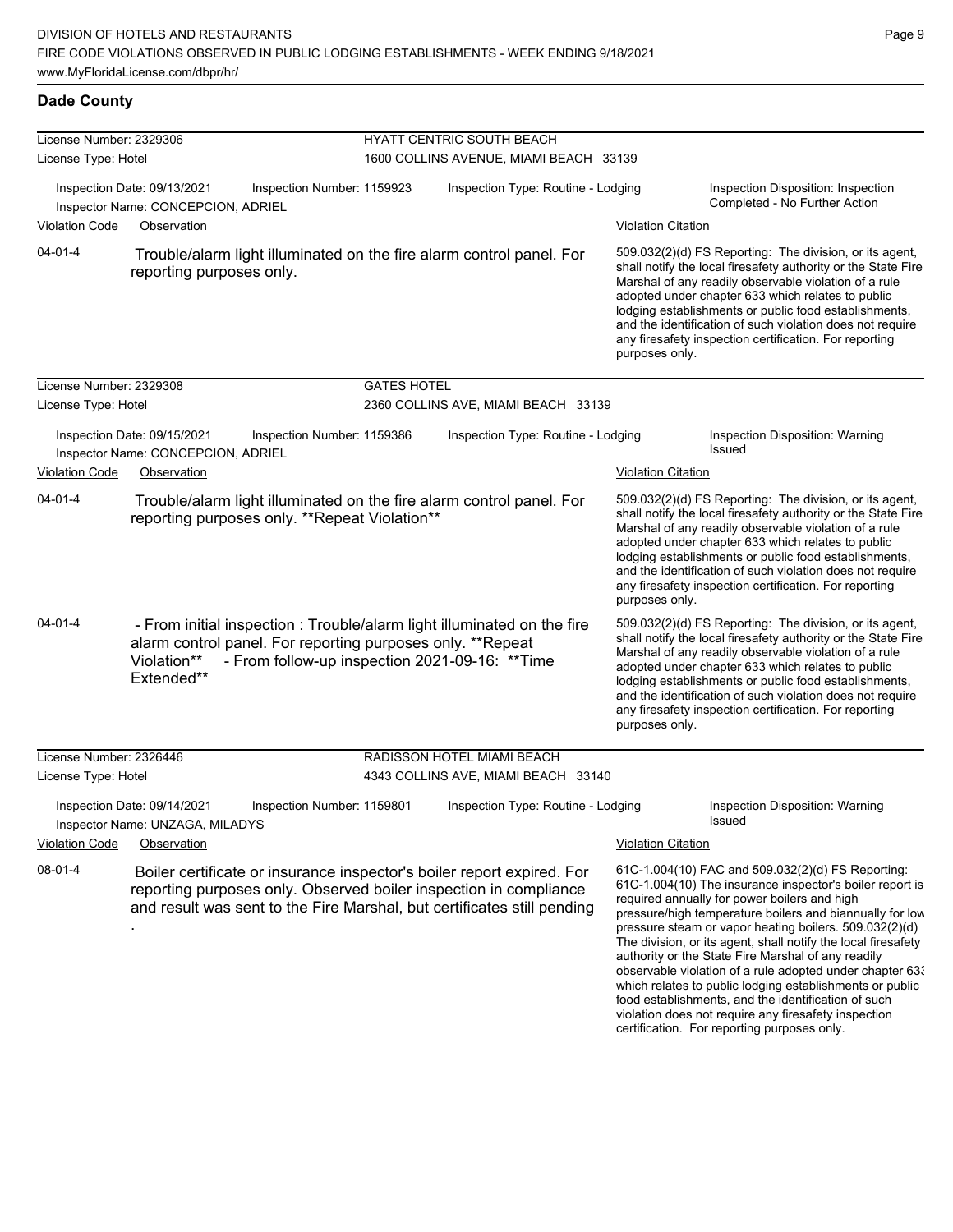| License Number: 2309124 |                                                                                              |                                                                                                                                                                                                                                                                     | 7301 CARLYLE ASSOCIATES LLC             |                           |                                                                                                                                                                                                                                                                                                                                                                                                                                                                                                                                                                                                                                                                                                  |  |  |
|-------------------------|----------------------------------------------------------------------------------------------|---------------------------------------------------------------------------------------------------------------------------------------------------------------------------------------------------------------------------------------------------------------------|-----------------------------------------|---------------------------|--------------------------------------------------------------------------------------------------------------------------------------------------------------------------------------------------------------------------------------------------------------------------------------------------------------------------------------------------------------------------------------------------------------------------------------------------------------------------------------------------------------------------------------------------------------------------------------------------------------------------------------------------------------------------------------------------|--|--|
| License Type: Apartment |                                                                                              |                                                                                                                                                                                                                                                                     | 7301 CARLYLE AVE, MIAMI BEACH 33141     |                           |                                                                                                                                                                                                                                                                                                                                                                                                                                                                                                                                                                                                                                                                                                  |  |  |
|                         | Inspection Date: 09/16/2021<br>Inspection Number: 1517889<br>Inspector Name: PRIETO, VICENTE |                                                                                                                                                                                                                                                                     | Inspection Type: Routine - Lodging      |                           | Inspection Disposition: Inspection<br>Completed - No Further Action                                                                                                                                                                                                                                                                                                                                                                                                                                                                                                                                                                                                                              |  |  |
| <b>Violation Code</b>   | Observation                                                                                  |                                                                                                                                                                                                                                                                     |                                         | <b>Violation Citation</b> |                                                                                                                                                                                                                                                                                                                                                                                                                                                                                                                                                                                                                                                                                                  |  |  |
| $04 - 01 - 4$           | reporting purposes only.                                                                     | Trouble/alarm light illuminated on the fire alarm control panel. For                                                                                                                                                                                                |                                         | purposes only.            | 509.032(2)(d) FS Reporting: The division, or its agent,<br>shall notify the local firesafety authority or the State Fire<br>Marshal of any readily observable violation of a rule<br>adopted under chapter 633 which relates to public<br>lodging establishments or public food establishments,<br>and the identification of such violation does not require<br>any firesafety inspection certification. For reporting                                                                                                                                                                                                                                                                           |  |  |
| License Number: 2306730 |                                                                                              |                                                                                                                                                                                                                                                                     | SHERRY FRONTENAC HOTEL                  |                           |                                                                                                                                                                                                                                                                                                                                                                                                                                                                                                                                                                                                                                                                                                  |  |  |
| License Type: Hotel     |                                                                                              |                                                                                                                                                                                                                                                                     | 6565 COLLINS AVE, MIAMI BEACH 331414613 |                           |                                                                                                                                                                                                                                                                                                                                                                                                                                                                                                                                                                                                                                                                                                  |  |  |
|                         | Inspection Date: 09/15/2021<br>Inspector Name: PRIETO, VICENTE                               | Inspection Number: 1161456                                                                                                                                                                                                                                          | Inspection Type: Routine - Lodging      |                           | Inspection Disposition: Call Back -<br>Complied                                                                                                                                                                                                                                                                                                                                                                                                                                                                                                                                                                                                                                                  |  |  |
| <b>Violation Code</b>   | Observation                                                                                  |                                                                                                                                                                                                                                                                     |                                         | <b>Violation Citation</b> |                                                                                                                                                                                                                                                                                                                                                                                                                                                                                                                                                                                                                                                                                                  |  |  |
| $08 - 01 - 4$           |                                                                                              | - From initial inspection : Boiler certificate or insurance inspector's<br>boiler report expired. For reporting purposes only. Observed<br>expiration date on 07/09/2021 for boilers with jurisdiction numbers:<br>059292 and 057119 - From follow-up inspection 20 |                                         |                           | 61C-1.004(10) FAC and 509.032(2)(d) FS Reporting:<br>61C-1.004(10) The insurance inspector's boiler report is<br>required annually for power boilers and high<br>pressure/high temperature boilers and biannually for low<br>pressure steam or vapor heating boilers. 509.032(2)(d)<br>The division, or its agent, shall notify the local firesafety<br>authority or the State Fire Marshal of any readily<br>observable violation of a rule adopted under chapter 63.<br>which relates to public lodging establishments or public<br>food establishments, and the identification of such<br>violation does not require any firesafety inspection<br>certification. For reporting purposes only. |  |  |
| License Number: 2328367 |                                                                                              |                                                                                                                                                                                                                                                                     | <b>EXTENDED STAY AMERICA #1740</b>      |                           |                                                                                                                                                                                                                                                                                                                                                                                                                                                                                                                                                                                                                                                                                                  |  |  |
| License Type: Hotel     |                                                                                              |                                                                                                                                                                                                                                                                     | 3640 SW 22 ST, MIAMI 33145              |                           |                                                                                                                                                                                                                                                                                                                                                                                                                                                                                                                                                                                                                                                                                                  |  |  |
| Violation Code          | Inspection Date: 09/15/2021<br>Inspector Name: GARCIA, B OSCAR<br>Observation                | Inspection Number: 1161362                                                                                                                                                                                                                                          | Inspection Type: Routine - Lodging      | <b>Violation Citation</b> | Inspection Disposition: Inspection<br>Completed - No Further Action                                                                                                                                                                                                                                                                                                                                                                                                                                                                                                                                                                                                                              |  |  |
| $04 - 01 - 4$           | reporting purposes only.                                                                     | Trouble/alarm light illuminated on the fire alarm control panel. For                                                                                                                                                                                                |                                         | purposes only.            | 509.032(2)(d) FS Reporting: The division, or its agent,<br>shall notify the local firesafety authority or the State Fire<br>Marshal of any readily observable violation of a rule<br>adopted under chapter 633 which relates to public<br>lodging establishments or public food establishments,<br>and the identification of such violation does not require<br>any firesafety inspection certification. For reporting                                                                                                                                                                                                                                                                           |  |  |
| 08-01-4                 | reporting purposes only.                                                                     | Boiler certificate or insurance inspector's boiler report expired. For                                                                                                                                                                                              |                                         |                           | 61C-1.004(10) FAC and 509.032(2)(d) FS Reporting:<br>61C-1.004(10) The insurance inspector's boiler report is<br>required annually for power boilers and high<br>pressure/high temperature boilers and biannually for low<br>pressure steam or vapor heating boilers. 509.032(2)(d)<br>The division, or its agent, shall notify the local firesafety<br>authority or the State Fire Marshal of any readily<br>observable violation of a rule adopted under chapter 633<br>which relates to public lodging establishments or public<br>food establishments, and the identification of such<br>violation does not require any firesafety inspection<br>certification. For reporting purposes only. |  |  |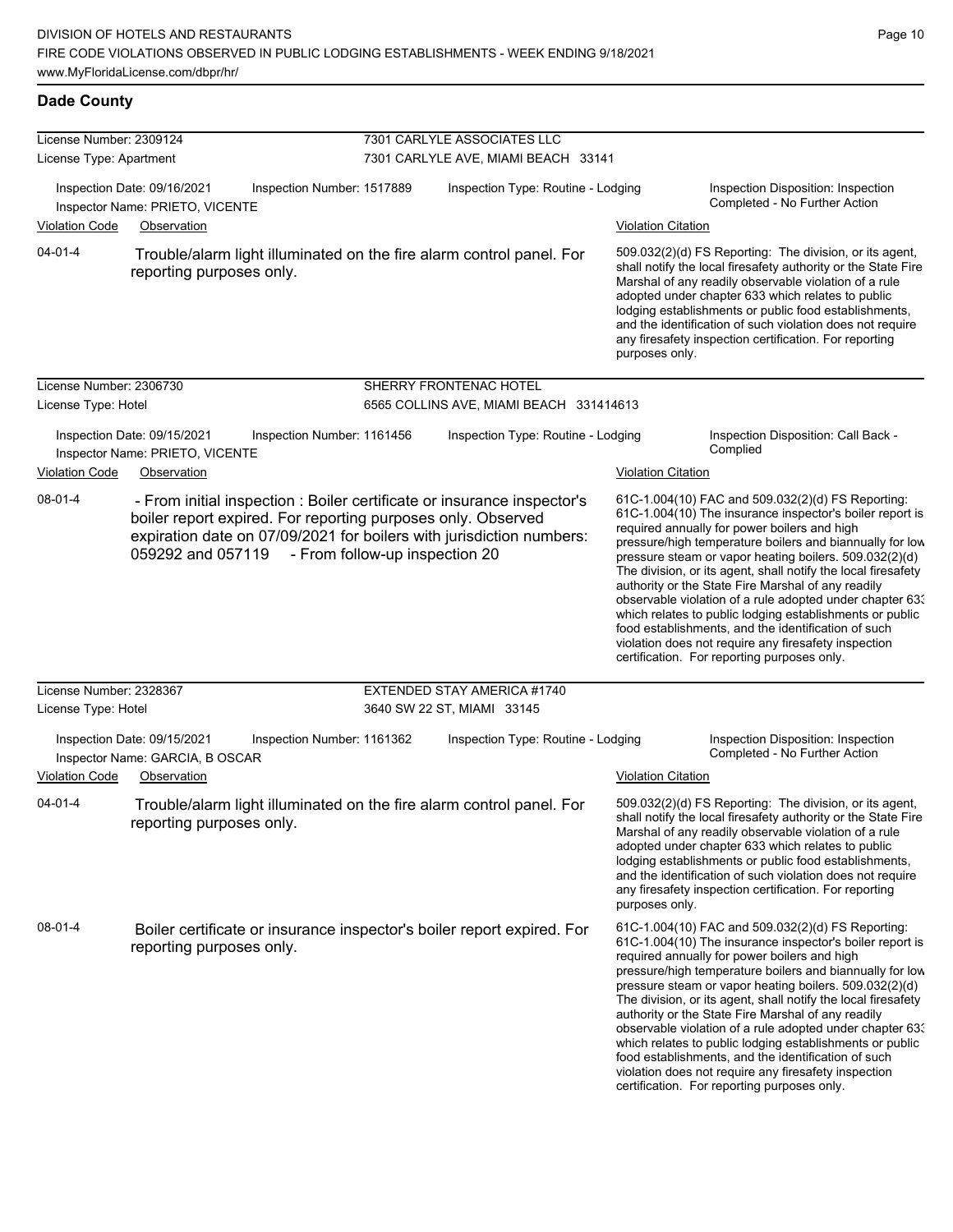| License Number: 2329331<br>License Type: Hotel |                                                                                                                                                                                                                    |                      | RESIDENCE INN BY MARRIOTT<br>9200 COLLINS AVE, SURFSIDE 33154                    |                           |                                                                                                                                                                                                                                                                                                                                                                                                                                                                                                                                                                                                                                                                                                  |
|------------------------------------------------|--------------------------------------------------------------------------------------------------------------------------------------------------------------------------------------------------------------------|----------------------|----------------------------------------------------------------------------------|---------------------------|--------------------------------------------------------------------------------------------------------------------------------------------------------------------------------------------------------------------------------------------------------------------------------------------------------------------------------------------------------------------------------------------------------------------------------------------------------------------------------------------------------------------------------------------------------------------------------------------------------------------------------------------------------------------------------------------------|
|                                                | Inspection Date: 09/13/2021<br>Inspection Number: 1159942<br>Inspector Name: PRIETO, VICENTE                                                                                                                       |                      | Inspection Type: Routine - Lodging                                               |                           | Inspection Disposition: Inspection<br>Completed - No Further Action                                                                                                                                                                                                                                                                                                                                                                                                                                                                                                                                                                                                                              |
| <b>Violation Code</b>                          | Observation                                                                                                                                                                                                        |                      |                                                                                  | <b>Violation Citation</b> |                                                                                                                                                                                                                                                                                                                                                                                                                                                                                                                                                                                                                                                                                                  |
| $08-01-4$                                      | Boiler certificate or insurance inspector's boiler report expired. For<br>reporting purposes only. Observed 4 boilers In boilers room with<br>expired certificates (04/19/2018) ** Repeat Violation**              |                      |                                                                                  |                           | 61C-1.004(10) FAC and 509.032(2)(d) FS Reporting:<br>61C-1.004(10) The insurance inspector's boiler report is<br>required annually for power boilers and high<br>pressure/high temperature boilers and biannually for low<br>pressure steam or vapor heating boilers. 509.032(2)(d)<br>The division, or its agent, shall notify the local firesafety<br>authority or the State Fire Marshal of any readily<br>observable violation of a rule adopted under chapter 63.<br>which relates to public lodging establishments or public<br>food establishments, and the identification of such<br>violation does not require any firesafety inspection<br>certification. For reporting purposes only. |
| License Number: 2329236<br>License Type: Hotel |                                                                                                                                                                                                                    |                      | COMFORT SUITES MIAMI INTERNATIONAL AIRPORT<br>657 MINOLA DR, MIAMI SPRINGS 33166 |                           |                                                                                                                                                                                                                                                                                                                                                                                                                                                                                                                                                                                                                                                                                                  |
|                                                | Inspection Date: 09/15/2021<br>Inspection Number: 1161011<br>Inspector Name: GONZALEZ, ERIK                                                                                                                        |                      | Inspection Type: Routine - Lodging                                               |                           | Inspection Disposition: Warning<br>Issued                                                                                                                                                                                                                                                                                                                                                                                                                                                                                                                                                                                                                                                        |
| <b>Violation Code</b>                          | Observation                                                                                                                                                                                                        |                      |                                                                                  | <b>Violation Citation</b> |                                                                                                                                                                                                                                                                                                                                                                                                                                                                                                                                                                                                                                                                                                  |
| $04 - 01 - 4$                                  | Trouble/alarm light illuminated on the fire alarm control panel. For<br>reporting purposes only.                                                                                                                   |                      |                                                                                  | purposes only.            | 509.032(2)(d) FS Reporting: The division, or its agent,<br>shall notify the local firesafety authority or the State Fire<br>Marshal of any readily observable violation of a rule<br>adopted under chapter 633 which relates to public<br>lodging establishments or public food establishments,<br>and the identification of such violation does not require<br>any firesafety inspection certification. For reporting                                                                                                                                                                                                                                                                           |
| License Number: 2308167                        |                                                                                                                                                                                                                    | <b>ALADDIN HOTEL</b> |                                                                                  |                           |                                                                                                                                                                                                                                                                                                                                                                                                                                                                                                                                                                                                                                                                                                  |
| License Type: Motel                            |                                                                                                                                                                                                                    |                      | 901 S ROYAL POINCIANA, MIAMI SPGS 331667314                                      |                           |                                                                                                                                                                                                                                                                                                                                                                                                                                                                                                                                                                                                                                                                                                  |
|                                                | Inspection Date: 09/14/2021<br>Inspection Number: 1219030<br>Inspector Name: GONZALEZ, ERIK                                                                                                                        |                      | Inspection Type: Routine - Lodging                                               |                           | Inspection Disposition: Inspection<br>Completed - No Further Action                                                                                                                                                                                                                                                                                                                                                                                                                                                                                                                                                                                                                              |
| <b>Violation Code</b>                          | Observation                                                                                                                                                                                                        |                      |                                                                                  | <b>Violation Citation</b> |                                                                                                                                                                                                                                                                                                                                                                                                                                                                                                                                                                                                                                                                                                  |
| 01-06-4                                        | Portable fire extinguisher locked in a box with no means of access<br>to the fire extinguisher. For reporting purposes only. Observed<br>extinguisher with no braking device located between rooms 106 and<br>107. |                      |                                                                                  | purposes only.            | 509.032(2)(d) FS Reporting: (d) The division, or its<br>agent, shall notify the local firesafety authority or the<br>State Fire Marshal of any readily observable violation of<br>a rule adopted under chapter 633 which relates to public<br>lodging establishments or public food establishments,<br>and the identification of such violation does not require<br>any firesafety inspection certification. For reporting                                                                                                                                                                                                                                                                       |
| License Number: 2327849<br>License Type: Hotel |                                                                                                                                                                                                                    |                      | SONESTA SIMPLY SUITES MIAMI AIRPORT<br>8855 NW 27TH ST, MIAMI 33172              |                           |                                                                                                                                                                                                                                                                                                                                                                                                                                                                                                                                                                                                                                                                                                  |
|                                                | Inspection Date: 09/16/2021<br>Inspection Number: 1160938<br>Inspector Name: ALVAREZ, MARGARET                                                                                                                     |                      | Inspection Type: Routine - Lodging                                               |                           | Inspection Disposition: Warning<br>Issued                                                                                                                                                                                                                                                                                                                                                                                                                                                                                                                                                                                                                                                        |
| <b>Violation Code</b>                          | Observation                                                                                                                                                                                                        |                      |                                                                                  | <b>Violation Citation</b> |                                                                                                                                                                                                                                                                                                                                                                                                                                                                                                                                                                                                                                                                                                  |
| 08-04-4                                        | Boiler certificate not posted in the boiler room. For reporting<br>purposes only.                                                                                                                                  |                      |                                                                                  |                           | 61C-1.004(10) FAC and 509.032(2)(d) FS Reporting:<br>61C-1.004(10) The insurance inspector's boiler report<br>shall be posted in the boiler room. 509.032(2)(d) The<br>division, or its agent, shall notify the local firesafety<br>authority or the State Fire Marshal of any readily<br>observable violation of a rule adopted under chapter 63.<br>which relates to public lodging establishments or public<br>food establishments, and the identification of such<br>violation does not require any firesafety inspection                                                                                                                                                                    |

certification. For reporting purposes only.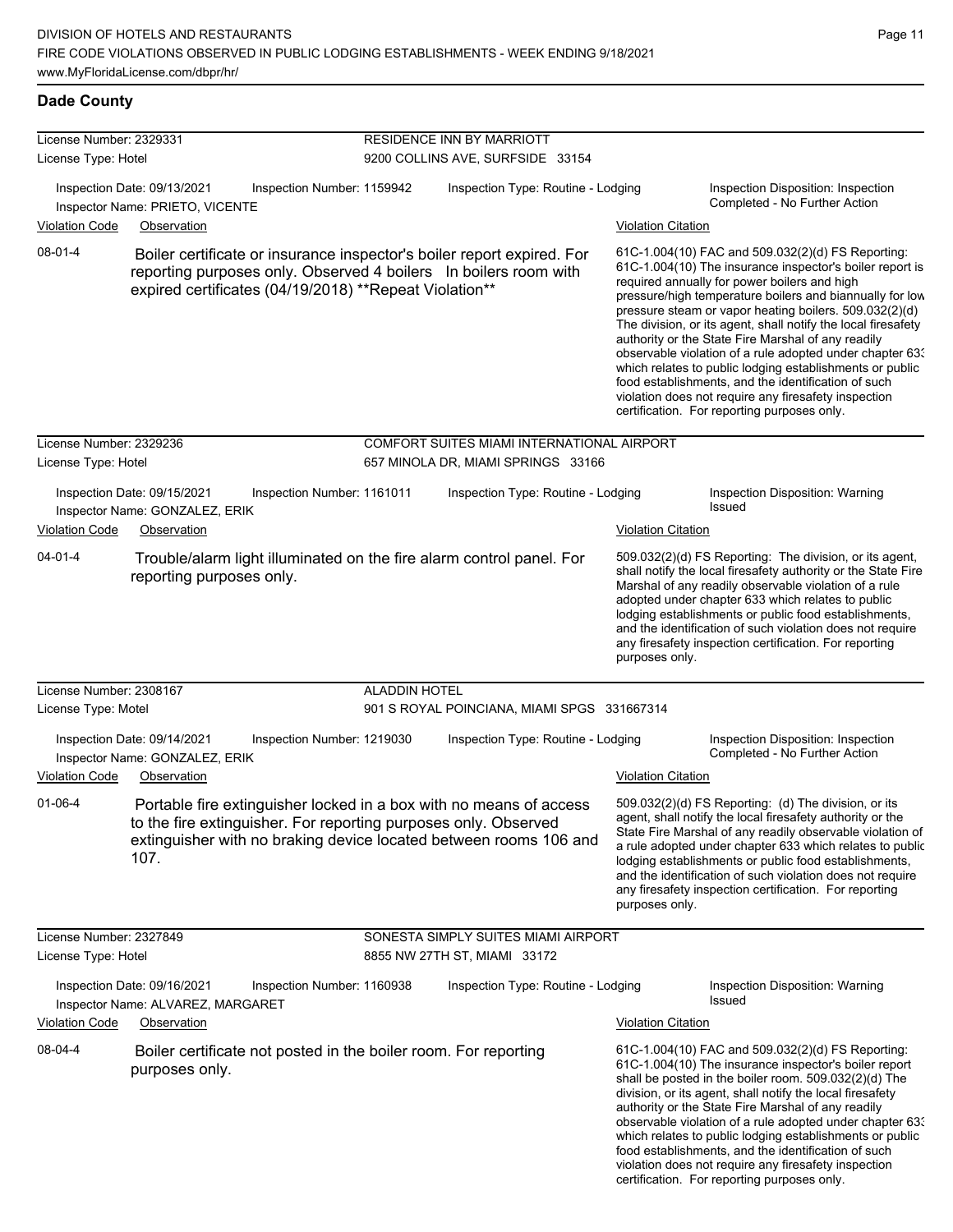| License Number: 2327782 |                                                                 |                                                                                                                                                                                 | EL PROGRESO PLAZA                  |                                            |                           |                                                                                                                                                                                                                                                                                                                                                                                                                                                                                                                                                                                                                                                                                                  |
|-------------------------|-----------------------------------------------------------------|---------------------------------------------------------------------------------------------------------------------------------------------------------------------------------|------------------------------------|--------------------------------------------|---------------------------|--------------------------------------------------------------------------------------------------------------------------------------------------------------------------------------------------------------------------------------------------------------------------------------------------------------------------------------------------------------------------------------------------------------------------------------------------------------------------------------------------------------------------------------------------------------------------------------------------------------------------------------------------------------------------------------------------|
| License Type: Apartment |                                                                 |                                                                                                                                                                                 |                                    | 11710 NW S RIVER DR #216, MEDLEY 33178     |                           |                                                                                                                                                                                                                                                                                                                                                                                                                                                                                                                                                                                                                                                                                                  |
| <b>Violation Code</b>   | Inspection Date: 09/17/2021<br>Inspector Name: CABANAS, NATALIE | Inspection Number: 1518270                                                                                                                                                      | Inspection Type: Routine - Lodging |                                            |                           | Inspection Disposition: Inspection<br>Completed - No Further Action                                                                                                                                                                                                                                                                                                                                                                                                                                                                                                                                                                                                                              |
|                         | Observation                                                     |                                                                                                                                                                                 |                                    |                                            | <b>Violation Citation</b> |                                                                                                                                                                                                                                                                                                                                                                                                                                                                                                                                                                                                                                                                                                  |
| $01-02-4$               |                                                                 | Portable fire extinguisher pressure gauge indicates the extinguisher<br>is in need of recharge. For reporting purposes only.<br>Observed at fire extinguisher next to unit 310. |                                    |                                            | purposes only.            | 509.032(2)(d) FS Reporting (d) The division, or its<br>agent, shall notify the local firesafety authority or the<br>State Fire Marshal of any readily observable violation of<br>a rule adopted under chapter 633 which relates to public<br>lodging establishments or public food establishments,<br>and the identification of such violation does not require<br>any firesafety inspection certification. For reporting                                                                                                                                                                                                                                                                        |
| License Number: 2327833 |                                                                 |                                                                                                                                                                                 |                                    | MIAMI AIRPORT WEST/DORAL TOWNEPLACE SUITES |                           |                                                                                                                                                                                                                                                                                                                                                                                                                                                                                                                                                                                                                                                                                                  |
| License Type: Hotel     |                                                                 |                                                                                                                                                                                 |                                    | 10505 NW 36 ST, MIAMI 33178                |                           |                                                                                                                                                                                                                                                                                                                                                                                                                                                                                                                                                                                                                                                                                                  |
|                         | Inspection Date: 09/16/2021<br>Inspector Name: CABANAS, NATALIE | Inspection Number: 1159660                                                                                                                                                      |                                    | Inspection Type: Routine - Lodging         |                           | Inspection Disposition: Warning<br>Issued                                                                                                                                                                                                                                                                                                                                                                                                                                                                                                                                                                                                                                                        |
| <b>Violation Code</b>   | Observation                                                     |                                                                                                                                                                                 |                                    |                                            | <b>Violation Citation</b> |                                                                                                                                                                                                                                                                                                                                                                                                                                                                                                                                                                                                                                                                                                  |
| $08 - 01 - 4$           | reporting purposes only.<br>3/14/2021.                          | Boiler certificate or insurance inspector's boiler report expired. For<br>At the time of the inspection observed boiler certificate expired on                                  |                                    |                                            |                           | 61C-1.004(10) FAC and 509.032(2)(d) FS Reporting:<br>61C-1.004(10) The insurance inspector's boiler report is<br>required annually for power boilers and high<br>pressure/high temperature boilers and biannually for low<br>pressure steam or vapor heating boilers. 509.032(2)(d)<br>The division, or its agent, shall notify the local firesafety<br>authority or the State Fire Marshal of any readily<br>observable violation of a rule adopted under chapter 63.<br>which relates to public lodging establishments or public<br>food establishments, and the identification of such<br>violation does not require any firesafety inspection<br>certification. For reporting purposes only. |
| License Number: 2328934 |                                                                 |                                                                                                                                                                                 |                                    | RESIDENCE INN AT AVENTURA MALL             |                           |                                                                                                                                                                                                                                                                                                                                                                                                                                                                                                                                                                                                                                                                                                  |
| License Type: Hotel     |                                                                 |                                                                                                                                                                                 |                                    | 19900 W COUNTRY CLUB DR, AVENTURA 33180    |                           |                                                                                                                                                                                                                                                                                                                                                                                                                                                                                                                                                                                                                                                                                                  |
|                         | Inspection Date: 09/17/2021<br>Inspector Name: TAYLOR, JOHN     | Inspection Number: 1160923                                                                                                                                                      |                                    | Inspection Type: Routine - Lodging         |                           | Inspection Disposition: Inspection<br>Completed - No Further Action                                                                                                                                                                                                                                                                                                                                                                                                                                                                                                                                                                                                                              |
| <b>Violation Code</b>   | Observation                                                     |                                                                                                                                                                                 |                                    |                                            | <b>Violation Citation</b> |                                                                                                                                                                                                                                                                                                                                                                                                                                                                                                                                                                                                                                                                                                  |
| $04 - 01 - 4$           | **Corrective Action Taken**                                     | Trouble/alarm light illuminated on the fire alarm control panel. For<br>reporting purposes only. Manager called technician to troubleshoot.                                     |                                    |                                            |                           | 509.032(2)(d) FS Reporting: The division, or its agent,<br>shall notify the local firesafety authority or the State Fire<br>Marshal of any readily observable violation of a rule<br>adopted under chapter 633 which relates to public<br>lodging establishments or public food establishments,<br>and the identification of such violation does not require<br>any firesafety inspection certification. For reporting                                                                                                                                                                                                                                                                           |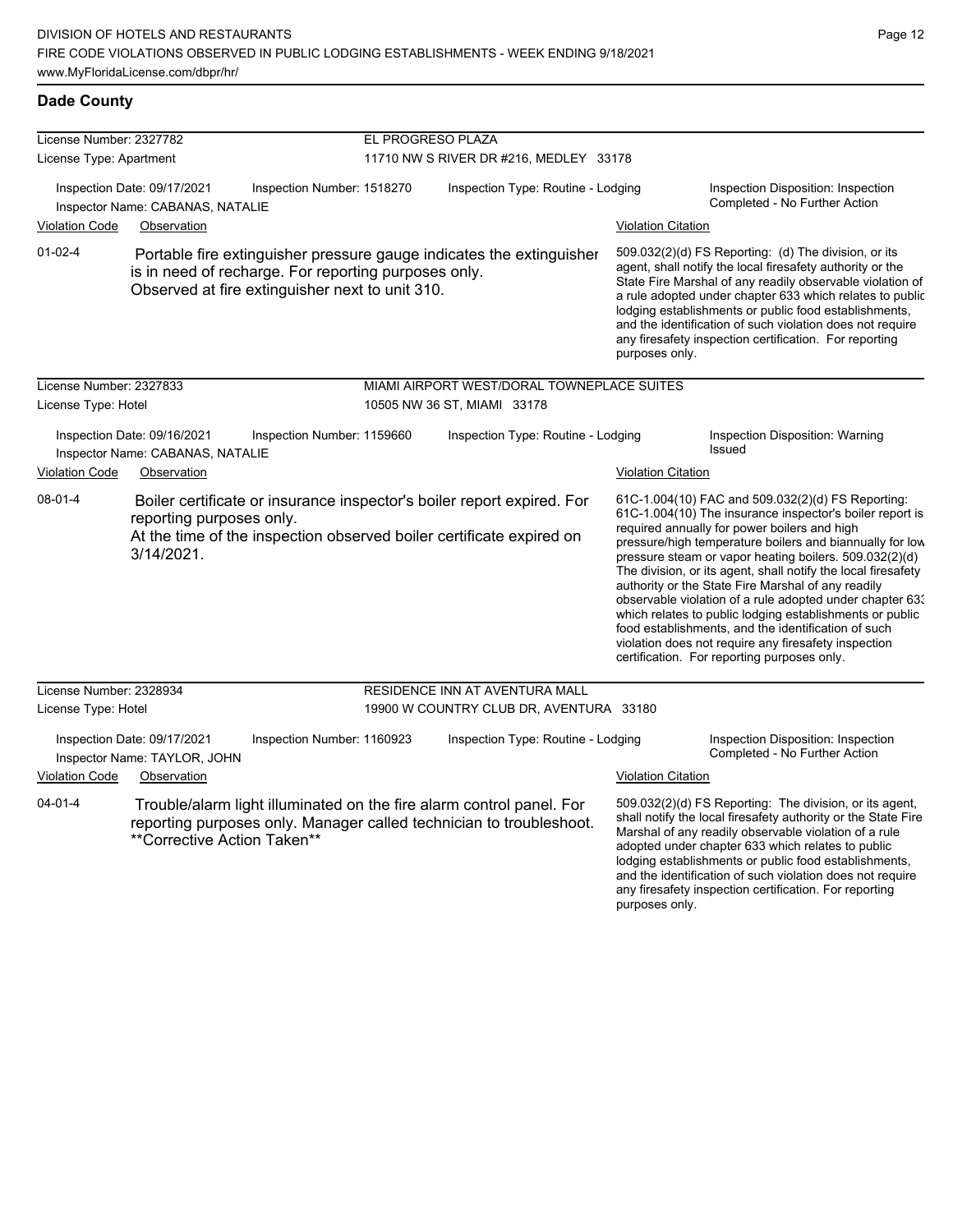| License Number: 2313311                                                                       |                                                                                                                                                                                                                                                                        | PORTOFINO AT BISCAYNE |  |                                        |                                                                                                                                                                                                                                                                                                                                                                                                                                          |                                                                                                                                                                                                                                                                                                                                                                                                                        |  |
|-----------------------------------------------------------------------------------------------|------------------------------------------------------------------------------------------------------------------------------------------------------------------------------------------------------------------------------------------------------------------------|-----------------------|--|----------------------------------------|------------------------------------------------------------------------------------------------------------------------------------------------------------------------------------------------------------------------------------------------------------------------------------------------------------------------------------------------------------------------------------------------------------------------------------------|------------------------------------------------------------------------------------------------------------------------------------------------------------------------------------------------------------------------------------------------------------------------------------------------------------------------------------------------------------------------------------------------------------------------|--|
|                                                                                               |                                                                                                                                                                                                                                                                        |                       |  |                                        |                                                                                                                                                                                                                                                                                                                                                                                                                                          |                                                                                                                                                                                                                                                                                                                                                                                                                        |  |
| License Type: Apartment                                                                       |                                                                                                                                                                                                                                                                        |                       |  | 14000 BISCAYNE BLVD, NORTH MIAMI 33181 |                                                                                                                                                                                                                                                                                                                                                                                                                                          |                                                                                                                                                                                                                                                                                                                                                                                                                        |  |
| Inspection Number: 1532906<br>Inspection Date: 09/17/2021<br>Inspector Name: SUAREZ, LEOPOLDO |                                                                                                                                                                                                                                                                        |                       |  | Inspection Type: Complaint Full        |                                                                                                                                                                                                                                                                                                                                                                                                                                          | Inspection Disposition: Inspection<br>Completed - No Further Action                                                                                                                                                                                                                                                                                                                                                    |  |
| <b>Violation Code</b>                                                                         | Observation                                                                                                                                                                                                                                                            |                       |  |                                        | <b>Violation Citation</b>                                                                                                                                                                                                                                                                                                                                                                                                                |                                                                                                                                                                                                                                                                                                                                                                                                                        |  |
| $04 - 01 - 4$                                                                                 | Trouble/alarm light illuminated on the fire alarm control panel. For<br>reporting purposes only. Building 14030, 14020.                                                                                                                                                |                       |  |                                        | 509.032(2)(d) FS Reporting: The division, or its agent,<br>shall notify the local firesafety authority or the State Fire<br>Marshal of any readily observable violation of a rule<br>adopted under chapter 633 which relates to public<br>lodging establishments or public food establishments,<br>and the identification of such violation does not require<br>any firesafety inspection certification. For reporting<br>purposes only. |                                                                                                                                                                                                                                                                                                                                                                                                                        |  |
| 04-01-4                                                                                       | - From initial inspection : Trouble/alarm light illuminated on the fire<br>alarm control panel. For reporting purposes only. Buildings 14020<br>- From follow-up inspection 2021-09-17: On 9/17/2021<br>and 1430<br>at the time of callback inspection Trouble/alarm I |                       |  |                                        | purposes only.                                                                                                                                                                                                                                                                                                                                                                                                                           | 509.032(2)(d) FS Reporting: The division, or its agent,<br>shall notify the local firesafety authority or the State Fire<br>Marshal of any readily observable violation of a rule<br>adopted under chapter 633 which relates to public<br>lodging establishments or public food establishments,<br>and the identification of such violation does not require<br>any firesafety inspection certification. For reporting |  |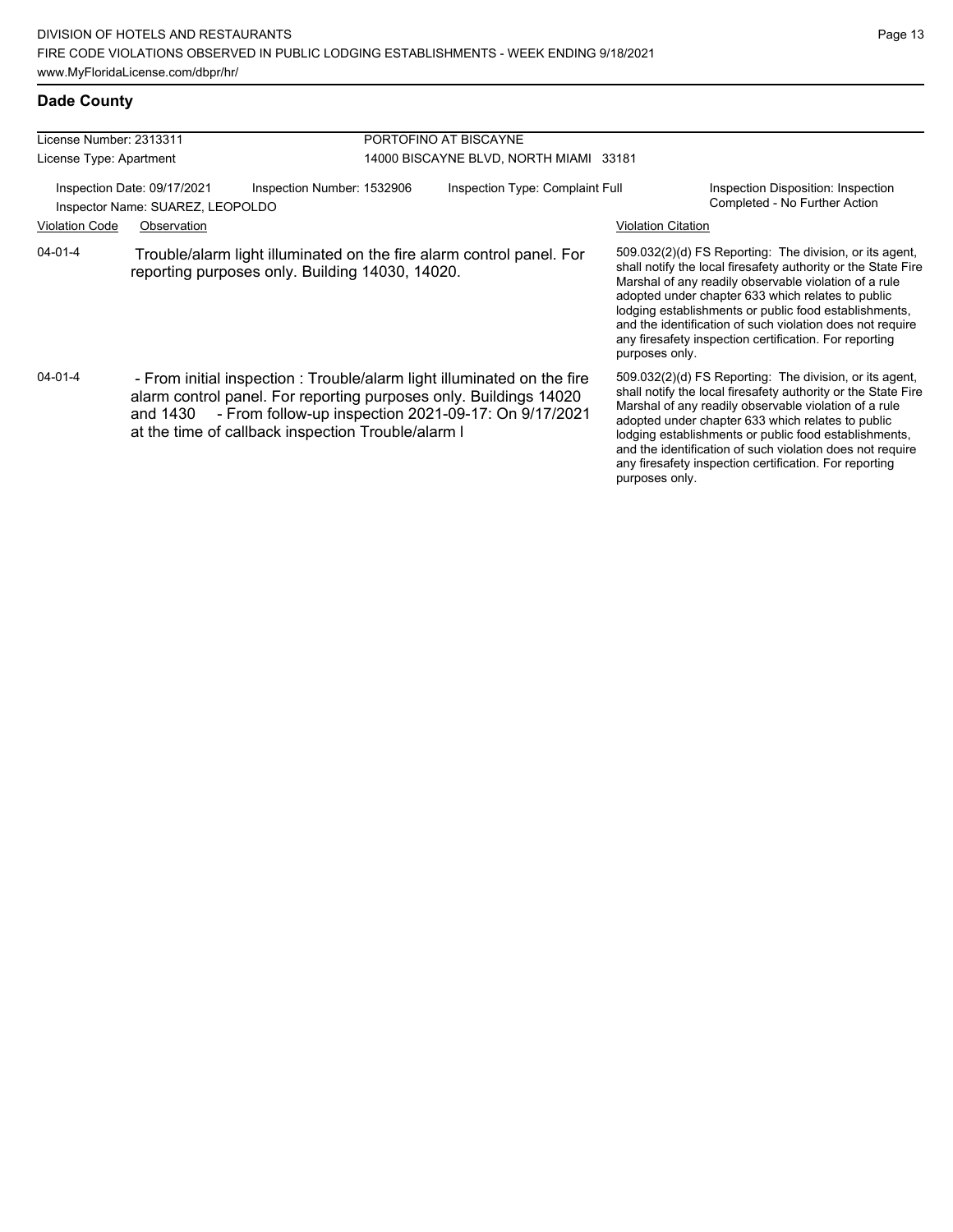any firesafety inspection certification. For reporting

purposes only.

## **Duval County**

| License Number: 2612324<br>License Type: Hotel                |                          |                                                                                                                                                 | <b>EXTENDED STAY AMERICA</b><br>4693 SALISBURY RD, JACKSONVILLE 32256 |                           |                                                                                                                                                                                                                                                                                                                                                                  |  |
|---------------------------------------------------------------|--------------------------|-------------------------------------------------------------------------------------------------------------------------------------------------|-----------------------------------------------------------------------|---------------------------|------------------------------------------------------------------------------------------------------------------------------------------------------------------------------------------------------------------------------------------------------------------------------------------------------------------------------------------------------------------|--|
| Inspection Date: 09/16/2021<br>Inspector Name: VILBRUN, JOSUE |                          | Inspection Number: 1159977                                                                                                                      | Inspection Type: Routine - Lodging                                    |                           | Inspection Disposition: Warning<br>Issued                                                                                                                                                                                                                                                                                                                        |  |
| <b>Violation Code</b>                                         | Observation              |                                                                                                                                                 |                                                                       | <b>Violation Citation</b> |                                                                                                                                                                                                                                                                                                                                                                  |  |
| $01 - 03 - 4$                                                 | Missing next to room 100 | Portable fire extinguisher missing from it's designated location (sign<br>present indicating designated location). For reporting purposes only. |                                                                       |                           | 509.032(2)(d) FS Reporting: (d) The division, or its<br>agent, shall notify the local firesafety authority or the<br>State Fire Marshal of any readily observable violation of<br>a rule adopted under chapter 633 which relates to public<br>lodging establishments or public food establishments,<br>and the identification of such violation does not require |  |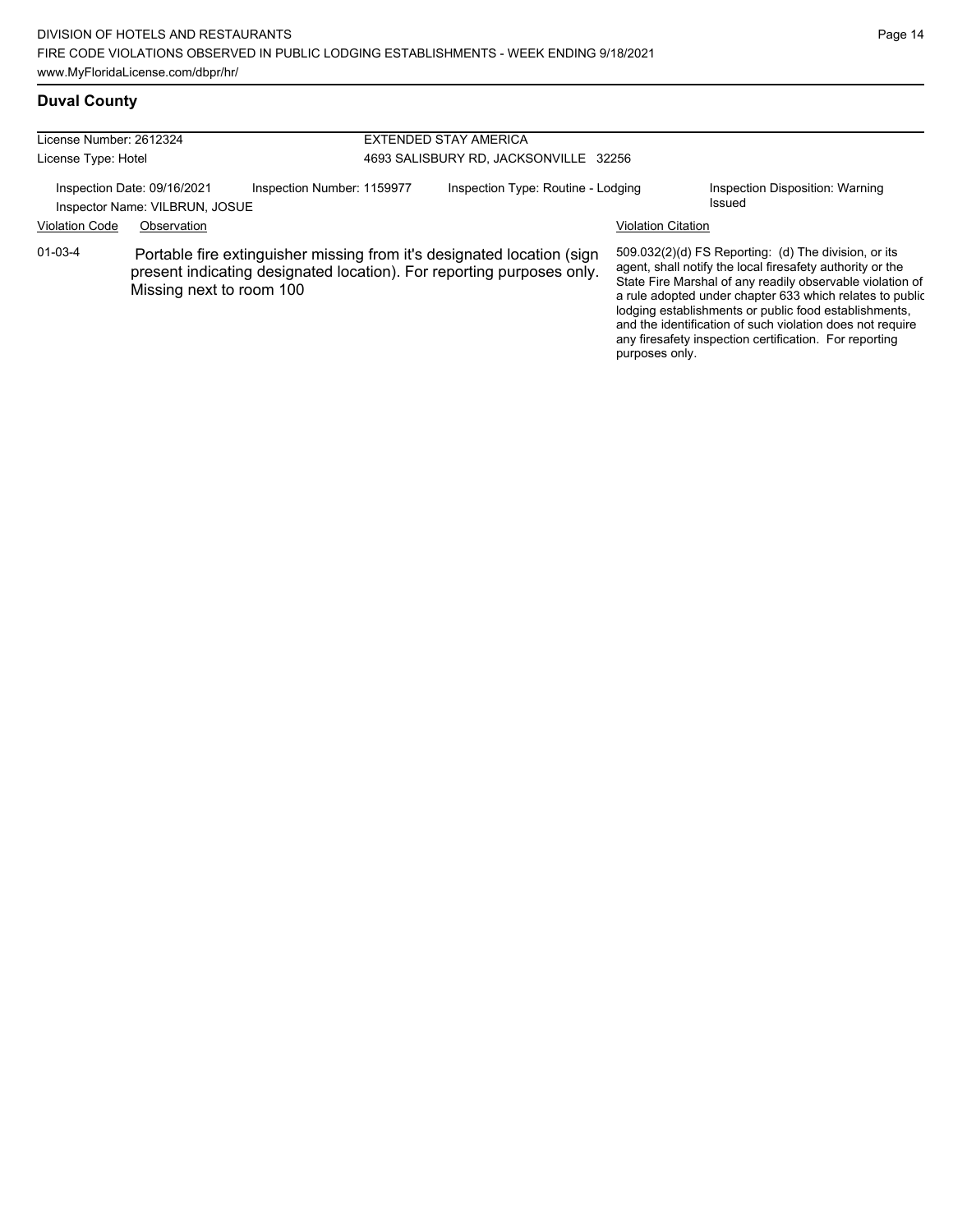#### **Hillsborough County**

| License Number: 3900493 |                                                                |                                                              | THE RIVIERA AT 8412 |                                                                                                                                                 |                           |                                                                                                                                                                                                                                                                                                                                                                                                                            |  |  |
|-------------------------|----------------------------------------------------------------|--------------------------------------------------------------|---------------------|-------------------------------------------------------------------------------------------------------------------------------------------------|---------------------------|----------------------------------------------------------------------------------------------------------------------------------------------------------------------------------------------------------------------------------------------------------------------------------------------------------------------------------------------------------------------------------------------------------------------------|--|--|
| License Type: Apartment |                                                                |                                                              |                     | 8412 RIO BRAVO COURT, TAMPA 33617                                                                                                               |                           |                                                                                                                                                                                                                                                                                                                                                                                                                            |  |  |
|                         | Inspection Date: 09/13/2021<br>Inspector Name: REGAS, ANTHONY  | Inspection Number: 1532908                                   |                     | Inspection Type: Complaint Full                                                                                                                 |                           | Inspection Disposition: Inspection<br>Completed - No Further Action                                                                                                                                                                                                                                                                                                                                                        |  |  |
| <b>Violation Code</b>   | Observation                                                    |                                                              |                     |                                                                                                                                                 | <b>Violation Citation</b> |                                                                                                                                                                                                                                                                                                                                                                                                                            |  |  |
| $01-03-4$               | **Repeat Violation**                                           | Observed fire extinguishers missing from buildings 1 and 27. |                     | Portable fire extinguisher missing from it's designated location (sign<br>present indicating designated location). For reporting purposes only. | purposes only.            | 509.032(2)(d) FS Reporting: (d) The division, or its<br>agent, shall notify the local firesafety authority or the<br>State Fire Marshal of any readily observable violation of<br>a rule adopted under chapter 633 which relates to public<br>lodging establishments or public food establishments,<br>and the identification of such violation does not require<br>any firesafety inspection certification. For reporting |  |  |
| License Number: 3913891 |                                                                |                                                              | <b>DIRI 5502 LP</b> |                                                                                                                                                 |                           |                                                                                                                                                                                                                                                                                                                                                                                                                            |  |  |
| License Type: Apartment |                                                                |                                                              |                     | 5502 TEMPLE HEIGHTS RD, TEMPLE TERRACE 33617                                                                                                    |                           |                                                                                                                                                                                                                                                                                                                                                                                                                            |  |  |
|                         | Inspection Date: 09/13/2021<br>Inspector Name: REGAS, ANTHONY  | Inspection Number: 1514813                                   |                     | Inspection Type: Routine - Lodging                                                                                                              |                           | Inspection Disposition: Inspection<br>Completed - No Further Action                                                                                                                                                                                                                                                                                                                                                        |  |  |
| <b>Violation Code</b>   | Observation                                                    |                                                              |                     |                                                                                                                                                 | <b>Violation Citation</b> |                                                                                                                                                                                                                                                                                                                                                                                                                            |  |  |
| $02-07-4$               | grill at unit 5504.                                            | Flammable chemicals stored near a source of ignition. For    |                     | reporting purposes only. Observed a gas can stored next to a bbq                                                                                | purposes only.            | 509.032(2)(d) FS Reporting: (d) The division, or its<br>agent, shall notify the local firesafety authority or the<br>State Fire Marshal of any readily observable violation of<br>a rule adopted under chapter 633 which relates to public<br>lodging establishments or public food establishments,<br>and the identification of such violation does not require<br>any firesafety inspection certification. For reporting |  |  |
| License Number: 3902447 |                                                                |                                                              | DAYS INN AND SUITES |                                                                                                                                                 |                           |                                                                                                                                                                                                                                                                                                                                                                                                                            |  |  |
| License Type: Motel     |                                                                |                                                              |                     | 2905 N 50 ST, TAMPA 33619                                                                                                                       |                           |                                                                                                                                                                                                                                                                                                                                                                                                                            |  |  |
|                         | Inspection Date: 09/15/2021<br>Inspector Name: EHLERS, MICHAEL | Inspection Number: 1220408                                   |                     | Inspection Type: Complaint Full                                                                                                                 |                           | Inspection Disposition: Inspection<br>Completed - No Further Action                                                                                                                                                                                                                                                                                                                                                        |  |  |
| <b>Violation Code</b>   | Observation                                                    |                                                              |                     |                                                                                                                                                 | <b>Violation Citation</b> |                                                                                                                                                                                                                                                                                                                                                                                                                            |  |  |
| 07-03-4                 |                                                                | only. Phone hook up on right side of tv, room 108.           |                     | Scorch marks around an electrical outlet. For reporting purposes                                                                                |                           | 509.032(2)(d) FS Reporting: (d) The division, or its<br>agent, shall notify the local firesafety authority or the<br>State Fire Marshal of any readily observable violation of<br>a rule adopted under chapter 633 which relates to public<br>lodging establishments or public food establishments,<br>and the identification of such violation does not require                                                           |  |  |

any firesafety inspection certification. For reporting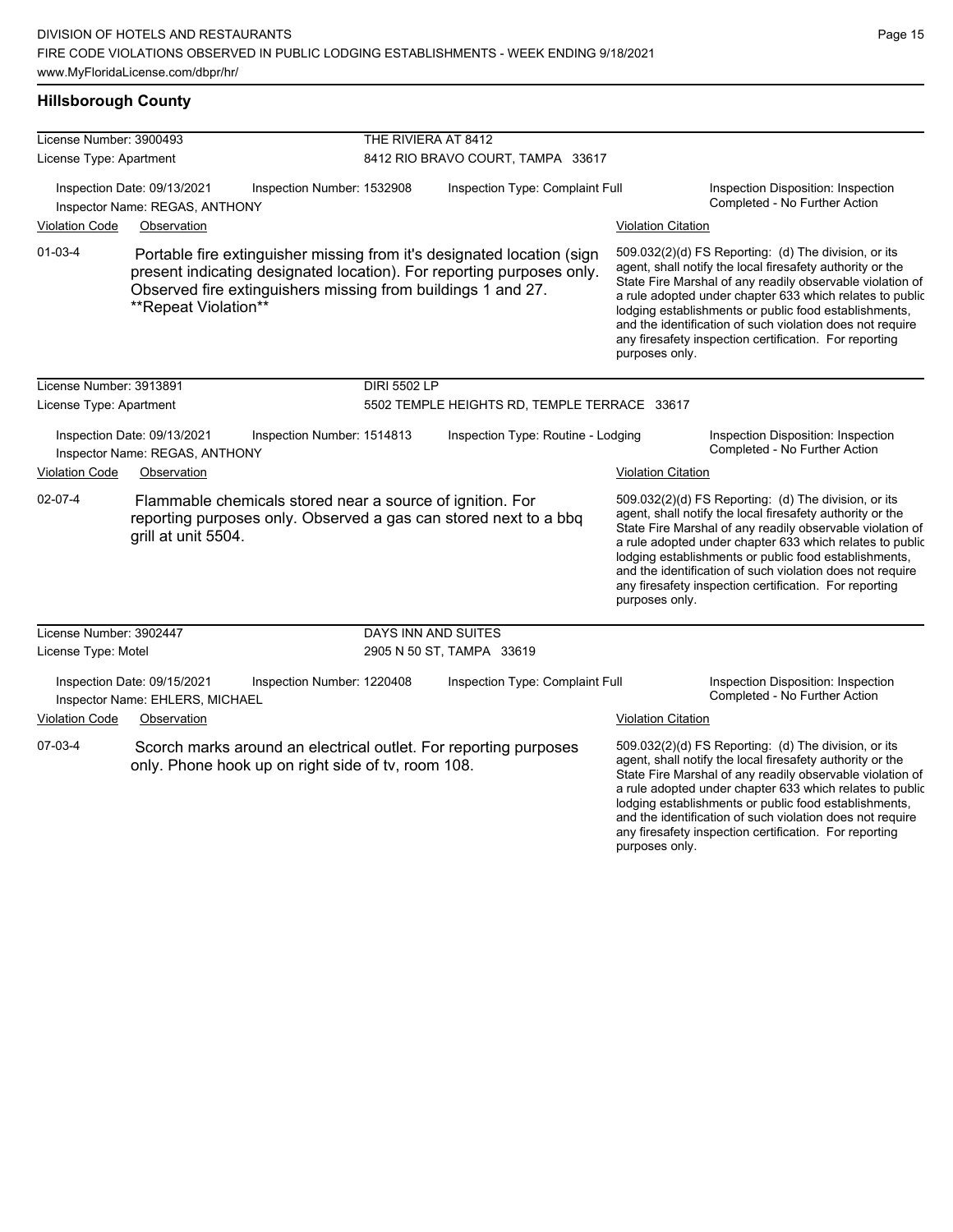## **Indian River County**

| License Number: 4100120 |                                                              |                            |                                      | <b>BLUE HERON APARTMENTS</b>                                                                                                              |                           |                                                                                                                                                                                                                                                                                                                                                                                                                            |  |
|-------------------------|--------------------------------------------------------------|----------------------------|--------------------------------------|-------------------------------------------------------------------------------------------------------------------------------------------|---------------------------|----------------------------------------------------------------------------------------------------------------------------------------------------------------------------------------------------------------------------------------------------------------------------------------------------------------------------------------------------------------------------------------------------------------------------|--|
| License Type: Apartment |                                                              |                            | 2283 BLUE HERON LN, VERO BEACH 32960 |                                                                                                                                           |                           |                                                                                                                                                                                                                                                                                                                                                                                                                            |  |
|                         | Inspection Date: 09/13/2021<br>Inspector Name: DAVIS, DIANNA | Inspection Number: 1514632 |                                      | Inspection Type: Routine - Lodging                                                                                                        |                           | Inspection Disposition: Inspection<br>Completed - No Further Action                                                                                                                                                                                                                                                                                                                                                        |  |
| <b>Violation Code</b>   | Observation                                                  |                            |                                      |                                                                                                                                           | <b>Violation Citation</b> |                                                                                                                                                                                                                                                                                                                                                                                                                            |  |
| $01 - 02 - 4$           | near apartment 2 and 3.                                      |                            |                                      | Portable fire extinguisher pressure gauge indicates the extinguisher<br>is in need of recharge. For reporting purposes only. Unit located | purposes only.            | 509.032(2)(d) FS Reporting: (d) The division, or its<br>agent, shall notify the local firesafety authority or the<br>State Fire Marshal of any readily observable violation of<br>a rule adopted under chapter 633 which relates to public<br>lodging establishments or public food establishments,<br>and the identification of such violation does not require<br>any firesafety inspection certification. For reporting |  |
| License Number: 4101335 |                                                              |                            |                                      | STAR SUITES BY RIVERSIDE THEATRE                                                                                                          |                           |                                                                                                                                                                                                                                                                                                                                                                                                                            |  |
| License Type: Hotel     |                                                              |                            |                                      | 2550 FLIGHT SAFETY DR, VERO BEACH 32960                                                                                                   |                           |                                                                                                                                                                                                                                                                                                                                                                                                                            |  |
|                         | Inspection Date: 09/17/2021<br>Inspector Name: DAVIS, DIANNA | Inspection Number: 1160592 |                                      | Inspection Type: Routine - Lodging                                                                                                        |                           | Inspection Disposition: Inspection<br>Completed - No Further Action                                                                                                                                                                                                                                                                                                                                                        |  |
| <b>Violation Code</b>   | Observation                                                  |                            |                                      |                                                                                                                                           | <b>Violation Citation</b> |                                                                                                                                                                                                                                                                                                                                                                                                                            |  |
| 07-04-4                 |                                                              |                            |                                      | Electrical outlet in bedroom missing 127 ** Corrected On-Site**                                                                           | purposes only.            | 509.032(2)(d) FS Reporting: (d) The division, or its<br>agent, shall notify the local firesafety authority or the<br>State Fire Marshal of any readily observable violation of<br>a rule adopted under chapter 633 which relates to public<br>lodging establishments or public food establishments,<br>and the identification of such violation does not require<br>any firesafety inspection certification. For reporting |  |
| License Number: 4101145 |                                                              |                            | <b>HOLIDAY INN EXPRESS</b>           |                                                                                                                                           |                           |                                                                                                                                                                                                                                                                                                                                                                                                                            |  |
| License Type: Motel     |                                                              |                            |                                      | 9400 19 LANE, VERO BCH 32966                                                                                                              |                           |                                                                                                                                                                                                                                                                                                                                                                                                                            |  |
|                         | Inspection Date: 09/15/2021<br>Inspector Name: DAVIS, DIANNA | Inspection Number: 1219302 |                                      | Inspection Type: Routine - Lodging                                                                                                        |                           | Inspection Disposition: Inspection<br>Completed - No Further Action                                                                                                                                                                                                                                                                                                                                                        |  |
| <b>Violation Code</b>   | Observation                                                  |                            |                                      |                                                                                                                                           | <b>Violation Citation</b> |                                                                                                                                                                                                                                                                                                                                                                                                                            |  |
| $01 - 02 - 4$           |                                                              |                            |                                      | Portable fire extinguisher pressure gauge indicates the extinguisher<br>is in need of recharge. For reporting purposes only. @ room 225.  | purposes only.            | 509.032(2)(d) FS Reporting: (d) The division, or its<br>agent, shall notify the local firesafety authority or the<br>State Fire Marshal of any readily observable violation of<br>a rule adopted under chapter 633 which relates to public<br>lodging establishments or public food establishments,<br>and the identification of such violation does not require<br>any firesafety inspection certification. For reporting |  |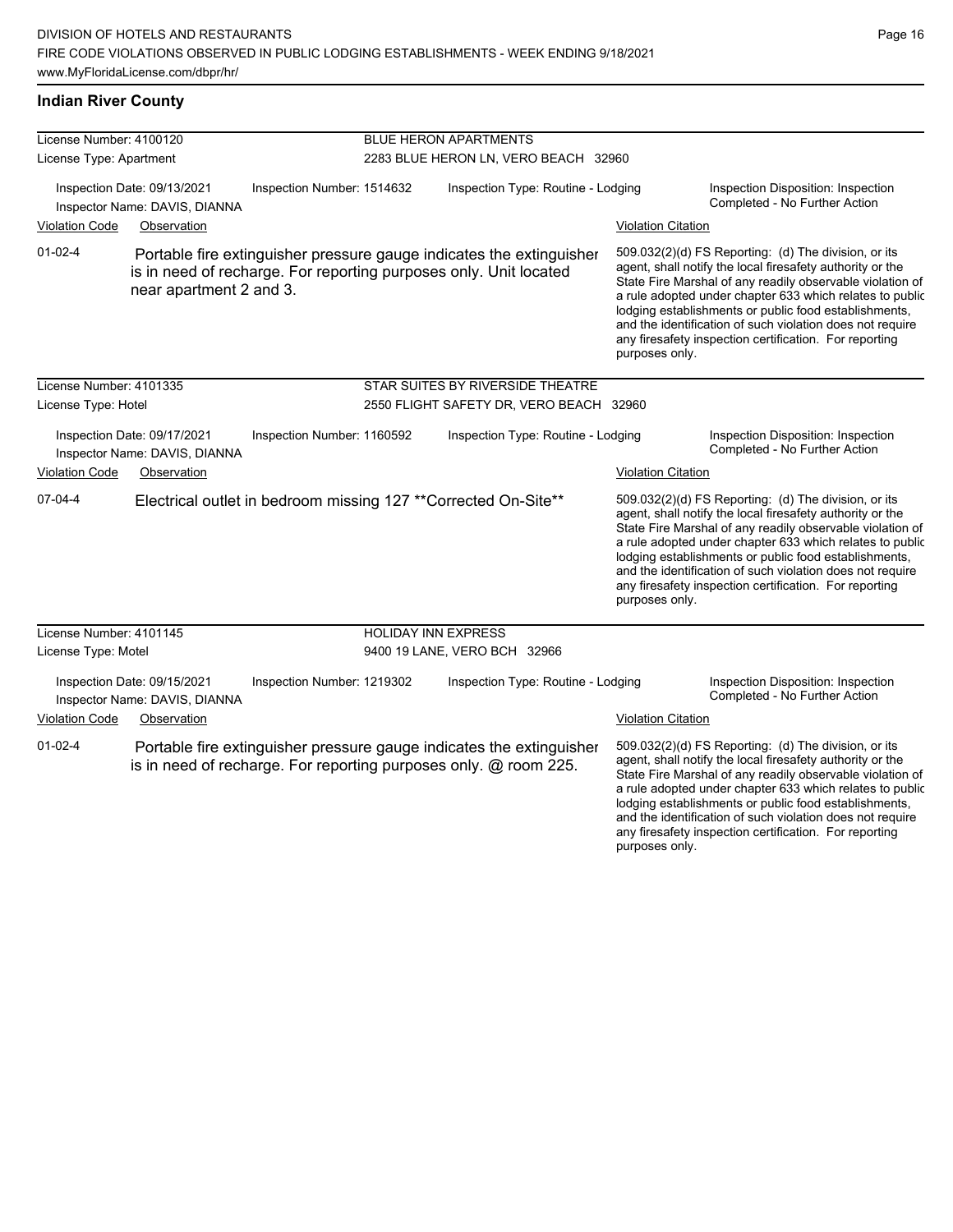## **Levy County**

| License Number: 4800404<br>License Type: Motel                                                                                       |                           |                                                                 | <b>DOCKSIDE MOTEL</b><br>491 DOCK ST, CEDAR KEY 32625 |                                                                                                                                            |  |                                                                                                                                                                                                                                                                                                                                                                                                                            |
|--------------------------------------------------------------------------------------------------------------------------------------|---------------------------|-----------------------------------------------------------------|-------------------------------------------------------|--------------------------------------------------------------------------------------------------------------------------------------------|--|----------------------------------------------------------------------------------------------------------------------------------------------------------------------------------------------------------------------------------------------------------------------------------------------------------------------------------------------------------------------------------------------------------------------------|
| Inspection Number: 1218958<br>Inspection Date: 09/10/2021<br>Inspector Name: TORRES, WILLIAM<br><b>Violation Code</b><br>Observation |                           | Inspection Type: Routine - Lodging<br><b>Violation Citation</b> |                                                       | Inspection Disposition: Inspection<br>Completed - No Further Action                                                                        |  |                                                                                                                                                                                                                                                                                                                                                                                                                            |
| 07-04-4                                                                                                                              | purposes only.<br>the bed |                                                                 |                                                       | Electrical outlet damaged to indicate a malfunction. For reporting<br>Observed missing electrical outlet cover in room five by the head of |  | 509.032(2)(d) FS Reporting: (d) The division, or its<br>agent, shall notify the local firesafety authority or the<br>State Fire Marshal of any readily observable violation of<br>a rule adopted under chapter 633 which relates to public<br>lodging establishments or public food establishments,<br>and the identification of such violation does not require<br>any firesafety inspection certification. For reporting |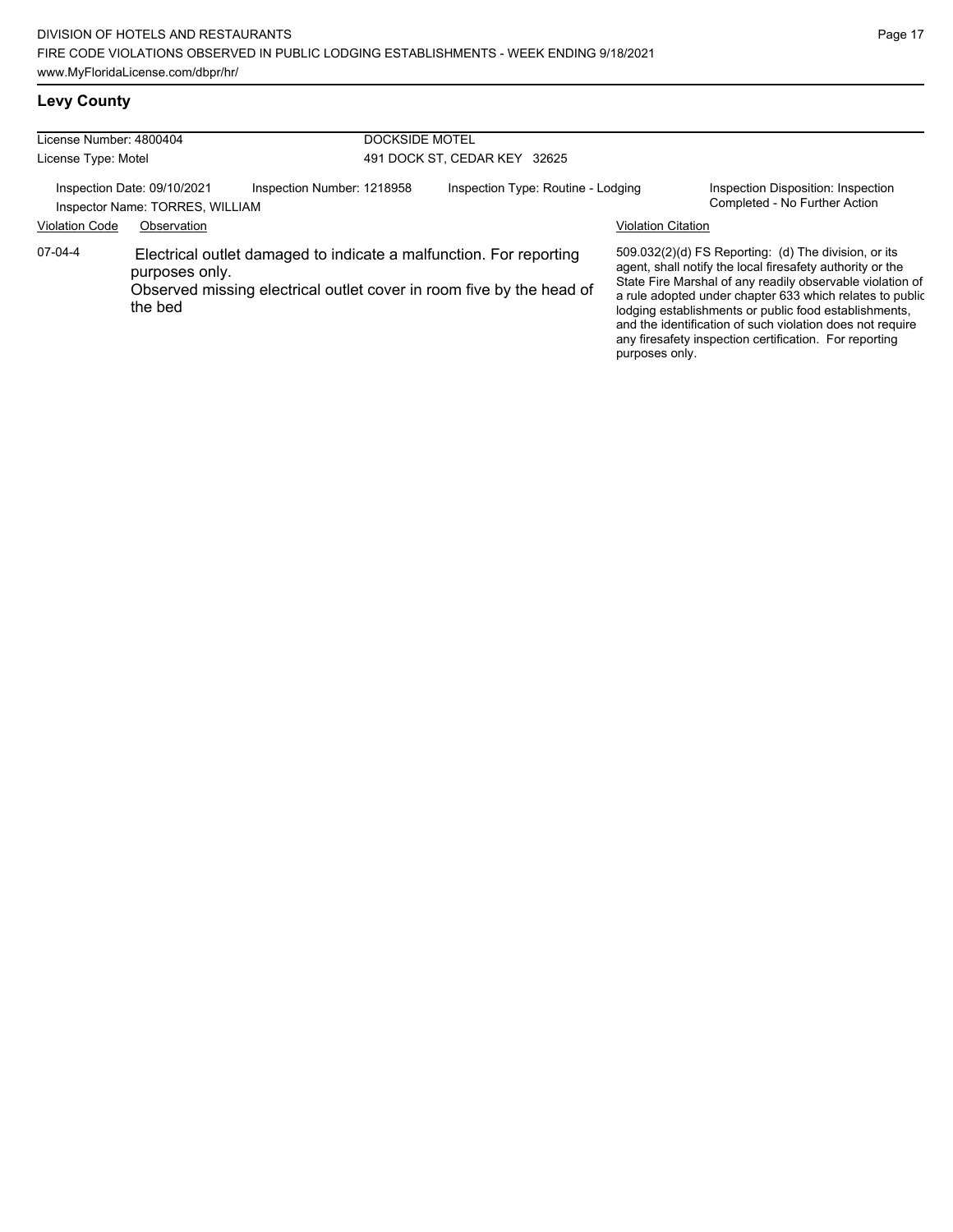## **Madison County**

| License Number: 5000133 |                                                            |                                                                | BEST WESTERN PLUS MADISON INN   |                           |                                                                                                                                                                                                                                                                                                                                                                                                                            |  |
|-------------------------|------------------------------------------------------------|----------------------------------------------------------------|---------------------------------|---------------------------|----------------------------------------------------------------------------------------------------------------------------------------------------------------------------------------------------------------------------------------------------------------------------------------------------------------------------------------------------------------------------------------------------------------------------|--|
| License Type: Hotel     |                                                            |                                                                | 167 SE BANDIT ST, MADISON 32340 |                           |                                                                                                                                                                                                                                                                                                                                                                                                                            |  |
|                         | Inspection Date: 09/17/2021<br>Inspector Name: SMITH, PAUL | Inspection Number: 1162323                                     | Inspection Type: Complaint Full |                           | Inspection Disposition: Inspection<br>Completed - No Further Action                                                                                                                                                                                                                                                                                                                                                        |  |
| <b>Violation Code</b>   | Observation                                                |                                                                |                                 | <b>Violation Citation</b> |                                                                                                                                                                                                                                                                                                                                                                                                                            |  |
| 03-05-4                 | 118.                                                       | Fire sprinkler head painted. For reporting purposes only. Room |                                 | purposes only.            | 509.032(2)(d) FS Reporting: (d) The division, or its<br>agent, shall notify the local firesafety authority or the<br>State Fire Marshal of any readily observable violation of<br>a rule adopted under chapter 633 which relates to public<br>lodging establishments or public food establishments,<br>and the identification of such violation does not require<br>any firesafety inspection certification. For reporting |  |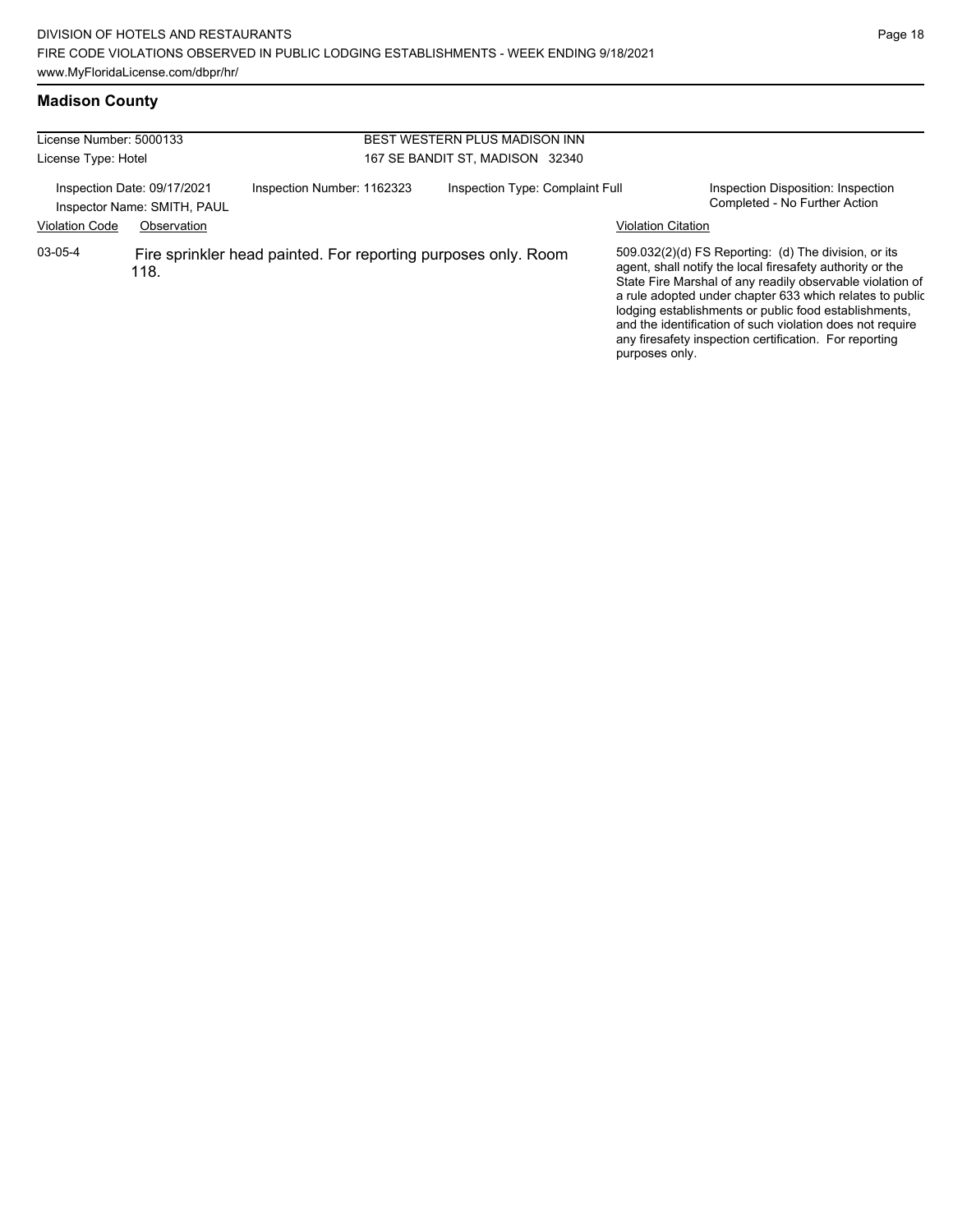#### **Manatee County**

| License Number: 5105132                                                                     |                                                                                                                                                                  |  |                                                  | HUE WATERCOLOR PLACE                                                                                                                                                                                                                                                                                                                                                                                                                         |                           |                                                                                                                                                                                                                                                                                                                                                                                                                              |  |
|---------------------------------------------------------------------------------------------|------------------------------------------------------------------------------------------------------------------------------------------------------------------|--|--------------------------------------------------|----------------------------------------------------------------------------------------------------------------------------------------------------------------------------------------------------------------------------------------------------------------------------------------------------------------------------------------------------------------------------------------------------------------------------------------------|---------------------------|------------------------------------------------------------------------------------------------------------------------------------------------------------------------------------------------------------------------------------------------------------------------------------------------------------------------------------------------------------------------------------------------------------------------------|--|
| License Type: Apartment                                                                     |                                                                                                                                                                  |  | 215 107 ST CIR E, BRADENTON 34212                |                                                                                                                                                                                                                                                                                                                                                                                                                                              |                           |                                                                                                                                                                                                                                                                                                                                                                                                                              |  |
| Inspection Date: 09/15/2021<br>Inspection Number: 1532947<br>Inspector Name: BECHTOLD, NEIL |                                                                                                                                                                  |  | Inspection Type: Lodging-Licensing<br>Inspection |                                                                                                                                                                                                                                                                                                                                                                                                                                              |                           | Inspection Disposition: Warning<br>Issued                                                                                                                                                                                                                                                                                                                                                                                    |  |
| <b>Violation Code</b>                                                                       | Observation                                                                                                                                                      |  |                                                  |                                                                                                                                                                                                                                                                                                                                                                                                                                              | <b>Violation Citation</b> |                                                                                                                                                                                                                                                                                                                                                                                                                              |  |
| $01-02-4$                                                                                   | Portable fire extinguisher pressure gauge indicates the extinguisher<br>is in need of recharge. For reporting purposes only.<br>Observed outside near unit 3304. |  |                                                  | 509.032(2)(d) FS Reporting: (d) The division, or its<br>agent, shall notify the local firesafety authority or the<br>State Fire Marshal of any readily observable violation of<br>a rule adopted under chapter 633 which relates to public<br>lodging establishments or public food establishments,<br>and the identification of such violation does not require<br>any firesafety inspection certification. For reporting<br>purposes only. |                           |                                                                                                                                                                                                                                                                                                                                                                                                                              |  |
| $01-02-4$                                                                                   | is in need of recharge. For reporting purposes only.<br>Observed next to unit 1302.                                                                              |  |                                                  | Portable fire extinguisher pressure gauge indicates the extinguisher                                                                                                                                                                                                                                                                                                                                                                         | purposes only.            | $509.032(2)(d)$ FS Reporting: (d) The division, or its<br>agent, shall notify the local firesafety authority or the<br>State Fire Marshal of any readily observable violation of<br>a rule adopted under chapter 633 which relates to public<br>lodging establishments or public food establishments,<br>and the identification of such violation does not require<br>any firesafety inspection certification. For reporting |  |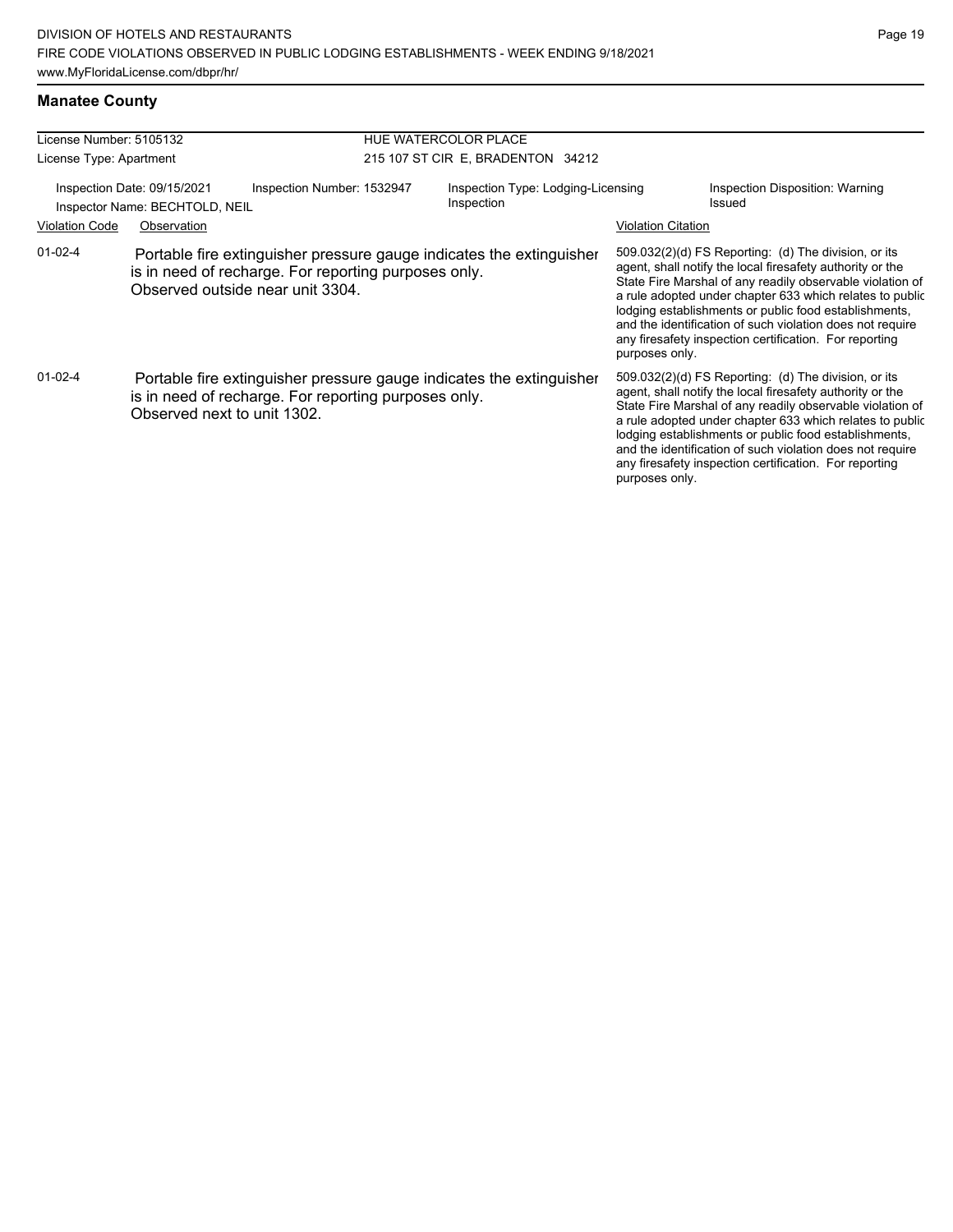## **Monroe County**

| License Number: 5402759                                                                                                          |                                                                  |                            | <b>COURTYARD BY MARRIOTT</b>          |                           |                                                                                                                                                                                                                                                                                                                                                                                                                        |  |  |
|----------------------------------------------------------------------------------------------------------------------------------|------------------------------------------------------------------|----------------------------|---------------------------------------|---------------------------|------------------------------------------------------------------------------------------------------------------------------------------------------------------------------------------------------------------------------------------------------------------------------------------------------------------------------------------------------------------------------------------------------------------------|--|--|
| License Type: Hotel                                                                                                              |                                                                  |                            | 3031 N ROOSEVELT BLVD. KEY WEST 33040 |                           |                                                                                                                                                                                                                                                                                                                                                                                                                        |  |  |
|                                                                                                                                  | Inspection Date: 09/13/2021<br>Inspector Name: ORDONEZ, CATALINA | Inspection Number: 1160133 | Inspection Type: Routine - Lodging    |                           | Inspection Disposition: Inspection<br>Completed - No Further Action                                                                                                                                                                                                                                                                                                                                                    |  |  |
| <b>Violation Code</b>                                                                                                            | Observation                                                      |                            |                                       | <b>Violation Citation</b> |                                                                                                                                                                                                                                                                                                                                                                                                                        |  |  |
| 04-01-4<br>Trouble/alarm light illuminated on the fire alarm control panel. For<br>reporting purposes only. **Repeat Violation** |                                                                  |                            |                                       | purposes only.            | 509.032(2)(d) FS Reporting: The division, or its agent,<br>shall notify the local firesafety authority or the State Fire<br>Marshal of any readily observable violation of a rule<br>adopted under chapter 633 which relates to public<br>lodging establishments or public food establishments,<br>and the identification of such violation does not require<br>any firesafety inspection certification. For reporting |  |  |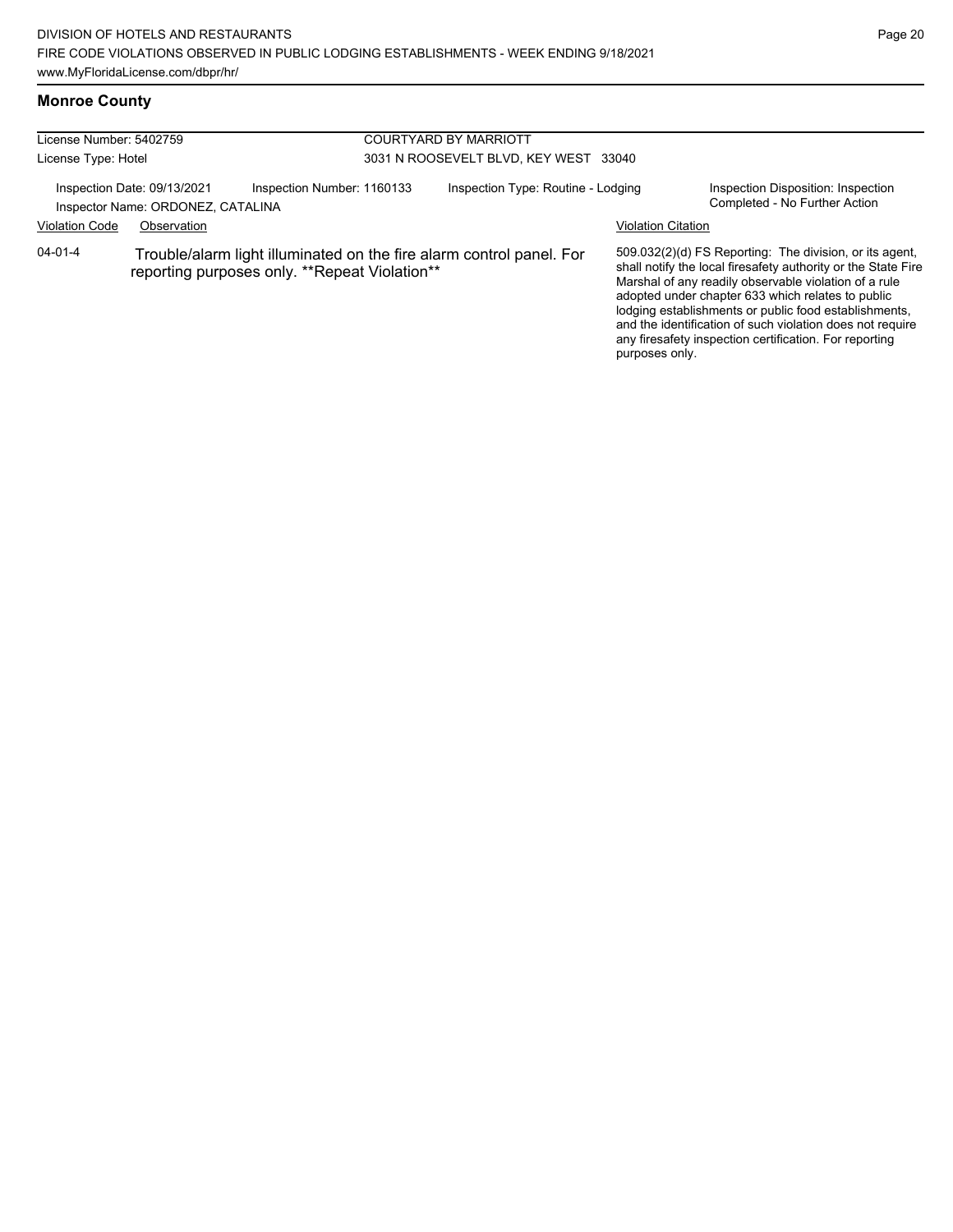| License Number: 5603333 |                                                                   |                                                                         | <b>BAYMONT INN &amp; SUITES</b> |                                                  |                           |                                                                                                                                                                                                                                                                                                                                                                                                                        |
|-------------------------|-------------------------------------------------------------------|-------------------------------------------------------------------------|---------------------------------|--------------------------------------------------|---------------------------|------------------------------------------------------------------------------------------------------------------------------------------------------------------------------------------------------------------------------------------------------------------------------------------------------------------------------------------------------------------------------------------------------------------------|
| License Type: Motel     |                                                                   | 4040 S FERDON BLVD, CRESTVIEW 32536                                     |                                 |                                                  |                           |                                                                                                                                                                                                                                                                                                                                                                                                                        |
|                         | Inspection Date: 06/04/2021<br>Inspector Name: BURROUGHS, RICHARD | Inspection Number: 1220432                                              |                                 | Inspection Type: Complaint Full                  |                           | Inspection Disposition: Administrative<br>complaint recommended                                                                                                                                                                                                                                                                                                                                                        |
| <b>Violation Code</b>   | Observation                                                       |                                                                         |                                 |                                                  | <b>Violation Citation</b> |                                                                                                                                                                                                                                                                                                                                                                                                                        |
| 04-03-4                 | ROOM 212.<br>PRIORITY: REPORTING                                  | OBSERVED: SMOKE DETECTOR/ALARM IN GUEST<br>FOR REPORTING PURPOSES ONLY. |                                 | ROOM/UNIT DAMAGED AS TO APPEAR TO BE INOPERABLE. | purposes only.            | 509.032(2)(d) FS Reporting: The division, or its agent,<br>shall notify the local firesafety authority or the State Fire<br>Marshal of any readily observable violation of a rule<br>adopted under chapter 633 which relates to public<br>lodging establishments or public food establishments,<br>and the identification of such violation does not require<br>any firesafety inspection certification. For reporting |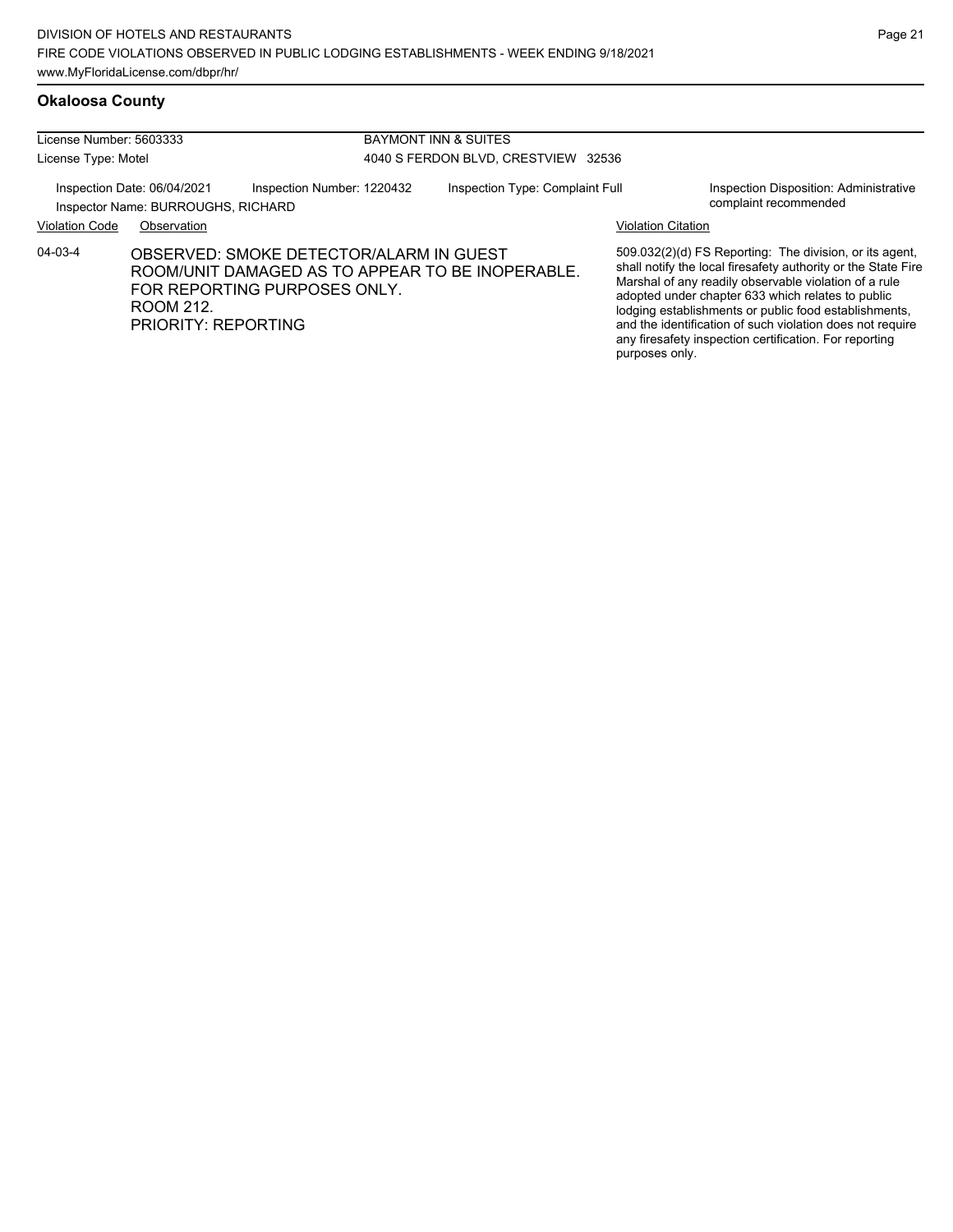violation does not require any firesafety inspection certification. For reporting purposes only.

#### **Orange County**

| License Number: 5810213<br>License Type: Hotel                                               |                                                      |  | FAIRFIELD INN & SUITES ORLANDO INTERNATIONAL DR/CONVENTION CNTR<br>8214 UNIVERSAL BLVD, ORLANDO 32819 |                                                                        |                                                                     |                                                                                                                                                                                                                                                                                                                                                                                                                                                                                                                                                                                           |
|----------------------------------------------------------------------------------------------|------------------------------------------------------|--|-------------------------------------------------------------------------------------------------------|------------------------------------------------------------------------|---------------------------------------------------------------------|-------------------------------------------------------------------------------------------------------------------------------------------------------------------------------------------------------------------------------------------------------------------------------------------------------------------------------------------------------------------------------------------------------------------------------------------------------------------------------------------------------------------------------------------------------------------------------------------|
| Inspection Number: 1162339<br>Inspection Date: 09/13/2021<br>Inspector Name: KOSTELNY, ROGER |                                                      |  | Inspection Type: Complaint Full                                                                       |                                                                        | Inspection Disposition: Inspection<br>Completed - No Further Action |                                                                                                                                                                                                                                                                                                                                                                                                                                                                                                                                                                                           |
| <b>Violation Code</b>                                                                        | Observation                                          |  |                                                                                                       |                                                                        | <b>Violation Citation</b>                                           |                                                                                                                                                                                                                                                                                                                                                                                                                                                                                                                                                                                           |
| 08-01-4                                                                                      | reporting purposes only.<br>FL141402 expired 3/12/21 |  |                                                                                                       | Boiler certificate or insurance inspector's boiler report expired. For |                                                                     | 61C-1.004(10) FAC and 509.032(2)(d) FS Reporting:<br>61C-1.004(10) The insurance inspector's boiler report is<br>required annually for power boilers and high<br>pressure/high temperature boilers and biannually for low<br>pressure steam or vapor heating boilers. 509.032(2)(d)<br>The division, or its agent, shall notify the local firesafety<br>authority or the State Fire Marshal of any readily<br>observable violation of a rule adopted under chapter 63.<br>which relates to public lodging establishments or public<br>food establishments, and the identification of such |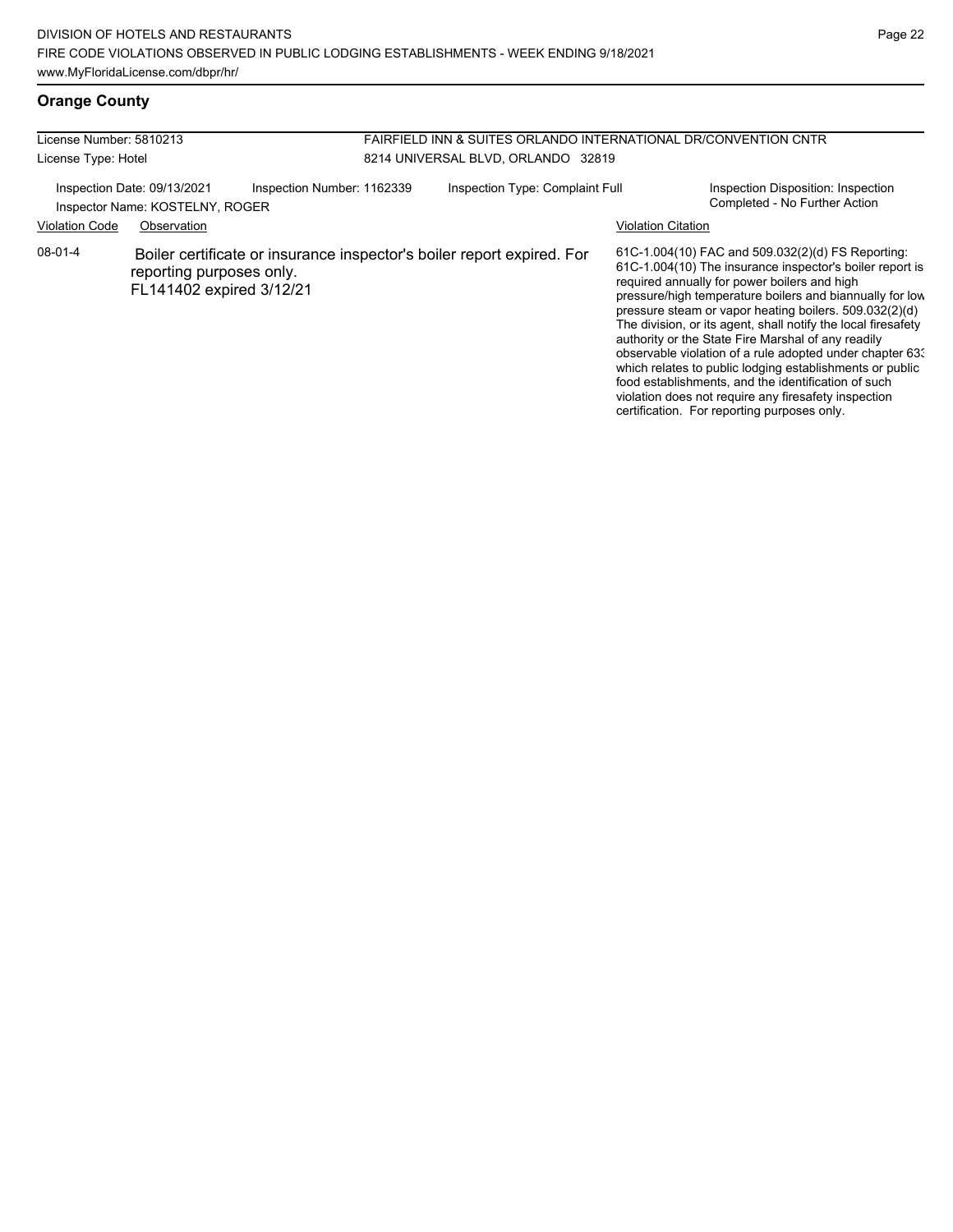#### **Palm Beach County**

| License Number: 6005960 |                                                                                                                                                                                                                             |                        | SUPER 8 MOTEL                                    |                           |                                                                                                                                                                                                                                                                                                                                                                                                                                                                                                                                                                                                                                                                                                  |  |  |  |
|-------------------------|-----------------------------------------------------------------------------------------------------------------------------------------------------------------------------------------------------------------------------|------------------------|--------------------------------------------------|---------------------------|--------------------------------------------------------------------------------------------------------------------------------------------------------------------------------------------------------------------------------------------------------------------------------------------------------------------------------------------------------------------------------------------------------------------------------------------------------------------------------------------------------------------------------------------------------------------------------------------------------------------------------------------------------------------------------------------------|--|--|--|
| License Type: Motel     |                                                                                                                                                                                                                             |                        | 4112 W BLUE HERON BLVD, RIVIERA BEACH 33404-4855 |                           |                                                                                                                                                                                                                                                                                                                                                                                                                                                                                                                                                                                                                                                                                                  |  |  |  |
|                         | Inspection Date: 09/15/2021<br>Inspection Number: 1217297<br>Inspector Name: MCCARTHY, RAMONA                                                                                                                               |                        | Inspection Type: Routine - Lodging               |                           | Inspection Disposition: Inspection<br>Completed - No Further Action                                                                                                                                                                                                                                                                                                                                                                                                                                                                                                                                                                                                                              |  |  |  |
| <b>Violation Code</b>   | Observation                                                                                                                                                                                                                 |                        |                                                  | <b>Violation Citation</b> |                                                                                                                                                                                                                                                                                                                                                                                                                                                                                                                                                                                                                                                                                                  |  |  |  |
| 08-03-4                 | No boiler certificate or insurance inspector's boiler report available.<br>For reporting purposes only. **Repeat Violation**                                                                                                |                        |                                                  |                           | 61C-1.004(10) FAC and 509.032(2)(d) FS Reporting:<br>61C-1.004(10) The insurance inspector's boiler report is<br>required annually for power boilers and high<br>pressure/high temperature boilers and biannually for low<br>pressure steam or vapor heating boilers. 509.032(2)(d)<br>The division, or its agent, shall notify the local firesafety<br>authority or the State Fire Marshal of any readily<br>observable violation of a rule adopted under chapter 63.<br>which relates to public lodging establishments or public<br>food establishments, and the identification of such<br>violation does not require any firesafety inspection<br>certification. For reporting purposes only. |  |  |  |
| License Number: 6014062 |                                                                                                                                                                                                                             |                        | WOODSPRING SUITES LAKE WORTH                     |                           |                                                                                                                                                                                                                                                                                                                                                                                                                                                                                                                                                                                                                                                                                                  |  |  |  |
| License Type: Hotel     |                                                                                                                                                                                                                             |                        | 2171 10 AVE N, LAKE WORTH 33461                  |                           |                                                                                                                                                                                                                                                                                                                                                                                                                                                                                                                                                                                                                                                                                                  |  |  |  |
|                         | Inspection Date: 09/13/2021<br>Inspection Number: 1162045<br>Inspector Name: MONTILLA, NATHALIE                                                                                                                             |                        | Inspection Type: Complaint Full                  |                           | Inspection Disposition: Call Back -<br>Admin. complaint recommended                                                                                                                                                                                                                                                                                                                                                                                                                                                                                                                                                                                                                              |  |  |  |
| <b>Violation Code</b>   | Observation                                                                                                                                                                                                                 |                        |                                                  | <b>Violation Citation</b> |                                                                                                                                                                                                                                                                                                                                                                                                                                                                                                                                                                                                                                                                                                  |  |  |  |
| $01-02-4$               | - From initial inspection : Portable fire extinguisher pressure gauge<br>indicates the extinguisher is in need of recharge. For reporting<br>purposes only.<br>Next to housekeeping door.<br>2021-09-13: ** Time Extended** |                        | - From follow-up inspection                      | purposes only.            | 509.032(2)(d) FS Reporting: (d) The division, or its<br>agent, shall notify the local firesafety authority or the<br>State Fire Marshal of any readily observable violation of<br>a rule adopted under chapter 633 which relates to public<br>lodging establishments or public food establishments,<br>and the identification of such violation does not require<br>any firesafety inspection certification. For reporting                                                                                                                                                                                                                                                                       |  |  |  |
| License Number: 6005626 |                                                                                                                                                                                                                             | PAUL'S MOTEL           |                                                  |                           |                                                                                                                                                                                                                                                                                                                                                                                                                                                                                                                                                                                                                                                                                                  |  |  |  |
| License Type: Motel     |                                                                                                                                                                                                                             |                        | 5445 LAKE WORTH RD, GREENACRES 33463             |                           |                                                                                                                                                                                                                                                                                                                                                                                                                                                                                                                                                                                                                                                                                                  |  |  |  |
|                         | Inspection Date: 09/17/2021<br>Inspection Number: 1217612<br>Inspector Name: AHLE, ROBERT                                                                                                                                   |                        | Inspection Type: Routine - Lodging               |                           | Inspection Disposition: Inspection<br>Completed - No Further Action                                                                                                                                                                                                                                                                                                                                                                                                                                                                                                                                                                                                                              |  |  |  |
| <b>Violation Code</b>   | Observation                                                                                                                                                                                                                 |                        |                                                  | <b>Violation Citation</b> |                                                                                                                                                                                                                                                                                                                                                                                                                                                                                                                                                                                                                                                                                                  |  |  |  |
| $01-02-4$               | Portable fire extinguisher pressure gauge indicates the extinguisher<br>is in need of recharge. For reporting purposes only. Observed by<br>102                                                                             |                        |                                                  | purposes only.            | 509.032(2)(d) FS Reporting: (d) The division, or its<br>agent, shall notify the local firesafety authority or the<br>State Fire Marshal of any readily observable violation of<br>a rule adopted under chapter 633 which relates to public<br>lodging establishments or public food establishments,<br>and the identification of such violation does not require<br>any firesafety inspection certification. For reporting                                                                                                                                                                                                                                                                       |  |  |  |
| License Number: 6003838 |                                                                                                                                                                                                                             | <b>PALM TRAIL APTS</b> |                                                  |                           |                                                                                                                                                                                                                                                                                                                                                                                                                                                                                                                                                                                                                                                                                                  |  |  |  |
| License Type: Apartment |                                                                                                                                                                                                                             |                        | 1850 N PALM TRL, DELRAY BEACH 33483-5941         |                           |                                                                                                                                                                                                                                                                                                                                                                                                                                                                                                                                                                                                                                                                                                  |  |  |  |
|                         | Inspection Date: 09/17/2021<br>Inspection Number: 1513928<br>Inspector Name: GOODWIN, NICHOLAS                                                                                                                              |                        | Inspection Type: Routine - Lodging               |                           | Inspection Disposition: Inspection<br>Completed - No Further Action                                                                                                                                                                                                                                                                                                                                                                                                                                                                                                                                                                                                                              |  |  |  |
| <b>Violation Code</b>   | Observation                                                                                                                                                                                                                 |                        |                                                  | <b>Violation Citation</b> |                                                                                                                                                                                                                                                                                                                                                                                                                                                                                                                                                                                                                                                                                                  |  |  |  |
| 02-08-4                 | Propane (LP gas) tank having a water capacity greater than 2.7 lbs.<br>stored under a stairwell. For reporting purposes only. LP has tanks<br>stored under main stairwell                                                   |                        |                                                  | purposes only.            | 509.032(2)(d) FS Reporting (d) The division, or its<br>agent, shall notify the local firesafety authority or the<br>State Fire Marshal of any readily observable violation of<br>a rule adopted under chapter 633 which relates to public<br>lodging establishments or public food establishments,<br>and the identification of such violation does not require<br>any firesafety inspection certification. For reporting                                                                                                                                                                                                                                                                        |  |  |  |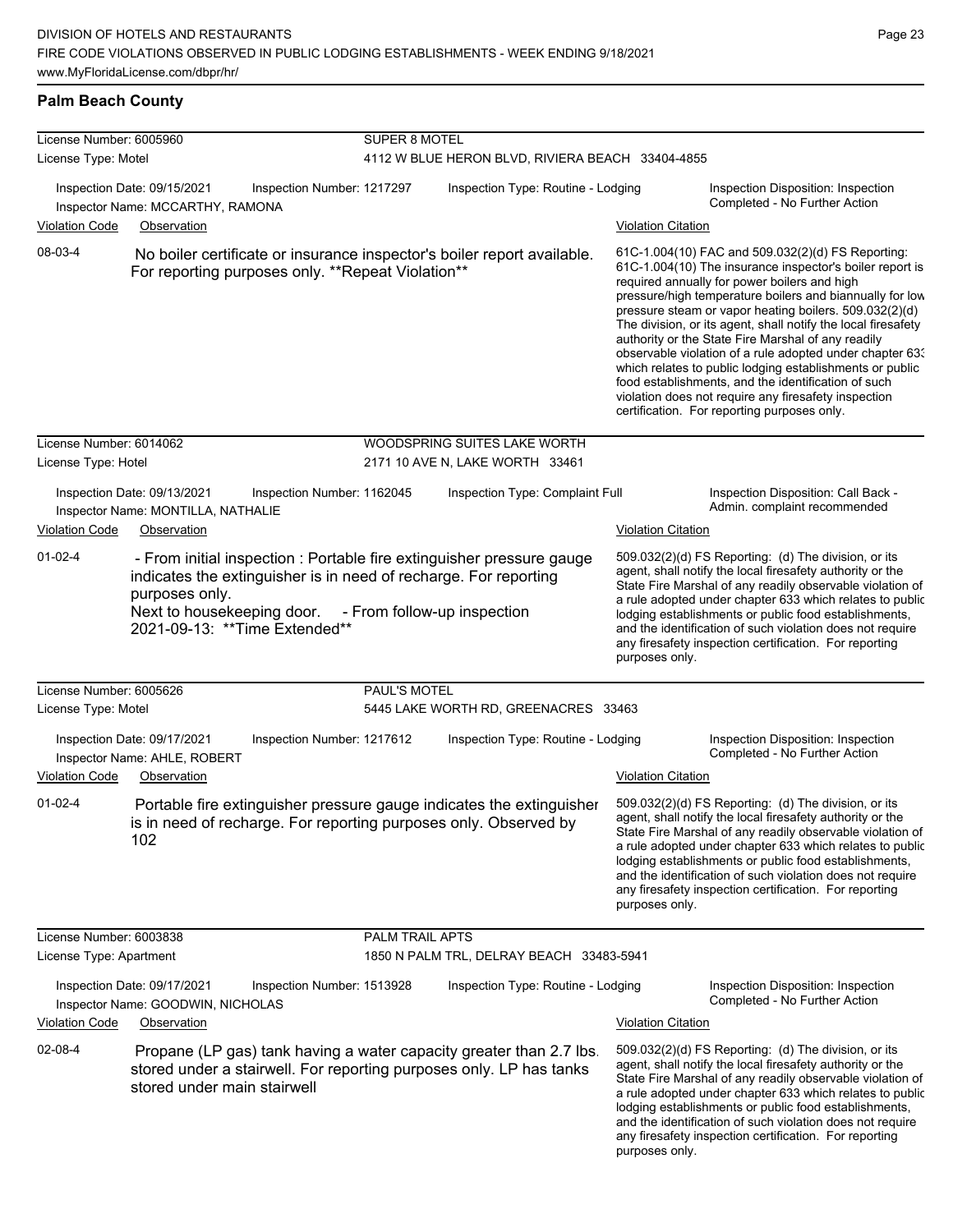# **Pinellas County**

| License Number: 6205544 |                                                                                                                                                                                                   |                            | TARA HOUSE APARTMENTS (THE)                    |                           |                                                                                                                                                                                                                                                                                                                                                                                                                            |
|-------------------------|---------------------------------------------------------------------------------------------------------------------------------------------------------------------------------------------------|----------------------------|------------------------------------------------|---------------------------|----------------------------------------------------------------------------------------------------------------------------------------------------------------------------------------------------------------------------------------------------------------------------------------------------------------------------------------------------------------------------------------------------------------------------|
| License Type: Apartment |                                                                                                                                                                                                   |                            | 484 N 75 AVE, ST. PETERSBURG 33702             |                           |                                                                                                                                                                                                                                                                                                                                                                                                                            |
|                         | Inspection Date: 09/16/2021<br>Inspector Name: LOZANO, KELVIN                                                                                                                                     | Inspection Number: 1519932 | Inspection Type: Routine - Lodging             |                           | Inspection Disposition: Inspection<br>Completed - No Further Action                                                                                                                                                                                                                                                                                                                                                        |
| <b>Violation Code</b>   | Observation                                                                                                                                                                                       |                            |                                                | <b>Violation Citation</b> |                                                                                                                                                                                                                                                                                                                                                                                                                            |
| $01 - 01 - 4$           | Portable fire extinguisher pressure gauge indicates the extinguisher<br>is overcharged. For reporting purposes only. Fire extinguisher in<br>building 460 next to unit 208                        |                            |                                                | purposes only.            | 509.032(2)(d) FS Reporting: (d) The division, or its<br>agent, shall notify the local firesafety authority or the<br>State Fire Marshal of any readily observable violation of<br>a rule adopted under chapter 633 which relates to public<br>lodging establishments or public food establishments,<br>and the identification of such violation does not require<br>any firesafety inspection certification. For reporting |
| 01-02-4                 | Portable fire extinguisher pressure gauge indicates the extinguisher<br>is in need of recharge. For reporting purposes only. Fire<br>extinguisher in building 460 next to office, across unit 104 |                            |                                                | purposes only.            | 509.032(2)(d) FS Reporting: (d) The division, or its<br>agent, shall notify the local firesafety authority or the<br>State Fire Marshal of any readily observable violation of<br>a rule adopted under chapter 633 which relates to public<br>lodging establishments or public food establishments,<br>and the identification of such violation does not require<br>any firesafety inspection certification. For reporting |
| License Number: 6203219 |                                                                                                                                                                                                   |                            | <b>SIRATA BEACH RESORT</b>                     |                           |                                                                                                                                                                                                                                                                                                                                                                                                                            |
| License Type: Motel     |                                                                                                                                                                                                   |                            | 5300 GULF BLVD, ST.PETE BEACH 33706            |                           |                                                                                                                                                                                                                                                                                                                                                                                                                            |
|                         | Inspection Date: 09/13/2021<br>Inspector Name: DAY-WALKER, LISA                                                                                                                                   | Inspection Number: 1220197 | Inspection Type: Complaint Full                |                           | Inspection Disposition: Inspection<br>Completed - No Further Action                                                                                                                                                                                                                                                                                                                                                        |
| <b>Violation Code</b>   | Observation                                                                                                                                                                                       |                            |                                                | <b>Violation Citation</b> |                                                                                                                                                                                                                                                                                                                                                                                                                            |
| $04 - 01 - 4$           | Trouble/alarm light illuminated on the fire alarm control panel. For<br>reporting purposes only. Yellow trouble light illuminated in fire panel<br>in office. **Repeat Violation**                |                            |                                                | purposes only.            | 509.032(2)(d) FS Reporting: The division, or its agent,<br>shall notify the local firesafety authority or the State Fire<br>Marshal of any readily observable violation of a rule<br>adopted under chapter 633 which relates to public<br>lodging establishments or public food establishments,<br>and the identification of such violation does not require<br>any firesafety inspection certification. For reporting     |
| License Number: 6205799 |                                                                                                                                                                                                   |                            | <b>HIBISCUS PLACE APARTMENTS</b>               |                           |                                                                                                                                                                                                                                                                                                                                                                                                                            |
| License Type: Apartment |                                                                                                                                                                                                   |                            | 7025 7029 HIBISCUS AVE S, SOUTH PASADENA 33707 |                           |                                                                                                                                                                                                                                                                                                                                                                                                                            |
|                         | Inspection Date: 09/17/2021<br>Inspector Name: HOBBS, ANDREW                                                                                                                                      | Inspection Number: 1526612 | Inspection Type: Routine - Lodging             |                           | Inspection Disposition: Inspection<br>Completed - No Further Action                                                                                                                                                                                                                                                                                                                                                        |
| <b>Violation Code</b>   | Observation                                                                                                                                                                                       |                            |                                                | <b>Violation Citation</b> |                                                                                                                                                                                                                                                                                                                                                                                                                            |
| $01 - 02 - 4$           | Portable fire extinguisher pressure gauge indicates the extinguisher<br>is in need of recharge. For reporting purposes only. Right side<br>laundry room                                           |                            |                                                |                           | 509.032(2)(d) FS Reporting: (d) The division, or its<br>agent, shall notify the local firesafety authority or the<br>State Fire Marshal of any readily observable violation of<br>a rule adopted under chapter 633 which relates to public<br>lodging establishments or public food establishments,<br>and the identification of such violation does not require<br>any firesafety inspection certification. For reporting |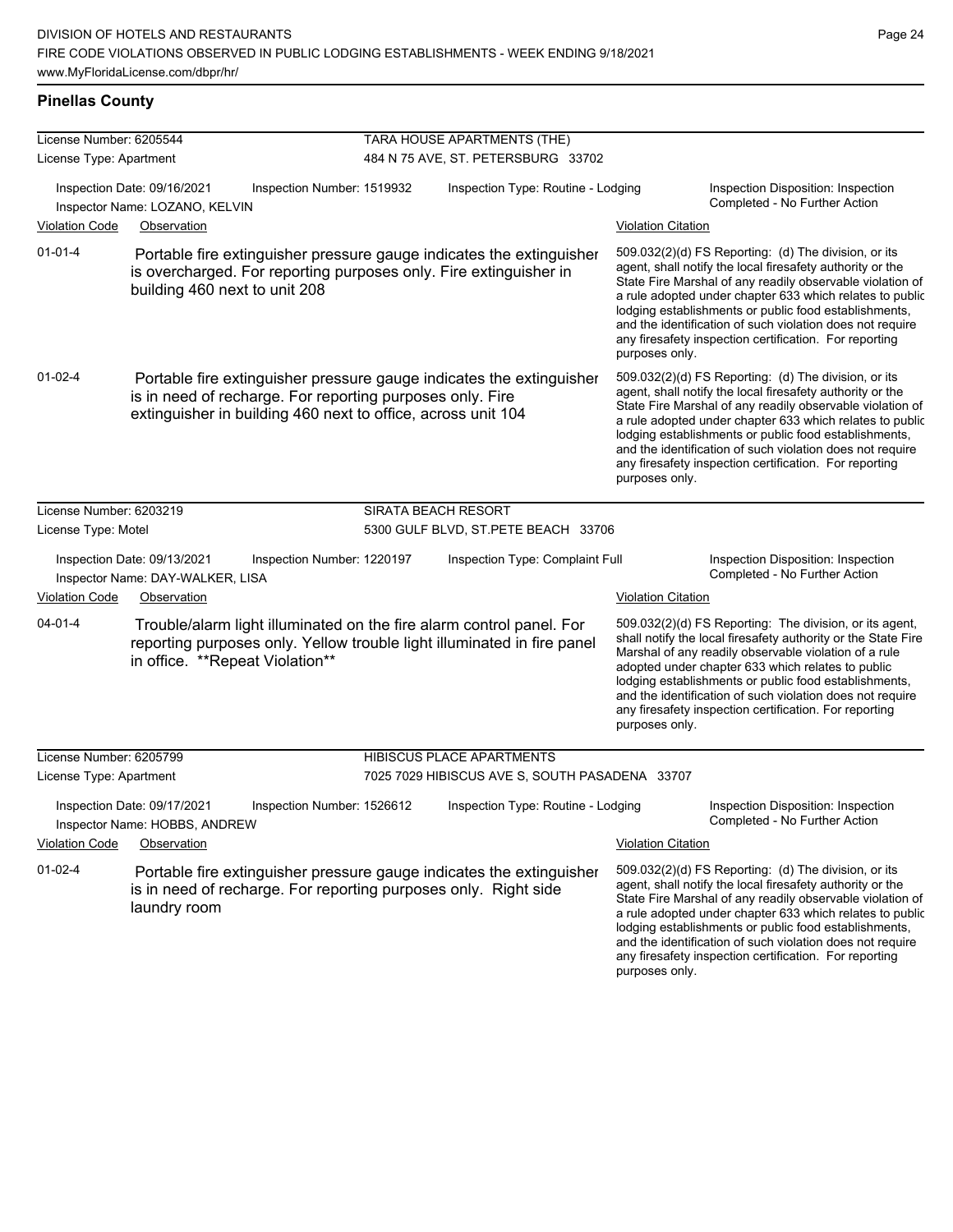any firesafety inspection certification. For reporting

purposes only.

#### **Pinellas County**

| License Number: 6200466 |                                                                                                                                                                    | <b>WELK ARMS APARTMENTS</b>        |                           |                                                                                                                                                                                                                                                                                                                                                                                                                            |  |  |
|-------------------------|--------------------------------------------------------------------------------------------------------------------------------------------------------------------|------------------------------------|---------------------------|----------------------------------------------------------------------------------------------------------------------------------------------------------------------------------------------------------------------------------------------------------------------------------------------------------------------------------------------------------------------------------------------------------------------------|--|--|
| License Type: Apartment |                                                                                                                                                                    | 4701 68 ST N, ST. PETERSBURG 33709 |                           |                                                                                                                                                                                                                                                                                                                                                                                                                            |  |  |
|                         | Inspection Date: 09/13/2021<br>Inspection Number: 1530618<br>Inspector Name: HEFFNER, CHRISTOPHER                                                                  | Inspection Type: Routine - Lodging |                           | Inspection Disposition: Inspection<br>Completed - No Further Action                                                                                                                                                                                                                                                                                                                                                        |  |  |
| <b>Violation Code</b>   | Observation                                                                                                                                                        |                                    | <b>Violation Citation</b> |                                                                                                                                                                                                                                                                                                                                                                                                                            |  |  |
| $01 - 02 - 4$           | Portable fire extinguisher pressure gauge indicates the extinguisher<br>is in need of recharge. For reporting purposes only.<br>Outside of unit 6A.                |                                    | purposes only.            | 509.032(2)(d) FS Reporting: (d) The division, or its<br>agent, shall notify the local firesafety authority or the<br>State Fire Marshal of any readily observable violation of<br>a rule adopted under chapter 633 which relates to public<br>lodging establishments or public food establishments,<br>and the identification of such violation does not require<br>any firesafety inspection certification. For reporting |  |  |
| License Number: 6205270 |                                                                                                                                                                    | THE DRAKE AT ST PETE               |                           |                                                                                                                                                                                                                                                                                                                                                                                                                            |  |  |
| License Type: Apartment |                                                                                                                                                                    | 1699 68 ST N, ST PETERSBURG 33710  |                           |                                                                                                                                                                                                                                                                                                                                                                                                                            |  |  |
|                         | Inspection Date: 09/14/2021<br>Inspection Number: 1524901<br>Inspector Name: HOBBS, ANDREW                                                                         | Inspection Type: Routine - Lodging |                           | Inspection Disposition: Inspection<br>Completed - No Further Action                                                                                                                                                                                                                                                                                                                                                        |  |  |
| <b>Violation Code</b>   | Observation                                                                                                                                                        |                                    | <b>Violation Citation</b> |                                                                                                                                                                                                                                                                                                                                                                                                                            |  |  |
| $01 - 01 - 4$           | Portable fire extinguisher pressure gauge indicates the extinguisher<br>is overcharged. For reporting purposes only. Near unit 126 building<br>6705                |                                    | purposes only.            | 509.032(2)(d) FS Reporting: (d) The division, or its<br>agent, shall notify the local firesafety authority or the<br>State Fire Marshal of any readily observable violation of<br>a rule adopted under chapter 633 which relates to public<br>lodging establishments or public food establishments,<br>and the identification of such violation does not require<br>any firesafety inspection certification. For reporting |  |  |
| $04 - 01 - 4$           | Trouble/alarm light illuminated on the fire alarm control panel. For<br>reporting purposes only. Laundry room building 6755                                        |                                    | purposes only.            | 509.032(2)(d) FS Reporting: The division, or its agent,<br>shall notify the local firesafety authority or the State Fire<br>Marshal of any readily observable violation of a rule<br>adopted under chapter 633 which relates to public<br>lodging establishments or public food establishments,<br>and the identification of such violation does not require<br>any firesafety inspection certification. For reporting     |  |  |
| License Number: 6203478 |                                                                                                                                                                    | <b>GRANDA &amp; SEVILLE APTS</b>   |                           |                                                                                                                                                                                                                                                                                                                                                                                                                            |  |  |
| License Type: Apartment |                                                                                                                                                                    | 1260 70 ST, ST. PETERSBURG 33710   |                           |                                                                                                                                                                                                                                                                                                                                                                                                                            |  |  |
|                         | Inspection Date: 09/17/2021<br>Inspection Number: 1527858<br>Inspector Name: HOBBS, ANDREW                                                                         | Inspection Type: Routine - Lodging |                           | Inspection Disposition: Inspection<br>Completed - No Further Action                                                                                                                                                                                                                                                                                                                                                        |  |  |
| <b>Violation Code</b>   | Observation                                                                                                                                                        |                                    | <b>Violation Citation</b> |                                                                                                                                                                                                                                                                                                                                                                                                                            |  |  |
| 01-02-4                 | Portable fire extinguisher pressure gauge indicates the extinguisher<br>is in need of recharge. For reporting purposes only. Near laundry<br>room Seville building |                                    |                           | 509.032(2)(d) FS Reporting: (d) The division, or its<br>agent, shall notify the local firesafety authority or the<br>State Fire Marshal of any readily observable violation of<br>a rule adopted under chapter 633 which relates to public<br>lodging establishments or public food establishments,<br>and the identification of such violation does not require                                                           |  |  |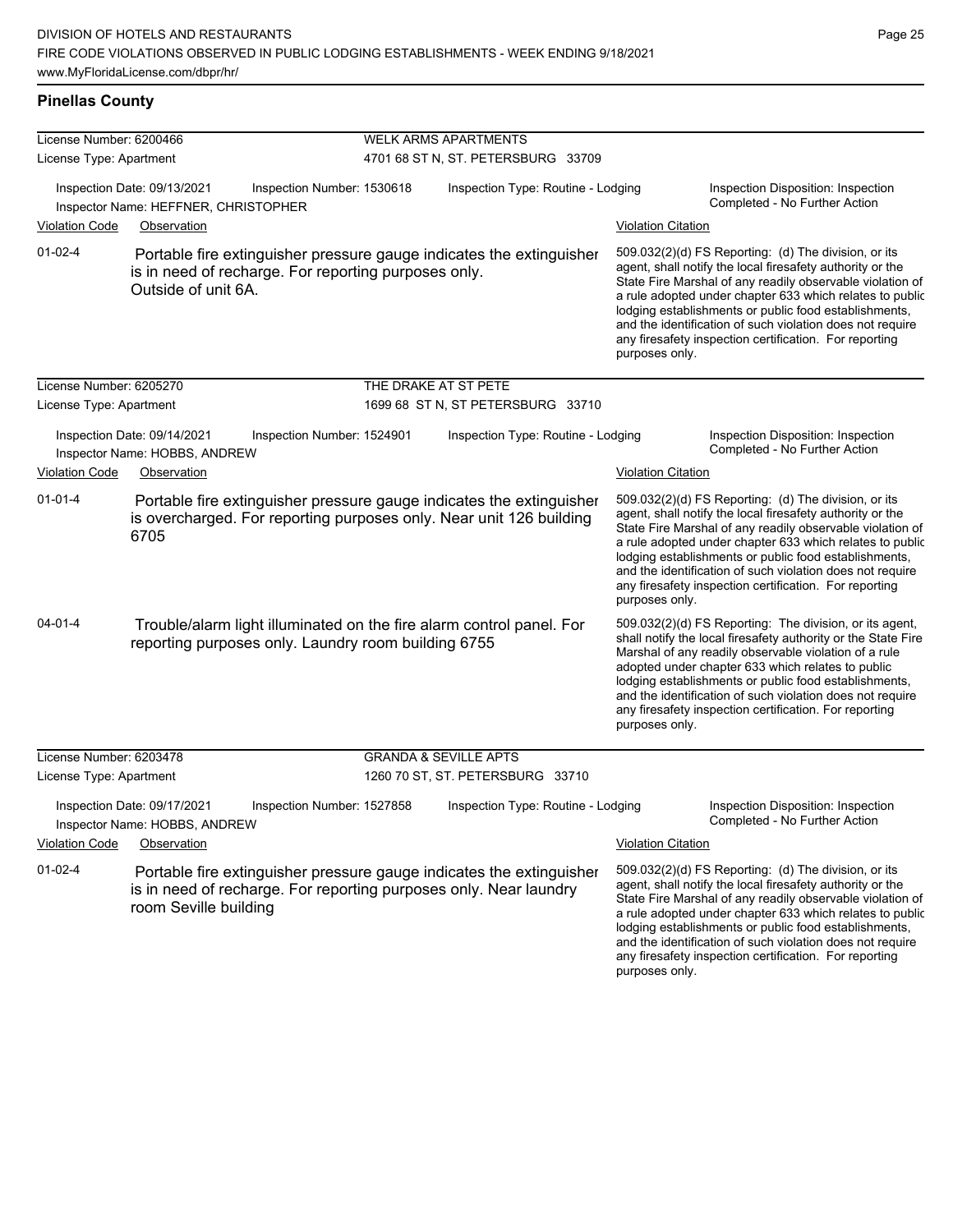## **Pinellas County**

| License Number: 6205658                                                                                                            |                                                                                                                                                                      |                            | <b>WHITEHALL GARDEN APARTMENTS</b>                     |                           |                                                                                                                                                                                                                                                                                                                                                                                                                                                                                                                                                                                                                                                                                                  |  |  |
|------------------------------------------------------------------------------------------------------------------------------------|----------------------------------------------------------------------------------------------------------------------------------------------------------------------|----------------------------|--------------------------------------------------------|---------------------------|--------------------------------------------------------------------------------------------------------------------------------------------------------------------------------------------------------------------------------------------------------------------------------------------------------------------------------------------------------------------------------------------------------------------------------------------------------------------------------------------------------------------------------------------------------------------------------------------------------------------------------------------------------------------------------------------------|--|--|
| License Type: Apartment                                                                                                            |                                                                                                                                                                      |                            | 3301 58 AVE S, ST. PETERSBURG 33712                    |                           |                                                                                                                                                                                                                                                                                                                                                                                                                                                                                                                                                                                                                                                                                                  |  |  |
| Inspection Date: 09/13/2021<br>Inspection Number: 1528028<br>Inspector Name: HOBBS, ANDREW                                         |                                                                                                                                                                      |                            | Inspection Type: Routine - Lodging                     |                           | Inspection Disposition: Inspection<br>Completed - No Further Action                                                                                                                                                                                                                                                                                                                                                                                                                                                                                                                                                                                                                              |  |  |
| <b>Violation Code</b>                                                                                                              | Observation                                                                                                                                                          |                            |                                                        |                           | <b>Violation Citation</b>                                                                                                                                                                                                                                                                                                                                                                                                                                                                                                                                                                                                                                                                        |  |  |
| $01-02-4$                                                                                                                          | Portable fire extinguisher pressure gauge indicates the extinguisher<br>is in need of recharge. For reporting purposes only. Near unit 109<br>far left building      |                            |                                                        | purposes only.            | 509.032(2)(d) FS Reporting: (d) The division, or its<br>agent, shall notify the local firesafety authority or the<br>State Fire Marshal of any readily observable violation of<br>a rule adopted under chapter 633 which relates to public<br>lodging establishments or public food establishments,<br>and the identification of such violation does not require<br>any firesafety inspection certification. For reporting                                                                                                                                                                                                                                                                       |  |  |
| License Number: 6212639                                                                                                            |                                                                                                                                                                      |                            | PARADISE APARTMENTS                                    |                           |                                                                                                                                                                                                                                                                                                                                                                                                                                                                                                                                                                                                                                                                                                  |  |  |
| License Type: Apartment                                                                                                            |                                                                                                                                                                      |                            | 2185 S 16 AVE, ST PETERSBURG 337122755                 |                           |                                                                                                                                                                                                                                                                                                                                                                                                                                                                                                                                                                                                                                                                                                  |  |  |
| Inspection Date: 09/15/2021<br>Inspection Number: 1518409<br>Inspector Name: HOBBS, ANDREW<br><b>Violation Code</b><br>Observation |                                                                                                                                                                      |                            | Inspection Type: Routine - Lodging                     | <b>Violation Citation</b> | Inspection Disposition: Inspection<br>Completed - No Further Action                                                                                                                                                                                                                                                                                                                                                                                                                                                                                                                                                                                                                              |  |  |
| $01-02-4$                                                                                                                          | Portable fire extinguisher pressure gauge indicates the extinguisher<br>is in need of recharge. For reporting purposes only. Near unit 11                            |                            |                                                        | purposes only.            | 509.032(2)(d) FS Reporting: (d) The division, or its<br>agent, shall notify the local firesafety authority or the<br>State Fire Marshal of any readily observable violation of<br>a rule adopted under chapter 633 which relates to public<br>lodging establishments or public food establishments,<br>and the identification of such violation does not require<br>any firesafety inspection certification. For reporting                                                                                                                                                                                                                                                                       |  |  |
| License Number: 6205545                                                                                                            |                                                                                                                                                                      |                            | MARISOL VISTA APARTMENTS                               |                           |                                                                                                                                                                                                                                                                                                                                                                                                                                                                                                                                                                                                                                                                                                  |  |  |
| License Type: Apartment                                                                                                            |                                                                                                                                                                      |                            | 1280 N 102 AVE, ST. PETERSBURG 33716                   |                           |                                                                                                                                                                                                                                                                                                                                                                                                                                                                                                                                                                                                                                                                                                  |  |  |
|                                                                                                                                    | Inspection Date: 09/17/2021<br>Inspector Name: LOZANO, KELVIN                                                                                                        | Inspection Number: 1524893 | Inspection Type: Routine - Lodging                     |                           | Inspection Disposition: Warning<br>Issued                                                                                                                                                                                                                                                                                                                                                                                                                                                                                                                                                                                                                                                        |  |  |
| <b>Violation Code</b>                                                                                                              | Observation                                                                                                                                                          |                            |                                                        | <b>Violation Citation</b> |                                                                                                                                                                                                                                                                                                                                                                                                                                                                                                                                                                                                                                                                                                  |  |  |
| $01-02-4$                                                                                                                          | Portable fire extinguisher pressure gauge indicates the extinguisher<br>is in need of recharge. For reporting purposes only. Fire<br>extinguisher next to unit 5-203 |                            |                                                        | purposes only.            | 509.032(2)(d) FS Reporting: (d) The division, or its<br>agent, shall notify the local firesafety authority or the<br>State Fire Marshal of any readily observable violation of<br>a rule adopted under chapter 633 which relates to public<br>lodging establishments or public food establishments,<br>and the identification of such violation does not require<br>any firesafety inspection certification. For reporting                                                                                                                                                                                                                                                                       |  |  |
| License Number: 6215784                                                                                                            |                                                                                                                                                                      |                            | <b>HYATT REGENCY CLEARWATER BEACH RESORT &amp; SPA</b> |                           |                                                                                                                                                                                                                                                                                                                                                                                                                                                                                                                                                                                                                                                                                                  |  |  |
| License Type: Hotel                                                                                                                |                                                                                                                                                                      |                            | 301 GULF VIEW BLVD, CLEARWATER 33767                   |                           |                                                                                                                                                                                                                                                                                                                                                                                                                                                                                                                                                                                                                                                                                                  |  |  |
|                                                                                                                                    | Inspection Date: 09/15/2021<br>Inspector Name: KOUSTIS, TIMOTHY                                                                                                      | Inspection Number: 1161340 | Inspection Type: Routine - Lodging                     |                           | Inspection Disposition: Inspection<br>Completed - No Further Action                                                                                                                                                                                                                                                                                                                                                                                                                                                                                                                                                                                                                              |  |  |
| <b>Violation Code</b>                                                                                                              | Observation                                                                                                                                                          |                            |                                                        | <b>Violation Citation</b> |                                                                                                                                                                                                                                                                                                                                                                                                                                                                                                                                                                                                                                                                                                  |  |  |
| $08 - 01 - 4$                                                                                                                      | Boiler certificate or insurance inspector's boiler report expired. For<br>reporting purposes only. FI 123657, FI123658, FI123659, FI123660<br>all exp 7/25/2021      |                            |                                                        |                           | 61C-1.004(10) FAC and 509.032(2)(d) FS Reporting:<br>61C-1.004(10) The insurance inspector's boiler report is<br>required annually for power boilers and high<br>pressure/high temperature boilers and biannually for low<br>pressure steam or vapor heating boilers. 509.032(2)(d)<br>The division, or its agent, shall notify the local firesafety<br>authority or the State Fire Marshal of any readily<br>observable violation of a rule adopted under chapter 63.<br>which relates to public lodging establishments or public<br>food establishments, and the identification of such<br>violation does not require any firesafety inspection<br>certification. For reporting purposes only. |  |  |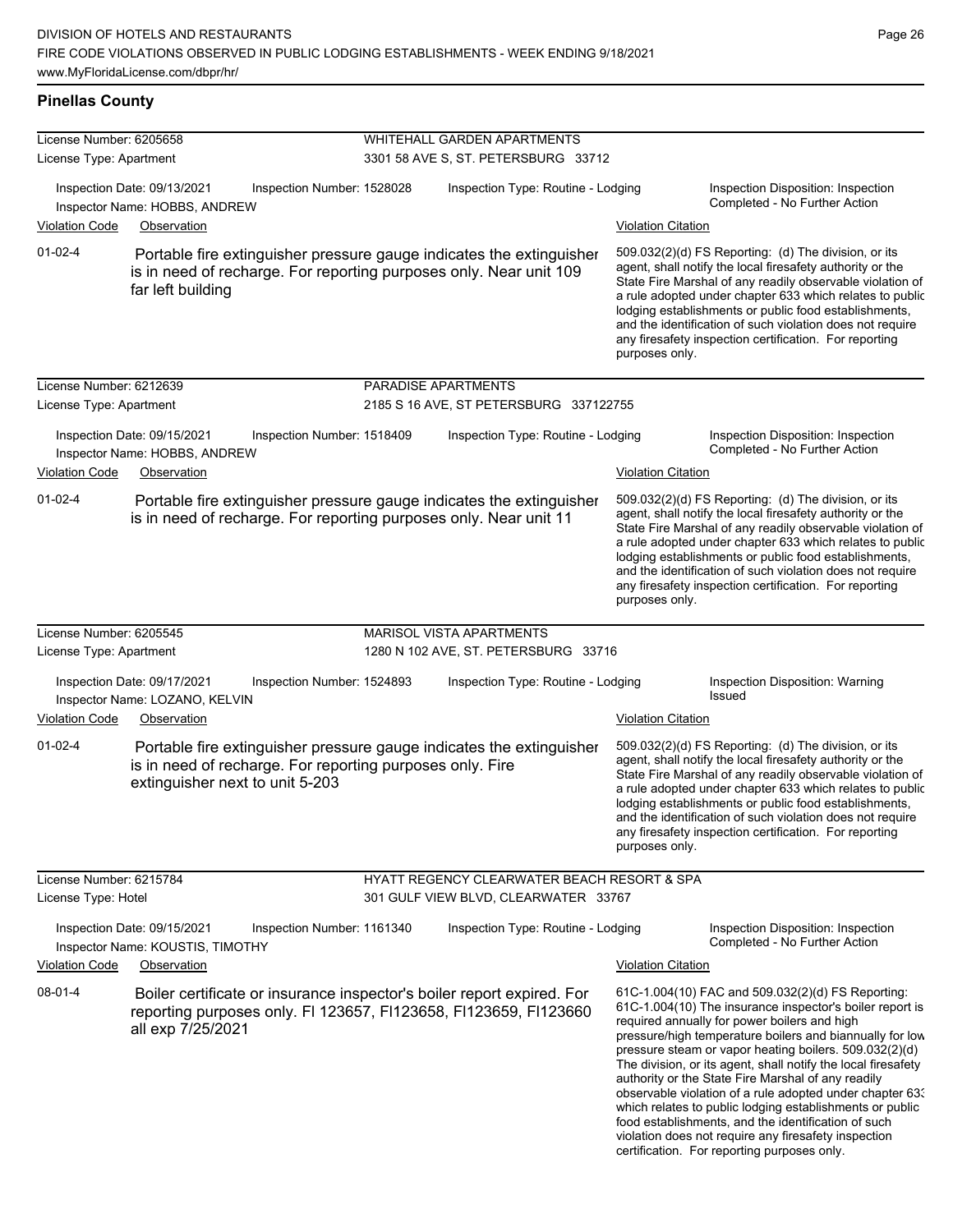## **Pinellas County**

| License Number: 6215808                                                                       |                                                                                                                                                                                                                                                                          | WYNDHAM GRAND CLEARWATER BEACH RESORT |                                                  |                                                                                                                                                                                                                                                                                                                                                                                                                                              |                                                                                                                                                                                                                                                                                                                                                                                                                            |  |
|-----------------------------------------------------------------------------------------------|--------------------------------------------------------------------------------------------------------------------------------------------------------------------------------------------------------------------------------------------------------------------------|---------------------------------------|--------------------------------------------------|----------------------------------------------------------------------------------------------------------------------------------------------------------------------------------------------------------------------------------------------------------------------------------------------------------------------------------------------------------------------------------------------------------------------------------------------|----------------------------------------------------------------------------------------------------------------------------------------------------------------------------------------------------------------------------------------------------------------------------------------------------------------------------------------------------------------------------------------------------------------------------|--|
| License Type: Hotel                                                                           |                                                                                                                                                                                                                                                                          |                                       | 100 CORONADO DR, CLEARWATER 33767                |                                                                                                                                                                                                                                                                                                                                                                                                                                              |                                                                                                                                                                                                                                                                                                                                                                                                                            |  |
| Inspection Date: 09/16/2021<br>Inspection Number: 1160795<br>Inspector Name: KOUSTIS, TIMOTHY |                                                                                                                                                                                                                                                                          |                                       | Inspection Type: Routine - Lodging               |                                                                                                                                                                                                                                                                                                                                                                                                                                              | Inspection Disposition: Inspection<br>Completed - No Further Action                                                                                                                                                                                                                                                                                                                                                        |  |
| <b>Violation Code</b>                                                                         | Observation                                                                                                                                                                                                                                                              |                                       |                                                  | <b>Violation Citation</b>                                                                                                                                                                                                                                                                                                                                                                                                                    |                                                                                                                                                                                                                                                                                                                                                                                                                            |  |
| $04 - 01 - 4$                                                                                 | Trouble/alarm light illuminated on the fire alarm control panel. For<br>reporting purposes only.                                                                                                                                                                         |                                       |                                                  | purposes only.                                                                                                                                                                                                                                                                                                                                                                                                                               | 509.032(2)(d) FS Reporting: The division, or its agent,<br>shall notify the local firesafety authority or the State Fire<br>Marshal of any readily observable violation of a rule<br>adopted under chapter 633 which relates to public<br>lodging establishments or public food establishments,<br>and the identification of such violation does not require<br>any firesafety inspection certification. For reporting     |  |
| License Number: 6201831                                                                       |                                                                                                                                                                                                                                                                          | <b>MAGNUSON HOTEL</b>                 |                                                  |                                                                                                                                                                                                                                                                                                                                                                                                                                              |                                                                                                                                                                                                                                                                                                                                                                                                                            |  |
| License Type: Motel                                                                           |                                                                                                                                                                                                                                                                          |                                       | 421 S GULFVIEW BLVD, CLEARWATER BEACH 33767      |                                                                                                                                                                                                                                                                                                                                                                                                                                              |                                                                                                                                                                                                                                                                                                                                                                                                                            |  |
|                                                                                               | Inspection Date: 09/17/2021<br>Inspection Number: 1218927<br>Inspector Name: KOUSTIS, TIMOTHY                                                                                                                                                                            | Inspection Type: Routine - Lodging    |                                                  |                                                                                                                                                                                                                                                                                                                                                                                                                                              | Inspection Disposition: Call Back -<br>Extension given, pending                                                                                                                                                                                                                                                                                                                                                            |  |
| <b>Violation Code</b><br>Observation                                                          |                                                                                                                                                                                                                                                                          |                                       |                                                  | <b>Violation Citation</b>                                                                                                                                                                                                                                                                                                                                                                                                                    |                                                                                                                                                                                                                                                                                                                                                                                                                            |  |
| 06-01-4                                                                                       | - From initial inspection : Path to door marked as an exit is blocked.<br>For reporting purposes only.<br>City of Clearwater has closed the north stairwell for use due to<br>spalling concrete and rebar. 9 rooms closed off by City of<br>Clearwater. Operator has clo |                                       |                                                  | 509.032(2)(d) FS Reporting: The division, or its agent,<br>shall notify the local firesafety authority or the State Fire<br>Marshal of any readily observable violation of a rule<br>adopted under chapter 633 which relates to public<br>lodging establishments or public food establishments,<br>and the identification of such violation does not require<br>any firesafety inspection certification. For reporting<br>purposes only.     |                                                                                                                                                                                                                                                                                                                                                                                                                            |  |
| License Number: 6203940                                                                       |                                                                                                                                                                                                                                                                          | <b>SUNRISE RESORT</b>                 |                                                  |                                                                                                                                                                                                                                                                                                                                                                                                                                              |                                                                                                                                                                                                                                                                                                                                                                                                                            |  |
| License Type: Motel                                                                           |                                                                                                                                                                                                                                                                          |                                       | 229 CORONADO DRIVE, CLEARWATER BEACH 33767       |                                                                                                                                                                                                                                                                                                                                                                                                                                              |                                                                                                                                                                                                                                                                                                                                                                                                                            |  |
|                                                                                               | Inspection Date: 08/09/2021<br>Inspection Number: 1220404<br>Inspector Name: KOUSTIS, TIMOTHY                                                                                                                                                                            |                                       | Inspection Type: Lodging-Licensing<br>Inspection |                                                                                                                                                                                                                                                                                                                                                                                                                                              | Inspection Disposition: Warning<br>Issued                                                                                                                                                                                                                                                                                                                                                                                  |  |
| <b>Violation Code</b>                                                                         | Observation                                                                                                                                                                                                                                                              |                                       | <b>Violation Citation</b>                        |                                                                                                                                                                                                                                                                                                                                                                                                                                              |                                                                                                                                                                                                                                                                                                                                                                                                                            |  |
| $02 - 04 - 4$                                                                                 | Observed: Propane (LP gas) tank having a water capacity greater<br>than 2.7 lbs. stored inside the building. For reporting purposes only.<br>2 LP tanks in outside room under cover next to laundry facility.<br>Priority: Reporting                                     |                                       |                                                  | 509.032(2)(d) FS Reporting: (d) The division, or its<br>agent, shall notify the local firesafety authority or the<br>State Fire Marshal of any readily observable violation of<br>a rule adopted under chapter 633 which relates to public<br>lodging establishments or public food establishments,<br>and the identification of such violation does not require<br>any firesafety inspection certification. For reporting<br>purposes only. |                                                                                                                                                                                                                                                                                                                                                                                                                            |  |
| Inspection Number: 1220404<br>Inspection Date: 09/14/2021<br>Inspector Name: KOUSTIS, TIMOTHY |                                                                                                                                                                                                                                                                          |                                       | Inspection Type: Lodging-Licensing<br>Inspection |                                                                                                                                                                                                                                                                                                                                                                                                                                              | Inspection Disposition: Call Back -<br>Admin. complaint recommended                                                                                                                                                                                                                                                                                                                                                        |  |
| <b>Violation Code</b>                                                                         | Observation                                                                                                                                                                                                                                                              |                                       |                                                  | <b>Violation Citation</b>                                                                                                                                                                                                                                                                                                                                                                                                                    |                                                                                                                                                                                                                                                                                                                                                                                                                            |  |
| 02-04-4                                                                                       | - From initial inspection : Observed: Propane (LP gas) tank having<br>a water capacity greater than 2.7 lbs. stored inside the building. For<br>reporting purposes only.<br>2 LP tanks in outside room under cover next to laundry facility.<br>Priority: Reporting      |                                       |                                                  | purposes only.                                                                                                                                                                                                                                                                                                                                                                                                                               | 509.032(2)(d) FS Reporting: (d) The division, or its<br>agent, shall notify the local firesafety authority or the<br>State Fire Marshal of any readily observable violation of<br>a rule adopted under chapter 633 which relates to public<br>lodging establishments or public food establishments,<br>and the identification of such violation does not require<br>any firesafety inspection certification. For reporting |  |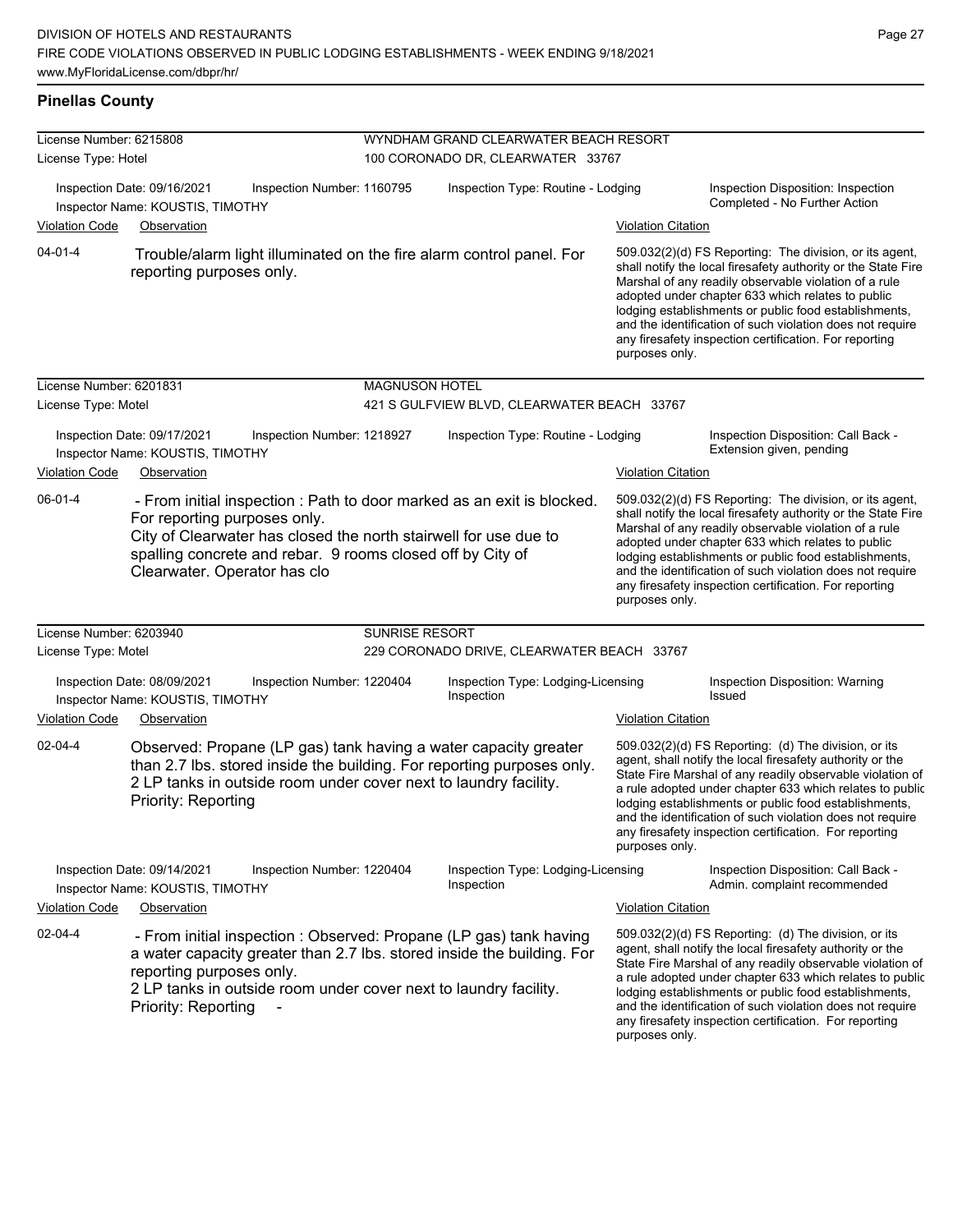any firesafety inspection certification. For reporting

| <b>Pinellas County</b> |  |
|------------------------|--|
|------------------------|--|

| License Number: 6212088                                                                                                                                                                                                                                                                 |                                                                                                                                                                                                                                               | <b>CEDAR HOLLOW APARTMENTS</b>     |                                                  |                           |                                                                                                                                                                                                                                                                                                                                                                                                                            |
|-----------------------------------------------------------------------------------------------------------------------------------------------------------------------------------------------------------------------------------------------------------------------------------------|-----------------------------------------------------------------------------------------------------------------------------------------------------------------------------------------------------------------------------------------------|------------------------------------|--------------------------------------------------|---------------------------|----------------------------------------------------------------------------------------------------------------------------------------------------------------------------------------------------------------------------------------------------------------------------------------------------------------------------------------------------------------------------------------------------------------------------|
| License Type: Apartment                                                                                                                                                                                                                                                                 |                                                                                                                                                                                                                                               | 7311 CEDAR CT, PINELLAS PARK 33781 |                                                  |                           |                                                                                                                                                                                                                                                                                                                                                                                                                            |
| Inspection Date: 09/13/2021<br>Inspection Number: 1532942<br>Inspector Name: LOZANO, KELVIN                                                                                                                                                                                             |                                                                                                                                                                                                                                               |                                    | Inspection Type: Lodging-Licensing<br>Inspection |                           | Inspection Disposition: Warning<br>Issued                                                                                                                                                                                                                                                                                                                                                                                  |
| <b>Violation Code</b><br>Observation                                                                                                                                                                                                                                                    |                                                                                                                                                                                                                                               |                                    |                                                  | <b>Violation Citation</b> |                                                                                                                                                                                                                                                                                                                                                                                                                            |
| $01 - 06 - 4$                                                                                                                                                                                                                                                                           | Portable fire extinguisher locked in a box with no means of access<br>to the fire extinguisher. For reporting purposes only. Next to unit<br>7231-211 and unit 7231-111. Fire extinguisher is in glass casing<br>with no means to break glass |                                    |                                                  | purposes only.            | 509.032(2)(d) FS Reporting: (d) The division, or its<br>agent, shall notify the local firesafety authority or the<br>State Fire Marshal of any readily observable violation of<br>a rule adopted under chapter 633 which relates to public<br>lodging establishments or public food establishments,<br>and the identification of such violation does not require<br>any firesafety inspection certification. For reporting |
| License Number: 6215920                                                                                                                                                                                                                                                                 |                                                                                                                                                                                                                                               |                                    | 485 PAULA DR LLC                                 |                           |                                                                                                                                                                                                                                                                                                                                                                                                                            |
| License Type: Apartment                                                                                                                                                                                                                                                                 |                                                                                                                                                                                                                                               | 485 S PAULA DR, DUNEDIN 34698      |                                                  |                           |                                                                                                                                                                                                                                                                                                                                                                                                                            |
| Inspection Date: 09/17/2021<br>Inspection Number: 1522453<br>Inspector Name: PEARCE, LAURA                                                                                                                                                                                              |                                                                                                                                                                                                                                               |                                    | Inspection Type: Routine - Lodging               |                           | Inspection Disposition: Inspection<br>Completed - No Further Action                                                                                                                                                                                                                                                                                                                                                        |
| <b>Violation Code</b>                                                                                                                                                                                                                                                                   | Observation                                                                                                                                                                                                                                   |                                    |                                                  | <b>Violation Citation</b> |                                                                                                                                                                                                                                                                                                                                                                                                                            |
| $01 - 06 - 4$<br>Portable fire extinguisher locked in a box with no means of access<br>to the fire extinguisher. For reporting purposes only. Fire<br>extinguishers located in the back, center area of apartments<br>missing a tool to break the glass of fire extinguisher storage bo |                                                                                                                                                                                                                                               |                                    |                                                  |                           | 509.032(2)(d) FS Reporting: (d) The division, or its<br>agent, shall notify the local firesafety authority or the<br>State Fire Marshal of any readily observable violation of<br>a rule adopted under chapter 633 which relates to public<br>lodging establishments or public food establishments,<br>and the identification of such violation does not require                                                           |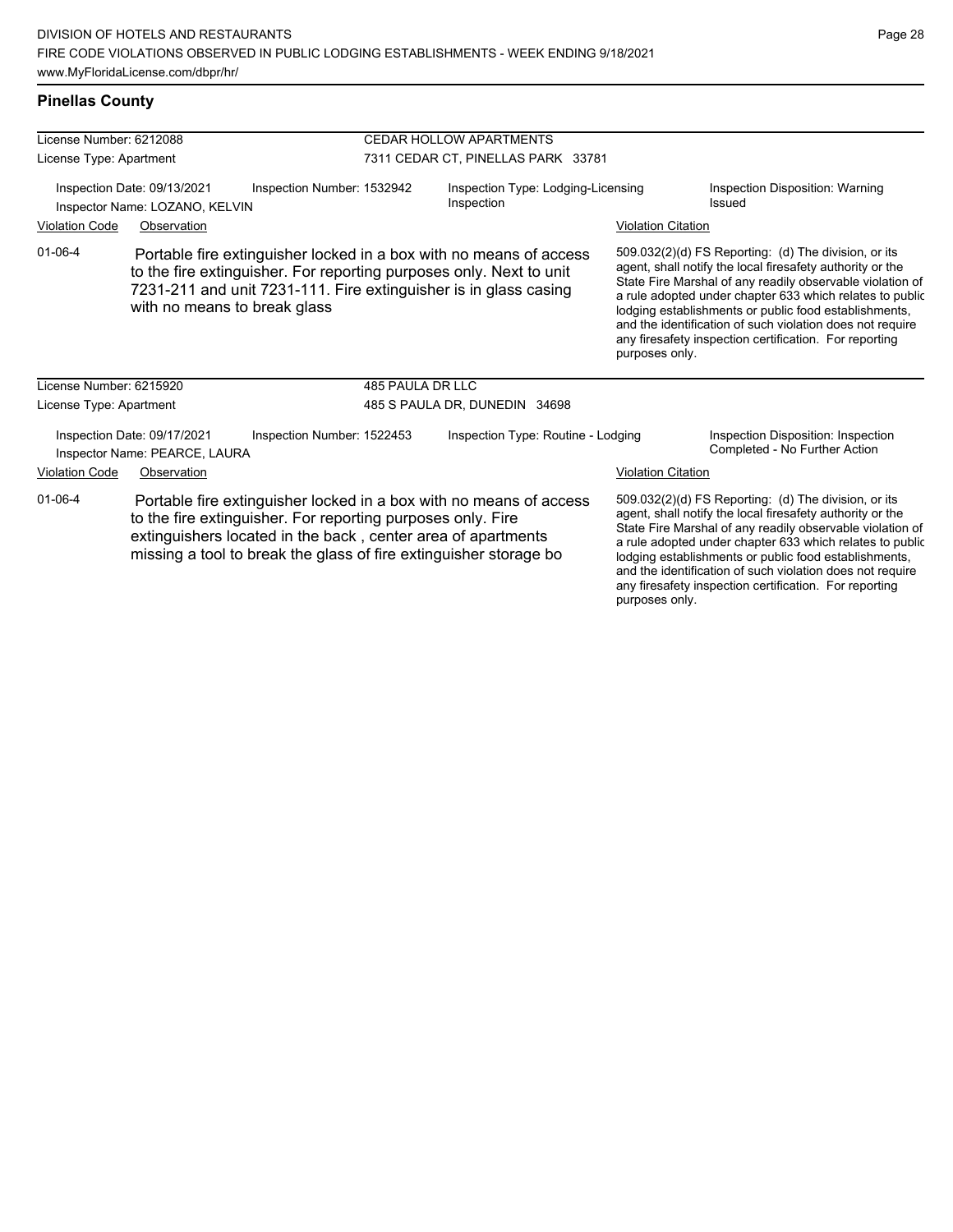#### **Seminole County**

| License Number: 6903621 |                                                                                                                    |                            | <b>HOMEWOOD SUITES BY HILTON LAKE MARY</b> |                           |                                                                                                                                                                                                                                                                                                                                                                                                                        |  |
|-------------------------|--------------------------------------------------------------------------------------------------------------------|----------------------------|--------------------------------------------|---------------------------|------------------------------------------------------------------------------------------------------------------------------------------------------------------------------------------------------------------------------------------------------------------------------------------------------------------------------------------------------------------------------------------------------------------------|--|
| License Type: Hotel     |                                                                                                                    |                            | 755 CURRENCY CIR, LAKE MARY 32746          |                           |                                                                                                                                                                                                                                                                                                                                                                                                                        |  |
|                         | Inspection Date: 09/15/2021<br>Inspector Name: THORNCROFT, ROBERT                                                  | Inspection Number: 1160227 | Inspection Type: Routine - Lodging         |                           | Inspection Disposition: Inspection<br>Completed - No Further Action                                                                                                                                                                                                                                                                                                                                                    |  |
| <b>Violation Code</b>   | Observation                                                                                                        |                            |                                            | <b>Violation Citation</b> |                                                                                                                                                                                                                                                                                                                                                                                                                        |  |
| 04-01-4                 | Trouble/alarm light illuminated on the fire alarm control panel. For<br>reporting purposes only. System in trouble |                            |                                            |                           | 509.032(2)(d) FS Reporting: The division, or its agent,<br>shall notify the local firesafety authority or the State Fire<br>Marshal of any readily observable violation of a rule<br>adopted under chapter 633 which relates to public<br>lodging establishments or public food establishments,<br>and the identification of such violation does not require<br>any firesafety inspection certification. For reporting |  |